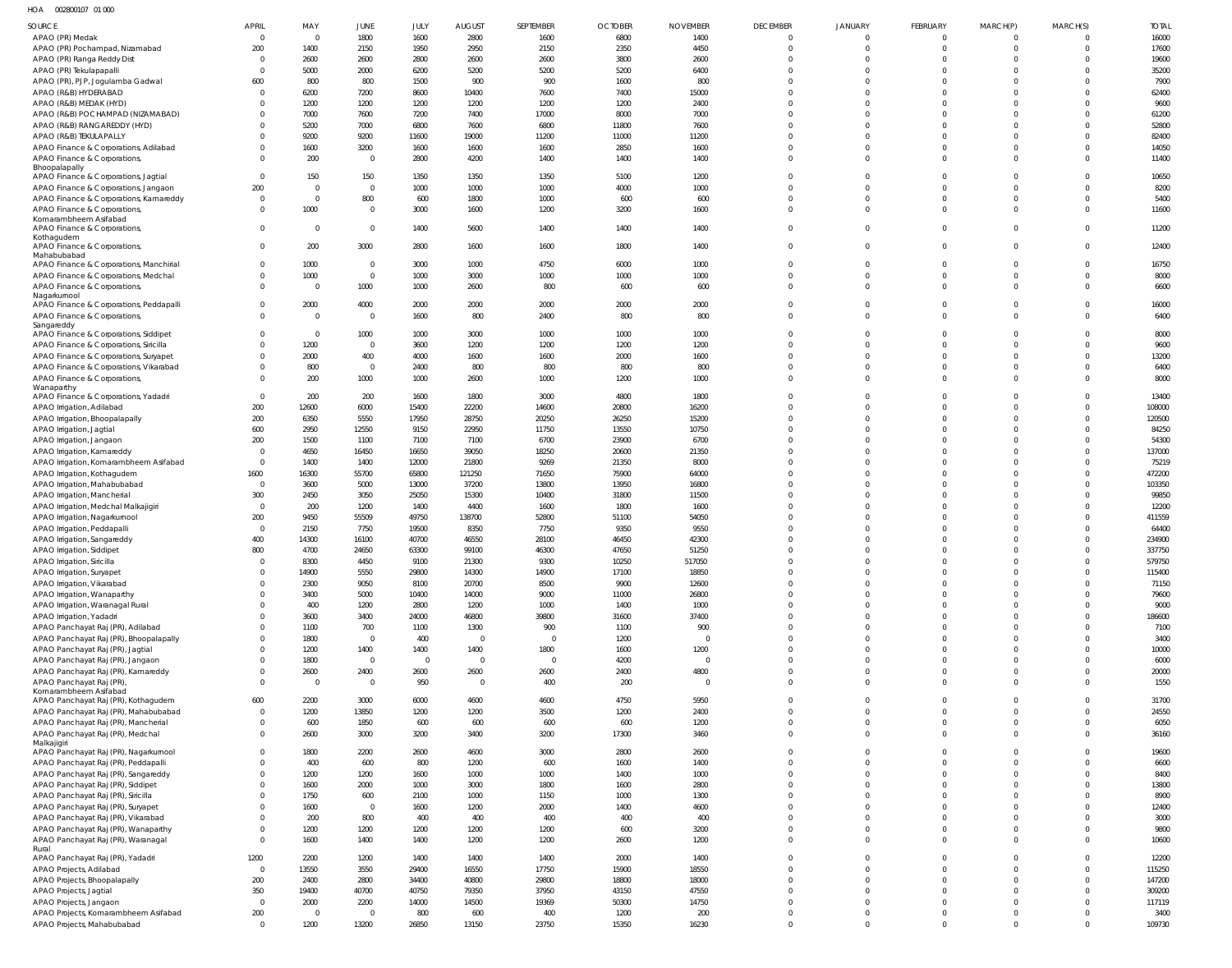| HOA | 002800107 01 000 |  |
|-----|------------------|--|
|     |                  |  |

| SOURCE                                                                            | APRIL                            | MAY                            | <b>JUNE</b>     | JULY             | <b>AUGUST</b>           | SEPTEMBER        | <b>OCTOBER</b>          | <b>NOVEMBER</b>  | <b>DECEMBER</b>             | <b>JANUARY</b>          | <b>FEBRUARY</b>          | MARCH(P)                         | MARCH(S)                 | <b>TOTAL</b>       |
|-----------------------------------------------------------------------------------|----------------------------------|--------------------------------|-----------------|------------------|-------------------------|------------------|-------------------------|------------------|-----------------------------|-------------------------|--------------------------|----------------------------------|--------------------------|--------------------|
| APAO Projects, Mancherial                                                         | 200                              | 2800                           | 9350            | 16550            | 26750                   | 15950            | 29050                   | 24500            | $\mathbf 0$                 | $\Omega$                | $\Omega$                 | $\Omega$                         | $\Omega$                 | 125150             |
| APAO Projects, Peddapalli                                                         | 2400                             | 48750                          | 17550           | 96550            | 61200                   | 54100            | 57800                   | 52000            | $\mathbf 0$                 | $\Omega$                | $\Omega$                 | $\Omega$                         | $\Omega$                 | 390350             |
| APAO Projects, Siddipet                                                           | $\Omega$                         | 1350                           | 6950            | 6550             | 5950                    | 6350             | 15550                   | 8100             | $\Omega$                    |                         |                          | $\Omega$                         |                          | 50800              |
| APAO Projects, Siricilla<br>APAO Roads & Buildings (R&B), Adilabad                | 170<br>$\overline{0}$            | 9150<br>1600                   | 1550<br>1600    | 23350<br>1600    | 9000<br>1600            | 8600<br>1600     | 9050<br>3200            | 9000<br>1600     | $\Omega$<br>$\Omega$        |                         |                          | $\Omega$<br>$\Omega$             |                          | 69870<br>12800     |
| APAO Roads & Buildings (R&B),                                                     | 1800                             | 1800                           | 1800            | 1800             | 1800                    | 1800             | 1800                    | 1600             | $\Omega$                    | $\Omega$                | $\Omega$                 | $\Omega$                         | $\Omega$                 | 14200              |
| Bhoopalapally                                                                     |                                  |                                |                 |                  |                         |                  |                         |                  |                             |                         |                          |                                  |                          |                    |
| APAO Roads & Buildings (R&B), Jagtial                                             | $\Omega$                         | 400                            | 400             | 400              | 400                     | 400              | 400                     | 800              | $\Omega$                    | $\Omega$                |                          | $\Omega$                         | $\Omega$                 | 3200               |
| APAO Roads & Buildings (R&B), Jangaon                                             | $\Omega$<br>$\Omega$             | 400                            | 400             | 1400             | 1400                    | 1400<br>4800     | 4800                    | 1400             | $\Omega$<br>$\mathbf 0$     | $\Omega$<br>$\Omega$    | $\Omega$<br>$\Omega$     | $\Omega$<br>$\Omega$             | $\Omega$                 | 11200              |
| APAO Roads & Buildings (R&B), Jogulamba<br>Gadwal                                 |                                  | 4400                           | 4400            | 4600             | 4800                    |                  | 10400                   | 4600             |                             |                         |                          |                                  | $\Omega$                 | 38000              |
| APAO Roads & Buildings (R&B), Kamareddy                                           | $\overline{0}$                   | 3000                           | 3000            | 3200             | 3600                    | 3400             | 6200                    | 3200             | $\mathbf 0$                 | $\Omega$                | $\Omega$                 | $\Omega$                         | $\Omega$                 | 25600              |
| APAO Roads & Buildings (R&B),                                                     | $\Omega$                         | 1000                           | 1000            | 1000             | 1000                    | 1000             | 2000                    | 1000             | $\mathbf 0$                 | $\Omega$                | $\Omega$                 | $\Omega$                         | $\Omega$                 | 8000               |
| Komarambheem Asifabad<br>APAO Roads & Buildings (R&B),                            | $\Omega$                         | 8400                           | 9000            | 9000             | 10000                   | 8600             | 8600                    | 8200             | $\mathbf 0$                 | $\Omega$                | $\Omega$                 | $\Omega$                         | $\Omega$                 | 61800              |
| Kothagudem                                                                        |                                  |                                |                 |                  |                         |                  |                         |                  |                             |                         |                          |                                  |                          |                    |
| APAO Roads & Buildings (R&B),                                                     | $\overline{0}$                   | 1800                           | 1000            | 1800             | 1200                    | 1200             | 1200                    | 1200             | $\mathbf 0$                 | $\Omega$                | $\Omega$                 | $\Omega$                         | $\Omega$                 | 9400               |
| Mahabubabad<br>APAO Roads & Buildings (R&B), Mancherial                           | $\overline{0}$                   | 12650                          | 1400            | 1400             | 8900                    | 1400             | 2800                    | 1400             | $\mathbf 0$                 | $\Omega$                | $\Omega$                 | $\Omega$                         | $\Omega$                 | 29950              |
| APAO Roads & Buildings (R&B), Medchal                                             | $\Omega$                         | 3600                           | 4200            | 4200             | 5000                    | 7400             | 3800                    | 3800             | $\Omega$                    | $\Omega$                | $\Omega$                 | $\Omega$                         | $\Omega$                 | 32000              |
| Malkajigiri                                                                       |                                  |                                |                 |                  |                         |                  |                         |                  |                             |                         |                          |                                  |                          |                    |
| APAO Roads & Buildings (R&B),                                                     | $\Omega$                         | 2800                           | 3000            | 3000             | 3000                    | 3400             | 3000                    | 5400             | $\mathbf 0$                 | $\Omega$                | $\Omega$                 | $\Omega$                         | $\Omega$                 | 23600              |
| Nagarkurnool<br>APAO Roads & Buildings (R&B), Peddapalli                          | $\Omega$                         | 1600                           | 3400            | 2000             | 3000                    | 2000             | 2000                    | 2000             | $\Omega$                    | $\Omega$                |                          | $\Omega$                         | $\Omega$                 | 16000              |
| APAO Roads & Buildings (R&B),                                                     | $\Omega$                         | 3400                           | 3600            | 3800             | 3600                    | 3600             | 5200                    | 7000             | $\mathbf 0$                 | $\Omega$                | $\Omega$                 | $\Omega$                         | $\Omega$                 | 30200              |
| Sangareddy                                                                        |                                  |                                |                 |                  |                         |                  |                         |                  |                             |                         |                          |                                  |                          |                    |
| APAO Roads & Buildings (R&B), Siddipet<br>APAO Roads & Buildings (R&B), Siricilla | $\Omega$<br>$\overline{0}$       | 600<br>2600                    | 600<br>2600     | 600<br>2800      | 600<br>2800             | 2200<br>2800     | 600<br>3000             | 1200<br>5600     | $\Omega$<br>$\Omega$        | $\Omega$<br>$\Omega$    |                          | $\Omega$<br>$\Omega$             | $\Omega$<br><sup>0</sup> | 6400<br>22200      |
| APAO Roads & Buildings (R&B), Suryapet                                            | $\Omega$                         | 3400                           | 2200            | 5400             | 3400                    | 3600             | 3400                    | 5800             | $\Omega$                    | $\Omega$                |                          | $\Omega$                         | $\Omega$                 | 27200              |
| APAO Roads & Buildings (R&B), Vikarabad                                           | $\Omega$                         | 4600                           | 5600            | 6400             | 7800                    | 5600             | 5400                    | 9400             | $\mathbf 0$                 | $\Omega$                | $\Omega$                 | $\Omega$                         | <sup>0</sup>             | 44800              |
| APAO Roads & Buildings (R&B),                                                     | $\Omega$                         | 1400                           | 1400            | 1600             | 1600                    | 1600             | 1600                    | 3600             | $\mathbf 0$                 | $\Omega$                | $\Omega$                 | $\Omega$                         | $\Omega$                 | 12800              |
| Wanaparthy                                                                        |                                  |                                |                 |                  |                         |                  |                         |                  |                             |                         |                          |                                  |                          |                    |
| APAO Roads & Buildings (R&B), Waranagal                                           | $\overline{0}$                   | $\overline{\mathbf{0}}$        | 1200            | 1200             | 1200                    | 3400             | 1000                    | 1000             | $\mathbf{0}$                | $\Omega$                | $\Omega$                 | $\Omega$                         | $\Omega$                 | 9000               |
| Rural<br>APAO Roads & Buildings (R&B), Yadadri                                    | $\overline{0}$                   | 3000                           | 3400            | 5000             | 3400                    | 5000             | 4200                    | 6600             | $\mathbf{0}$                | $\Omega$                | $\Omega$                 | $\Omega$                         | $\Omega$                 | 30600              |
| APAO, PJP (FINANCE), Jogulamba Gadwal                                             | $\overline{0}$                   | $\overline{\mathbf{0}}$        | 400             | 400              | 400                     | 1800             | 800                     | 600              | $\mathbf 0$                 | $\Omega$                | $\Omega$                 | $\Omega$                         | <sup>0</sup>             | 4400               |
| APAO, SRSP (FINANCE), WARANGAL RURAL                                              | 150                              | $\overline{\mathbf{0}}$        | 1600            | 5400             | 1800                    | 1800             | 2000                    | 2200             | $\Omega$                    | $\Omega$                |                          | $\Omega$                         | <sup>0</sup>             | 14950              |
| APAO, SRSP SSP, KARIMNAGAR                                                        | 650                              | 122700                         | 69914           | 304900           | 149250                  | 151400           | 183400                  | 143550           | $\Omega$                    | $\Omega$                |                          | $\Omega$                         | <sup>0</sup>             | 1125764            |
| APAO, SRSP, NIZAMABAD                                                             | 650                              | 13800                          | 32300           | 33550            | 56150                   | 30000            | 43450                   | 41100            | $\Omega$                    | $\Omega$                |                          | $\Omega$                         | <sup>0</sup>             | 251000             |
| PAO (PH) KHAMMAM                                                                  | $\Omega$                         | $\overline{\mathbf{0}}$        | $\overline{0}$  | 1800             | 2400                    | 1000             | $\Omega$                | 1800             | $\mathbf 0$                 | $\mathbf 0$             | $\Omega$                 | $\Omega$                         | $\Omega$                 | 7000               |
| PAO (PH), HANUMAKONDA, Warangal<br>(Urban)                                        | $\Omega$                         | 1000                           | 600             | 200              | $\overline{\mathbf{0}}$ | 1800             | $\overline{\mathbf{0}}$ | 1200             | $\mathbf 0$                 | $\Omega$                | $\Omega$                 | $\Omega$                         | <sup>0</sup>             | 4800               |
| PAO (PR) (IW), LMD Colony, Karimnagar                                             | $\overline{0}$                   | 2600                           | 2000            | 2200             | 1600                    | 1600             | 1200                    | 2000             | $\mathbf 0$                 | $\Omega$                | $\Omega$                 | $\Omega$                         | $\Omega$                 | 13200              |
| PAO (PR) KCC, Warangal (Urban)                                                    | $\Omega$                         | 1200                           | 1800            | 2200             | 2200                    | 2200             | 2400                    | 7200             | $\mathbf 0$                 | $\Omega$                | $\Omega$                 | $\Omega$                         | $\Omega$                 | 19200              |
| PAO (PR) MAHABOOBNAGAR                                                            | $\Omega$                         | 6600                           | 4200            | 5200             | 7000                    | 5000             | 4800                    | 7200             | $\mathbf 0$                 | $\Omega$                |                          | $\Omega$                         | <sup>0</sup>             | 40000              |
| PAO (PR) Nalgonda                                                                 | $\Omega$                         | 7100                           | 5300            | 5100             | 4500                    | 4500             | 4500                    | 6500             | $\mathbf 0$                 | $\Omega$                |                          | $\Omega$                         | $\Omega$                 | 37500              |
| PAO (PR), Nirmal                                                                  | $\Omega$                         | 1200                           | 1000            | 1400             | 1200                    | 1400             | 800                     | 2000             | $\mathbf 0$                 | $\Omega$                |                          | $\Omega$                         | <sup>0</sup>             | 9000               |
| PAO (R&B) (NIRMAL)<br>PAO (R&B), HANUMAKONDA, Warangal                            | $\Omega$<br>$\Omega$             | 2400<br>1600                   | 2200<br>1800    | 2200<br>4600     | 2200<br>4600            | 2200<br>4400     | 4400<br>4800            | 2000<br>4600     | $\mathbf 0$<br>$\mathbf 0$  | $\Omega$<br>$\Omega$    | $\Omega$<br>$\Omega$     | $\Omega$<br>$\Omega$             | $\Omega$<br>$\Omega$     | 17600<br>26400     |
| (Urban)                                                                           |                                  |                                |                 |                  |                         |                  |                         |                  |                             |                         |                          |                                  |                          |                    |
| PAO (R&B) LMD                                                                     | 2000                             | 4000                           | 2400            | 6200             | 3600                    | 6200             | 3200                    | 3400             | $\Omega$                    |                         |                          | $\Omega$                         |                          | 31000              |
| PAO (R&B) MAHABOOBNAGAR                                                           | $\overline{0}$                   | 7200                           | 6000            | 8400             | 8600                    | 6400             | 6600                    | 12600            | $\mathbf 0$                 | $\mathbf{0}$            | $\Omega$                 | $\Omega$                         | $\Omega$                 | 55800              |
| PAO (R&B) NALGONDA                                                                |                                  | 5200                           | 5200            | 5800             | 5400                    | 5400             | 11800                   | 5400             | $\cap$                      |                         |                          | $\cap$                           |                          | 44200              |
| PAO (W&P) NSP, TEKULAPALLY                                                        | $\overline{0}$                   | 68300                          | 32300           | 118300           | 97500                   | 69237            | 63750                   | 88450            | $\mathbf 0$                 | $\mathbf 0$             | $\Omega$                 | $\Omega$                         | <sup>0</sup>             | 537837             |
| PAO (W&P), Waranagal (Urban)<br>PAO - IRRIGATION DIVISION WARANGAL                | 150<br>$\overline{0}$            | 20600<br>13400                 | 71473<br>10800  | 86500<br>28600   | 86800                   | 88850<br>30400   | 252100<br>87000         | 110550<br>41500  | $\mathbf 0$<br>$\mathbf 0$  | $\mathbf 0$<br>$\Omega$ | $\mathbf{0}$<br>$\Omega$ | $\overline{0}$<br>$\Omega$       | $\Omega$<br>$\Omega$     | 717023<br>239100   |
| (Urban)                                                                           |                                  |                                |                 |                  | 27400                   |                  |                         |                  |                             |                         |                          |                                  |                          |                    |
| PAO A M R P (SLBC), NALGONDA                                                      | $\overline{0}$                   | 141950                         | 67350           | 271900           | 264350                  | 171100           | 176450                  | 176500           | $\mathbf{0}$                | $\Omega$                | $\Omega$                 | $\Omega$                         | $\Omega$                 | 1269600            |
| PAO IRRIGATION KARIMNAGAR                                                         | $\overline{0}$                   | 12200                          | 8800            | 29400            | 17600                   | 15000            | 16800                   | 18800            | $\mathbf 0$                 | $\Omega$                | $\Omega$                 | $\overline{0}$                   | $\Omega$                 | 118600             |
| PAO IRRIGATION DIVISION HYDERABAD                                                 | $\Omega$                         | 104350                         | 42400           | 211750           | 111800                  | 110046           | 135810                  | 112550           | $\mathbf 0$                 | $\Omega$                | $\Omega$                 | $\overline{0}$                   |                          | 828706             |
| PAO IRRIGATION DIVISION KHAMMAM                                                   | $\overline{0}$                   | 46200                          | 15600           | 74400            | 79600                   | 50400            | 53920                   | 74720            | $\mathbf 0$                 | $\Omega$                | $\Omega$                 | $\overline{0}$                   |                          | 394840             |
| PAO IRRIGATION DIVISION NALGONDA<br>PAO IRRIGATION DIVISION,                      | $\overline{0}$<br>1300           | 40600<br>49950                 | 17000<br>52300  | 88000<br>113150  | 52800<br>141710         | 47950<br>108950  | 71950<br>98700          | 51950<br>107850  | $\mathbf 0$<br>$\mathbf 0$  | $\Omega$<br>$\Omega$    | $\Omega$<br>$\Omega$     | $\overline{0}$<br>$\overline{0}$ | $\Omega$                 | 370250<br>673910   |
| MAHABOOBNAGAR                                                                     |                                  |                                |                 |                  |                         |                  |                         |                  |                             |                         |                          |                                  |                          |                    |
| PAO IRRIGATION NIZAMABAD                                                          | 400                              | 30100                          | 57700           | 56700            | 111900                  | 58100            | 62000                   | 68050            | $\mathbf 0$                 | $\Omega$                | $\Omega$                 | $\Omega$                         | <sup>0</sup>             | 444950             |
| PAO IRRIGATION RANGA REDDY DISTRICT                                               | 400                              | 22800                          | 134673          | 221800           | 214600                  | 141400           | 160000                  | 143800           | $\mathbf 0$                 | $\Omega$                | $\Omega$                 | $\overline{0}$                   | $\Omega$                 | 1039473            |
| PAO Irrigation Nirmal                                                             | 150                              | 21250                          | 16850           | 67250            | 36000                   | 43400            | 51000                   | 31400            | $\mathbf 0$                 | $\Omega$                | $\Omega$                 | $\overline{0}$                   | <sup>0</sup>             | 267300             |
| PAO MEDAK(IW), MEDAK                                                              | 400                              | 8000                           | 10800           | 18200            | 25800                   | 41400            | 23600                   | 18200            | $\mathbf{0}$                | $\Omega$                | $\Omega$                 | $\Omega$                         |                          | 146400             |
| PAO Public Health (PH), Ranga Reddy<br>PAO, AMRP (FINANCE) NALGONDA               | $\overline{0}$<br>$\overline{0}$ | 200<br>2750                    | 200<br>550      | 200<br>6950      | 200<br>2950             | 200<br>3300      | 400<br>2750             | 200<br>2750      | $\mathbf 0$<br>$\mathbf 0$  | $\Omega$<br>$\Omega$    |                          | $\overline{0}$<br>$\Omega$       |                          | 1600<br>22000      |
| PAO, FINANCE (W & P) DEPT, HYDERABAD                                              | 700                              | 5300                           | 1100            | 13700            | 5300                    | 5500             | 5700                    | 5300             | $\mathbf 0$                 | $\Omega$                |                          | $\Omega$                         |                          | 42600              |
| PAO, FINANCE (W & P) DEPT, KARIMNAGAR                                             | $\overline{0}$                   | 6650                           | 950             | 17050            | 6100                    | 7450             | 6700                    | 6450             | $\mathbf 0$                 | $\Omega$                |                          | $\overline{0}$                   |                          | 51350              |
| PAO, FINANCE (W & P) DEPT, KHAMMAM                                                | $\overline{0}$                   | 2400                           | 200             | 6800             | 2400                    | 2400             | 2400                    | 2400             | $\mathbf 0$                 | $\Omega$                | $\Omega$                 | $\overline{0}$                   | <sup>0</sup>             | 19000              |
| PAO, FINANCE (W & P) DEPT,                                                        | $\Omega$                         | 1400                           | 200             | 3800             | 1200                    | 1000             | 800                     | 1400             | $\mathbf 0$                 | $\Omega$                | $\Omega$                 | $\Omega$                         | <sup>0</sup>             | 9800               |
| MAHABOOBNAGAR                                                                     |                                  |                                |                 |                  |                         |                  |                         |                  |                             |                         |                          |                                  |                          |                    |
| PAO, FINANCE (W & P) DEPT, MEDAK                                                  | $\Omega$                         | 800                            | 200             | 1000             | 2400                    | 1000             | 1200                    | 1000             | $\mathbf{0}$                | $\Omega$                | $\Omega$                 | $\Omega$                         | <sup>0</sup>             | 7600               |
| PAO, FINANCE (W & P) DEPT, NIRMAL                                                 | $\Omega$<br>$\Omega$             | 1000                           | 1250            | 3000             | 1000                    | 1000             | 800                     | 1200             | $\mathbf 0$                 | $\mathbf 0$             | $\Omega$                 | $\overline{0}$                   | $\Omega$                 | 9250               |
| PAO, FINANCE (W & P) DEPT, NIZAMABAD<br>PAO, FINANCE (W & P) DEPT, RANGA          | $\Omega$                         | 400<br>$\overline{\mathbf{0}}$ | 400<br>2000     | 2000<br>5000     | 5200<br>2200            | 2400<br>1600     | 3600<br>1600            | 2000<br>1600     | $\mathbf 0$<br>$\mathbf 0$  | $\mathbf 0$<br>$\Omega$ | $\Omega$<br>$\Omega$     | $\overline{0}$<br>$\Omega$       | <sup>0</sup><br>$\Omega$ | 16000<br>14000     |
| REDDY                                                                             |                                  |                                |                 |                  |                         |                  |                         |                  |                             |                         |                          |                                  |                          |                    |
| PAO, FINANCE (W & P) DEPT, WARANGAL                                               | $\overline{0}$                   | 200                            | 2000            | 2200             | 2000                    | 2000             | 6200                    | 2900             | $\mathbf 0$                 | $\Omega$                | $\Omega$                 | $\Omega$                         | $\Omega$                 | 17500              |
| PAO, PJP, Jogulamba Gadwal                                                        | 830                              | 45700                          | 110650          | 149700           | 199000                  | 144350           | 150048                  | 130779           | $\mathbf 0$                 | $\Omega$                | $\Omega$                 | $\overline{0}$                   | <sup>0</sup>             | 931057             |
| PAO, S R S P, R R DISTRICT                                                        | $\overline{0}$                   | 2000                           | 11000           | 19000            | 13000                   | 11000            | 15200                   | 10600            | $\mathbf 0$                 | $\Omega$                | $\Omega$                 | $\overline{0}$                   |                          | 81800              |
| PAO, SRSP, SSP, NIRMAL                                                            | $\Omega$<br>$\overline{0}$       | 18550                          | 8600            | 40850            | 21350                   | 19150            | 18150                   | 18350            | $\mathbf{0}$                | $\Omega$                | $\Omega$<br>$\Omega$     | $\overline{0}$                   | 0                        | 145000             |
| PAO, NSP(W&P), HYDERABAD<br>Total:                                                | 20400                            | 23200<br>1224200               | 5000<br>1306469 | 56400<br>3013250 | 23000<br>3005510        | 22800<br>2222121 | 24000<br>2734078        | 23000<br>2847489 | $\mathbf{0}$<br>$\mathbf 0$ | $\mathbf 0$<br>$\Omega$ | $\Omega$                 | $\overline{0}$<br>$\overline{0}$ | $\Omega$<br>$\Omega$     | 177400<br>16373517 |
|                                                                                   |                                  |                                |                 |                  |                         |                  |                         |                  |                             |                         |                          |                                  |                          |                    |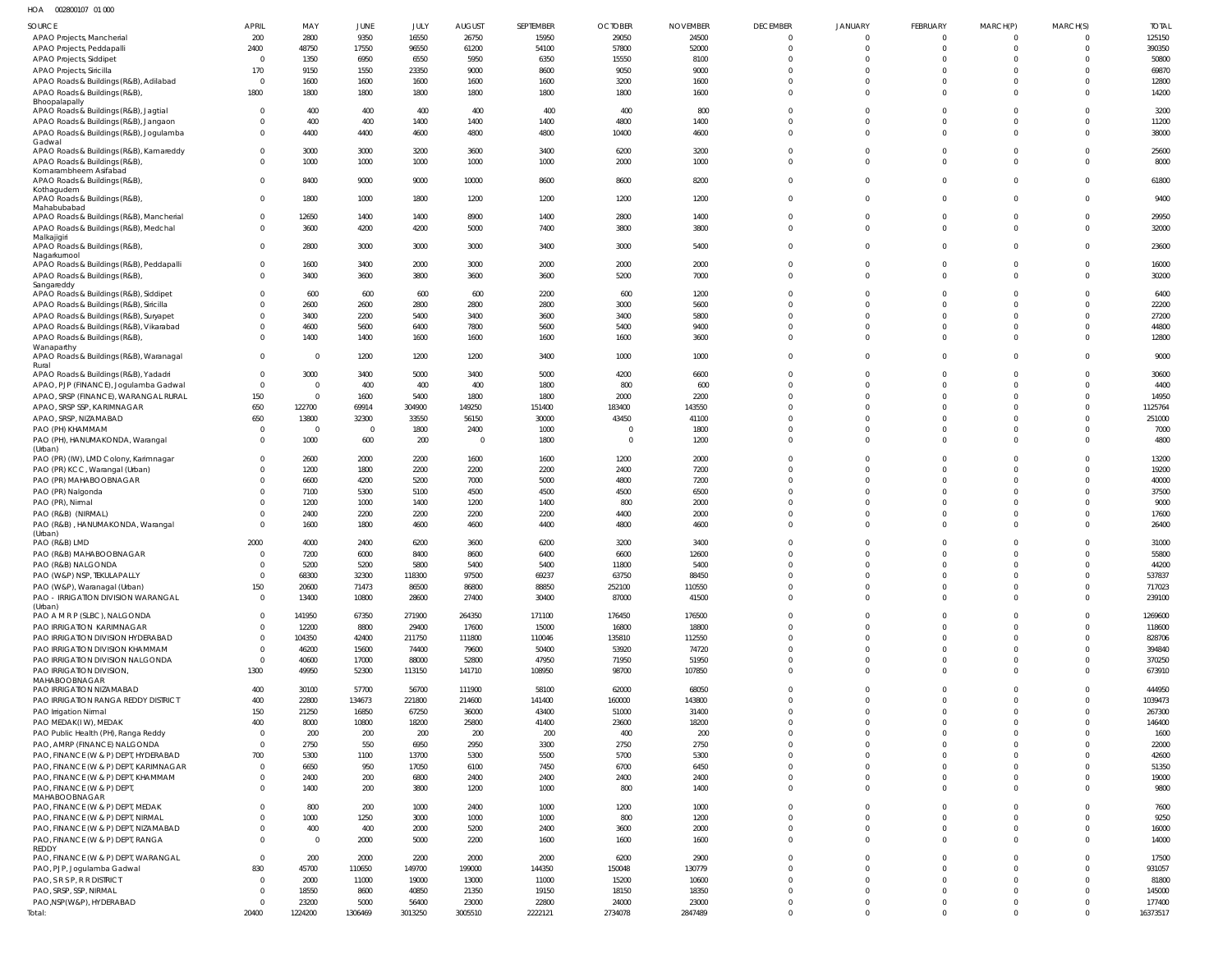HOA 004000102 05 000

| SOURCE                                                                          | <b>APRIL</b>         | MAY                        | JUNE                             | JULY                       | <b>AUGUST</b>              | SEPTEMBER                        | <b>OCTOBER</b>           | <b>NOVEMBER</b>                  | <b>DECEMBER</b>      | <b>JANUARY</b>             | FEBRUARY                   | MARCH(P)             | MARCH(S)                   | <b>TOTAL</b>      |
|---------------------------------------------------------------------------------|----------------------|----------------------------|----------------------------------|----------------------------|----------------------------|----------------------------------|--------------------------|----------------------------------|----------------------|----------------------------|----------------------------|----------------------|----------------------------|-------------------|
| APAO (PR) Medak                                                                 |                      | $\mathbf 0$                | $\overline{0}$                   | $\mathbf 0$                | $\overline{0}$             | $\overline{0}$                   | 451778                   | $\mathbf 0$                      | $\Omega$             | $\mathbf 0$                | $\overline{0}$             | $\Omega$             | $\Omega$                   | 451778            |
| APAO (PR) Pochampad, Nizamabad                                                  |                      | $\overline{0}$<br>$\Omega$ | 2046877                          | $\mathbf 0$                | 281723                     | 1673281                          | 642498                   | $\Omega$<br>$\Omega$             | $\Omega$             | $\mathbf 0$                | $\mathbf{0}$<br>$\Omega$   | $\Omega$             | $\overline{0}$             | 4644379           |
| APAO (PR) Ranga Reddy Dist<br>APAO (PR) Tekulapapalli                           |                      | $\Omega$                   | 1073014<br>650630                | $\mathbf 0$<br>$\mathbf 0$ | $\Omega$<br>$\Omega$       | 4189<br>$\mathsf{C}$             | 75791<br>$\Omega$        | $\Omega$                         | $\Omega$             | $\Omega$<br>$\Omega$       | $\Omega$                   |                      | $\Omega$<br>$\Omega$       | 1152994<br>650630 |
| APAO (PR), PJP, Jogulamba Gadwal                                                |                      | $\Omega$                   | $\overline{0}$                   | 62985                      | 147266                     | 62699                            | 13304                    | $\Omega$                         | $\Omega$             | $\Omega$                   | $\Omega$                   |                      | $\Omega$                   | 286254            |
| APAO (R&B) HYDERABAD                                                            |                      | $\Omega$                   | 3036353                          | 20365                      | $\Omega$                   | C                                | 65207                    | $\Omega$                         |                      | $\Omega$                   | $\Omega$                   |                      | $\Omega$                   | 3121925           |
| APAO (R&B) MEDAK (HYD)                                                          |                      |                            | $\overline{0}$                   | - 0                        | $\Omega$                   | $\mathsf{C}$                     | 23494                    | $\Omega$                         |                      | $\Omega$                   | $\Omega$                   |                      | $\Omega$                   | 23494             |
| APAO (R&B) POCHAMPAD (NIZAMABAD)                                                |                      |                            | $\overline{0}$<br>$\overline{0}$ | $\Omega$<br>$\mathbf 0$    | $\Omega$<br>$\Omega$       | 50692<br>$\overline{0}$          | $\Omega$                 | $\Omega$<br>$\Omega$             |                      | $\Omega$<br>$\Omega$       | $\Omega$<br>$\Omega$       |                      | $\Omega$<br>$\Omega$       | 50692<br>336192   |
| APAO (R&B) TEKULAPALLY<br>APAO Finance & Corporations, Adilabad                 |                      |                            | $\overline{0}$                   | 327861                     | 102710                     | 25541                            | 336192<br>702037         | $\Omega$                         | $\Omega$             | $\Omega$                   | $\mathbf 0$                | $\Omega$             | $\mathbf 0$                | 1158149           |
| APAO Finance & Corporations,                                                    |                      |                            | $\mathbf 0$                      | $\Omega$                   | $\Omega$                   | 106298                           | 451828                   | $\Omega$                         | $\Omega$             | $\Omega$                   | $\Omega$                   |                      | $\Omega$                   | 558126            |
| Bhoopalapally                                                                   |                      |                            |                                  |                            |                            |                                  |                          |                                  |                      |                            |                            |                      |                            |                   |
| APAO Finance & Corporations, Jangaon<br>APAO Finance & Corporations, Kamareddy  |                      |                            | $\overline{0}$<br>$\overline{0}$ | $\Omega$<br>9827           | $\Omega$<br>$\overline{0}$ | C<br>$\overline{0}$              | 4565<br>$\overline{0}$   | $\Omega$<br>$\Omega$             | $\Omega$             | $\Omega$<br>$\mathbf 0$    | $\Omega$<br>$\mathbf 0$    | $\Omega$             | $\Omega$<br>$\Omega$       | 4565<br>9827      |
| APAO Finance & Corporations,                                                    |                      |                            | $\overline{0}$                   | $\Omega$                   | $\Omega$                   | $\overline{0}$                   | 72181                    | 6401                             | $\Omega$             | $\Omega$                   | $\mathbf 0$                | $\Omega$             | $\Omega$                   | 78582             |
| Kothagudem                                                                      |                      |                            |                                  |                            |                            |                                  |                          |                                  |                      |                            |                            |                      |                            |                   |
| APAO Finance & Corporations,<br>Mahabubabad                                     | $\Omega$             |                            | $\overline{0}$                   | 8684                       | $\Omega$                   | $\overline{0}$                   | $\overline{0}$           | $\overline{0}$                   | $\Omega$             | $\mathbf 0$                | $\Omega$                   | $\Omega$             | $\Omega$                   | 8684              |
| APAO Finance & Corporations,                                                    | $\Omega$             | 0                          | 135889                           | $\mathbf 0$                | $\Omega$                   | $\overline{0}$                   | 23963                    | $\overline{0}$                   | $\Omega$             | $\Omega$                   | $\mathbf 0$                | $\Omega$             | $\Omega$                   | 159852            |
| Nagarkurnool<br>APAO Finance & Corporations, Peddapalli                         |                      | $\mathbf{0}$               | $\overline{0}$                   | $\overline{0}$             | $\Omega$                   | 1216                             | $\overline{0}$           | $\overline{0}$                   | $\Omega$             | $\mathbf 0$                | $\mathbf 0$                | $\Omega$             | $\mathbf 0$                | 1216              |
| APAO Finance & Corporations,                                                    | $\Omega$             | $\Omega$                   | 272214                           | 328474                     | 184301                     | 69942                            | 331812                   | $\overline{0}$                   | $\Omega$             | $\Omega$                   | $\mathbf 0$                | $\Omega$             | $\Omega$                   | 1186743           |
| Sangareddy                                                                      |                      |                            |                                  |                            |                            |                                  |                          |                                  |                      |                            |                            |                      |                            |                   |
| APAO Finance & Corporations, Siddipet<br>APAO Finance & Corporations, Siricilla |                      | $\Omega$<br>$\Omega$       | $\overline{0}$<br>88104          | 8990<br>319914             | 2364<br>$\overline{0}$     | $\overline{0}$<br>50612          | 9568<br>42587            | 1187<br>$\overline{0}$           | $\Omega$             | $\Omega$<br>$\Omega$       | $^{\circ}$<br>$\Omega$     | $\Omega$             | $\Omega$<br>$\Omega$       | 22109<br>501217   |
| APAO Finance & Corporations, Suryapet                                           |                      | $\Omega$                   | 150249                           | 1328                       | $\overline{0}$             | $\overline{0}$                   | $\overline{0}$           | $\Omega$                         | $\Omega$             | $\Omega$                   | $\Omega$                   | $\Omega$             | $\Omega$                   | 151577            |
| APAO Finance & Corporations, Vikarabad                                          |                      | $\Omega$                   | $\mathbf 0$                      | $\Omega$                   | $\overline{0}$             | 70848                            | 21960                    | $\Omega$                         | $\Omega$             | $\Omega$                   | $\mathbf 0$                | $\Omega$             | $\mathbf 0$                | 92808             |
| APAO Finance & Corporations,                                                    |                      | $\Omega$                   | $\overline{0}$                   | 11379                      | $\Omega$                   | 304                              | $\Omega$                 | $\Omega$                         | $\Omega$             | $\Omega$                   | $\Omega$                   | $\Omega$             | $\Omega$                   | 11683             |
| Wanaparthy<br>APAO Finance & Corporations, Yadadri                              |                      |                            | 383905                           | $\circ$                    | $\Omega$                   | $\overline{0}$                   | $\overline{0}$           | $\Omega$                         |                      | $\Omega$                   | $\Omega$                   |                      | $\Omega$                   | 383905            |
| APAO Irrigation, Adilabad                                                       |                      |                            | $\overline{0}$                   | 146001                     | 5693                       | $\overline{0}$                   | 190114                   | $\Omega$                         |                      | $\Omega$                   | $\Omega$                   |                      | $\Omega$                   | 341808            |
| APAO Irrigation, Bhoopalapally                                                  |                      | $\Omega$                   | $\overline{0}$                   | 489733                     | $\overline{0}$             | 195477                           | 353285                   | 54513                            | $\Omega$             | $\Omega$                   | $\Omega$                   | $\Omega$             | $\Omega$                   | 1093008           |
| APAO Irrigation, Jagtial                                                        |                      |                            | 4263                             | 213580                     | 24133                      | 7703                             | 354025                   | $\Omega$                         |                      | $\Omega$                   | $\Omega$                   |                      | $\Omega$                   | 603704            |
| APAO Irrigation, Jangaon<br>APAO Irrigation, Kamareddy                          |                      | $\Omega$<br>$\Omega$       | $\overline{0}$<br>175976         | 136898<br>549953           | $\overline{0}$<br>46724    | 19984<br>101389                  | 180822<br>329996         | $\Omega$<br>48775                |                      | $\Omega$<br>$\Omega$       | $\Omega$<br>$\Omega$       |                      | $\Omega$<br>$\Omega$       | 337704<br>1252813 |
| APAO Irrigation, Komarambheem Asifabad                                          |                      | $\Omega$                   | 231867                           | 239574                     | $\overline{0}$             | - 0                              | 267841                   | $\Omega$                         |                      | $\Omega$                   | $\Omega$                   |                      | $\Omega$                   | 739282            |
| APAO Irrigation, Kothagudem                                                     |                      |                            | 97642                            | 1337603                    | 314158                     | 3650                             | 833132                   | $\Omega$                         |                      | $\Omega$                   | $\Omega$                   |                      | $\Omega$                   | 2586185           |
| APAO Irrigation, Mahabubabad                                                    |                      | $\Omega$                   | 81320                            | 616853                     | 885                        | 157786                           | 624728                   | $\Omega$                         |                      | $\Omega$                   | $\Omega$                   |                      | $\Omega$                   | 1481572           |
| APAO Irrigation, Mancherial                                                     |                      | $\Omega$                   | 16592                            | 141303                     | 23089                      | $\overline{0}$                   | 364909                   | $\Omega$                         |                      | $\Omega$                   | $\Omega$                   |                      | $\Omega$                   | 545893            |
| APAO Irrigation, Nagarkurnool<br>APAO Irrigation, Peddapalli                    |                      | $\Omega$<br>$\Omega$       | 67254<br>12642                   | 285159<br>395097           | 43131<br>47690             | C<br>49393                       | 145962<br>339907         | $\Omega$<br>$\Omega$             |                      | $\Omega$<br>$\Omega$       | $\Omega$<br>$\Omega$       |                      | $\Omega$<br>$\Omega$       | 541506<br>844729  |
| APAO Irrigation, Sangareddy                                                     |                      | $\Omega$                   | 2026847                          | 1718851                    | 135383                     | $\mathbf{C}$                     | 1787564                  | $\Omega$                         |                      | $\Omega$                   | $\Omega$                   |                      | $\Omega$                   | 5668645           |
| APAO Irrigation, Siddipet                                                       |                      |                            | 233022                           | 1438197                    | 27547                      | 405395                           | 375458                   | $\Omega$                         |                      | $\Omega$                   | $\Omega$                   |                      | $\Omega$                   | 2479619           |
| APAO Irrigation, Siricilla                                                      |                      | $\Omega$                   | 1719                             | 105553                     | 409                        | 15151                            | 105737                   | $\Omega$                         |                      | $\Omega$                   | $\Omega$                   |                      | $\Omega$                   | 228569            |
| APAO Irrigation, Suryapet                                                       |                      | $\Omega$                   | 15425                            | 377924                     | 76196                      | C                                | 203680                   | 2811                             |                      | $\Omega$                   | $\Omega$                   |                      | $\Omega$                   | 676036            |
| APAO Irrigation, Vikarabad<br>APAO Irrigation, Wanaparthy                       |                      | $\Omega$<br>$\Omega$       | 2004<br>16595                    | 332671<br>810009           | 127230<br>135171           | $\overline{0}$<br>66676          | 86840<br>1817839         | $\Omega$<br>$\Omega$             |                      | $\Omega$<br>$\Omega$       | $\Omega$<br>$\Omega$       |                      | $\Omega$<br>$\Omega$       | 548745<br>2846290 |
| APAO Irrigation, Yadadri                                                        |                      | $\Omega$                   | 17210                            | 178665                     | 31316                      | $\overline{0}$                   | 398371                   | $\Omega$                         |                      | $\Omega$                   | $\Omega$                   |                      | $\Omega$                   | 625562            |
| APAO National Highways (NH), Karimnagar                                         |                      | $\Omega$                   | $\overline{0}$                   | $\Omega$                   | $\Omega$                   | 854                              | $\circ$                  | $\Omega$                         | $\Omega$             | $\mathbf 0$                | $\mathbf 0$                |                      | $\Omega$                   | 854               |
| APAO National Highways (NH),                                                    | $\Omega$             | $\Omega$                   | $\overline{0}$                   | $\mathbf 0$                | $\Omega$                   | $\Omega$                         | 225334                   | $\Omega$                         | $\Omega$             | $\Omega$                   | $\Omega$                   | $\Omega$             | $\Omega$                   | 225334            |
| Nagarkurnool<br>APAO Panchayat Raj (PR), Adilabad                               | $\Omega$             | $\Omega$                   | 41106                            | $\Omega$                   | 19131                      | $\overline{0}$                   | 23675                    | $\Omega$                         |                      | $\Omega$                   | $\mathbf 0$                |                      | $\Omega$                   | 83912             |
| APAO Panchayat Raj (PR), Bhoopalapally                                          | $\Omega$             | 653717                     | 249157                           | $\mathbf 0$                | $\overline{0}$             | $\overline{0}$                   | 29357                    | $\overline{0}$                   | $\Omega$             | $\mathbf 0$                | $\mathbf 0$                | $\Omega$             | $\Omega$                   | 932231            |
| APAO Panchayat Raj (PR), Jagtial                                                | $\Omega$             | $\Omega$                   | 665112                           | $\mathbf 0$                | $\Omega$                   | 150                              | 3798                     | $\mathbf 0$                      | $\Omega$             | $\mathbf 0$                | $\mathbf 0$                | $\Omega$             | $\Omega$                   | 669060            |
| APAO Panchayat Raj (PR), Jangaon                                                |                      | $\overline{0}$             | $\overline{0}$                   | $\mathbf 0$                | $\Omega$                   | 863059                           | $\overline{0}$           | $\overline{0}$                   | $\Omega$             | $\Omega$                   | $\Omega$                   | $\Omega$             | $\Omega$                   | 863059            |
| APAO Panchayat Raj (PR), Kamareddy<br>APAO Panchayat Raj (PR),                  | $\Omega$             | $\mathbf 0$<br>$\Omega$    | 101271<br>136257                 | $\mathbf 0$<br>$\mathbf 0$ | 28103<br>$\overline{0}$    | $\overline{0}$<br>$\overline{0}$ | 12684<br>$\overline{0}$  | $\overline{0}$<br>$\overline{0}$ | $\Omega$<br>$\Omega$ | $\mathbf 0$<br>$\mathbf 0$ | $\mathbf 0$<br>$\mathbf 0$ | $\Omega$<br>$\Omega$ | $\mathbf 0$<br>$\Omega$    | 142058<br>136257  |
| Komarambheem Asifabad                                                           |                      |                            |                                  |                            |                            |                                  |                          |                                  |                      |                            |                            |                      |                            |                   |
| APAO Panchayat Raj (PR), Kothagudem                                             | $\Omega$             | $\Omega$                   | 123983                           | $\mathbf 0$                | $\overline{0}$             | $\overline{0}$                   | $\overline{\mathbf{0}}$  | $\overline{0}$                   | $\Omega$             | $\mathbf 0$                | $\mathbf 0$                | $\Omega$<br>$\Omega$ | $\mathbf 0$                | 123983            |
| APAO Panchayat Raj (PR), Mahabubabad<br>APAO Panchayat Raj (PR), Medchal        | $\Omega$             | $\mathbf 0$<br>$\Omega$    | $^{\circ}$<br>238174             | 1377824<br>$\mathbf 0$     | 109827<br>$\Omega$         | $\mathbf 0$<br>$\mathbf 0$       | $\overline{0}$<br>92200  | $\overline{0}$<br>$\overline{0}$ | $\Omega$<br>$\Omega$ | $\mathbf 0$<br>$\mathbf 0$ | $\mathbf 0$<br>$\mathbf 0$ | $\Omega$             | $\mathbf 0$<br>$\Omega$    | 1487651<br>330374 |
| Malkajigiri                                                                     |                      |                            |                                  |                            |                            |                                  |                          |                                  |                      |                            |                            |                      |                            |                   |
| APAO Panchayat Raj (PR), Nagarkurnool                                           | $\Omega$             | $\Omega$                   | 188793                           | $\mathbf 0$                | 524879                     | $\overline{0}$                   | 713684                   | $\overline{0}$                   |                      | $\Omega$                   | $\Omega$                   | $\Omega$             | $\Omega$                   | 1427356           |
| APAO Panchayat Raj (PR), Peddapalli<br>APAO Panchayat Raj (PR), Sangareddy      | $\Omega$<br>$\Omega$ | $\Omega$<br>6912           | 4301<br>2270135                  | $\mathbf 0$<br>3075        | 221499<br>508440           | 5058<br>484513                   | 547<br>144499            | $\mathbf 0$<br>$\overline{0}$    | $\Omega$<br>$\Omega$ | $\mathbf 0$<br>$\Omega$    | $\mathbf 0$<br>$\Omega$    | $\Omega$<br>$\Omega$ | $\Omega$<br>$\Omega$       | 231405<br>3417574 |
| APAO Panchayat Raj (PR), Siddipet                                               |                      | $\overline{0}$             | 722263                           | $\mathbf 0$                | 1732156                    | 9621520                          | 293762                   | $\mathbf 0$                      | $\Omega$             | $\Omega$                   | $\mathbf 0$                | $\cap$               | $\Omega$                   | 12369701          |
| APAO Panchayat Raj (PR), Siricilla                                              |                      | $\Omega$                   | 1197251                          | $\mathbf 0$                | $\Omega$                   | 352537                           | 359969                   | $\overline{0}$                   | $\Omega$             | $\Omega$                   | $\Omega$                   | $\Omega$             | $\Omega$                   | 1909757           |
| APAO Panchayat Raj (PR), Suryapet                                               |                      | $\Omega$                   | $\overline{0}$                   | $\mathbf 0$                | 90595                      | 135048                           | $\overline{0}$           | $\overline{0}$                   |                      | $\Omega$                   | $\Omega$                   | $\cap$               | $\Omega$                   | 225643            |
| APAO Panchayat Raj (PR), Vikarabad                                              |                      | $\Omega$<br>$\mathbf 0$    | 168689<br>80778                  | $\mathbf 0$<br>$\mathbf 0$ | 257667<br>145086           | 38377<br>$\overline{0}$          | 885248<br>$\overline{0}$ | $\overline{0}$<br>$\overline{0}$ | $\Omega$<br>$\Omega$ | $\Omega$<br>$\mathbf 0$    | $\Omega$<br>$\mathbf 0$    | $\Omega$<br>$\Omega$ | $\Omega$<br>$\Omega$       | 1349981<br>225864 |
| APAO Panchayat Raj (PR), Wanaparthy<br>APAO Panchayat Raj (PR), Waranagal       | $\Omega$             | $\Omega$                   | $\overline{0}$                   | 59805                      | $\overline{0}$             | $\overline{0}$                   | 1692                     | 44028                            | $\Omega$             | $\mathbf 0$                | $\mathbf 0$                | $\Omega$             | $\Omega$                   | 105525            |
| Rural                                                                           |                      |                            |                                  |                            |                            |                                  |                          |                                  |                      |                            |                            |                      |                            |                   |
| APAO Projects, Jagtial                                                          |                      | $\Omega$                   | $\overline{0}$<br>6994           | $^{\circ}$<br>$\mathbf 0$  | $\Omega$<br>$\Omega$       | $\overline{0}$<br>$\mathbf 0$    | 85910<br>$\overline{0}$  | 3102<br>$\Omega$                 | $\Omega$<br>$\Omega$ | $\mathbf 0$<br>$\Omega$    | $\mathbf 0$<br>$\mathbf 0$ | $\Omega$<br>$\Omega$ | $\mathbf 0$<br>$\mathbf 0$ | 89012<br>6994     |
| APAO Projects, Mahabubabad<br>APAO Projects, Peddapalli                         |                      | $\Omega$                   | 11951612                         | $\mathbf{0}$               | $\Omega$                   | $\mathbf 0$                      | 9331                     | 53501                            | $\Omega$             | $\mathbf 0$                | $\mathbf 0$                | $\Omega$             | $\mathbf 0$                | 12014444          |
| APAO Roads & Buildings (R&B), Adilabad                                          | $\Omega$             | $\Omega$                   | 78866                            | $\mathbf 0$                | $\Omega$                   | $\mathbf 0$                      | $\overline{0}$           | $\overline{0}$                   | $\Omega$             | $\mathbf 0$                | $\mathbf 0$                | $\Omega$             | $\mathbf 0$                | 78866             |
| APAO Roads & Buildings (R&B),                                                   | $\Omega$             |                            | $\overline{0}$                   | $\Omega$                   | $\Omega$                   | $\mathbf 0$                      | 16124                    | $\overline{0}$                   | $\Omega$             | $\Omega$                   | $\Omega$                   | $\Omega$             | $\Omega$                   | 16124             |
| Bhoopalapally<br>APAO Roads & Buildings (R&B), Jagtial                          | $\Omega$             |                            | $\overline{0}$                   | 19835                      | $\Omega$                   | $\mathbf 0$                      | $\overline{0}$           | $\overline{0}$                   | $\Omega$             | $\mathbf 0$                | $\mathbf 0$                | $\Omega$             | $\Omega$                   | 19835             |
| APAO Roads & Buildings (R&B), Jogulamba                                         | $\Omega$             | $\Omega$                   | $\mathbf 0$                      | $\overline{0}$             | $\Omega$                   | $\mathbf 0$                      | 153528                   | $\overline{0}$                   | $\Omega$             | $\mathbf 0$                | $\mathbf 0$                | $\Omega$             | $\overline{0}$             | 153528            |
| Gadwal                                                                          |                      |                            |                                  |                            |                            |                                  |                          |                                  |                      |                            |                            |                      |                            |                   |
| APAO Roads & Buildings (R&B),<br>Kothagudem                                     | $\Omega$             | $\Omega$                   | $\overline{0}$                   | 90219                      | $\overline{0}$             | $\mathbf 0$                      | $\overline{0}$           | $\overline{0}$                   | $\mathbf 0$          | $\mathbf 0$                | $\mathbf 0$                | $\Omega$             | $\mathbf 0$                | 90219             |
| APAO Roads & Buildings (R&B),                                                   | $\Omega$             | $\Omega$                   | 593694                           | $\mathbf{0}$               | $\Omega$                   | $\mathbf 0$                      | $\overline{0}$           | $\overline{0}$                   | $\Omega$             | $\mathbf 0$                | $\mathbf 0$                | $\Omega$             | $\Omega$                   | 593694            |
| Mahabubabad<br>APAO Roads & Buildings (R&B), Mancherial                         | $\overline{0}$       | $\mathbf 0$                | $\overline{0}$                   | $\overline{0}$             | 36914                      | $\mathbf 0$                      | $\overline{0}$           | $\overline{0}$                   | $\mathbf{0}$         | $\mathbf 0$                | $\mathbf 0$                | $\overline{0}$       | $\overline{0}$             | 36914             |
| APAO Roads & Buildings (R&B),                                                   | $\Omega$             | $\Omega$                   | $\overline{0}$                   | 3945                       | $\overline{0}$             | $\overline{0}$                   | $\overline{0}$           | $\overline{0}$                   | $\Omega$             | $\mathbf 0$                | $\mathbf{0}$               | $\mathbf{0}$         | $\mathbf 0$                | 3945              |
|                                                                                 |                      |                            |                                  |                            |                            |                                  |                          |                                  |                      |                            |                            |                      |                            |                   |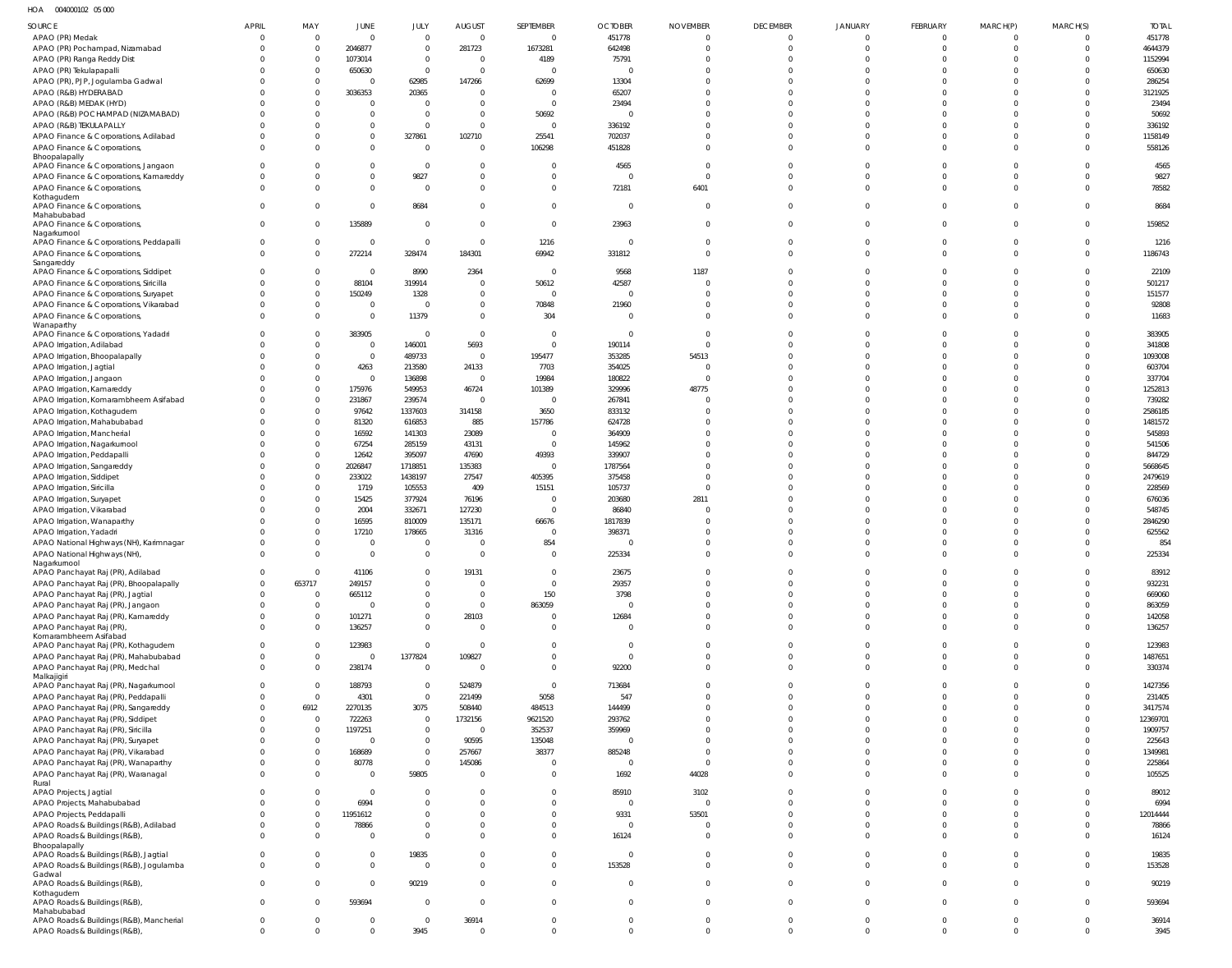004000102 05 000 HOA

| SOURCE                                                                            | APRIL                      | MAY                              | JUNE                           | JULY                      | <b>AUGUST</b>                    | SEPTEMBER                        | <b>OCTOBER</b>                   | <b>NOVEMBER</b>         | <b>DECEMBER</b>                | <b>JANUARY</b>                   | FEBRUARY                   | MARCH(P)             | MARCH(S)                         | <b>TOTAL</b>       |
|-----------------------------------------------------------------------------------|----------------------------|----------------------------------|--------------------------------|---------------------------|----------------------------------|----------------------------------|----------------------------------|-------------------------|--------------------------------|----------------------------------|----------------------------|----------------------|----------------------------------|--------------------|
| Nagarkurnool<br>APAO Roads & Buildings (R&B),                                     | $\Omega$                   | $\overline{0}$                   | $\mathbf 0$                    | 27430                     | $\overline{0}$                   | $\mathbf 0$                      | $\overline{0}$                   | $\mathbf 0$             | $\mathbf 0$                    | $\overline{0}$                   | $\mathbf 0$                | $\Omega$             | $\overline{0}$                   | 27430              |
| Sangareddy                                                                        |                            |                                  |                                |                           |                                  |                                  |                                  |                         |                                |                                  |                            |                      |                                  |                    |
| APAO Roads & Buildings (R&B), Siddipet<br>APAO Roads & Buildings (R&B), Siricilla |                            | $\Omega$<br>$\Omega$             | $\mathbf 0$<br>$\overline{0}$  | $\Omega$<br>$\mathbf{0}$  | $\overline{0}$<br>67824          | 35766<br>$\overline{0}$          | 111141<br>4310                   |                         | $\mathbf{0}$<br>$\Omega$       | $\Omega$<br>$\Omega$             | $\Omega$<br>$\Omega$       |                      | $\Omega$<br>$\mathbf 0$          | 146907<br>72134    |
| APAO Roads & Buildings (R&B),                                                     |                            | $\Omega$                         | $\overline{0}$                 | $\Omega$                  | $\Omega$                         | $\overline{0}$                   | 108492                           |                         | $\Omega$                       | $\Omega$                         | $\Omega$                   |                      | $\Omega$                         | 108492             |
| Wanaparthy<br>APAO Roads & Buildings (R&B), Waranagal                             |                            | $\Omega$                         | $\mathbf{0}$                   | 12240                     | $\overline{0}$                   | $\overline{0}$                   | $\Omega$                         |                         | $\Omega$                       | $\Omega$                         | $\Omega$                   |                      | $\Omega$                         | 12240              |
| Rural<br>APAO, PJP (FINANCE), Jogulamba Gadwal                                    |                            | $\Omega$                         | $\overline{0}$                 | 95673                     | $\mathbf{0}$                     | $\overline{0}$                   | $\overline{0}$                   |                         | $\mathbf{0}$                   | $\Omega$                         | $\Omega$                   |                      |                                  | 95673              |
| APAO, SRSP SSP, KARIMNAGAR                                                        |                            | $\Omega$                         | $\mathbf{0}$                   | $\Omega$                  | $\Omega$                         | $\Omega$                         | 4119                             |                         | $\Omega$                       | $\Omega$                         | $\Omega$                   |                      | $\Omega$                         | 4119               |
| APAO, SRSP, NIZAMABAD                                                             |                            | $\overline{0}$                   | 57997                          | 6769                      | $\Omega$                         | $\Omega$                         | 64290                            |                         | $\Omega$                       | $\Omega$                         |                            |                      | $\Omega$                         | 129056             |
| APAO, (NH) NIZAMABAD                                                              |                            | $\Omega$                         | 482346                         | - 0                       | $\Omega$                         | $\Omega$                         | $\Omega$                         |                         | $\Omega$                       | $\Omega$                         | $\Omega$                   |                      | $\Omega$                         | 482346             |
| PAO (PH) LMD (KARIMNAGAR)<br>PAO (PH), HANUMAKONDA, Warangal                      |                            | $\overline{0}$<br>$\overline{0}$ | $\mathbf 0$<br>$\mathbf{0}$    | $\Omega$<br>$\Omega$      | $\overline{0}$<br>$\Omega$       | $\overline{0}$<br>$\Omega$       | 568396<br>109449                 | $\Omega$                | $\Omega$<br>$\Omega$           | $\Omega$<br>$\Omega$             | $\Omega$<br>$\Omega$       |                      | $\Omega$<br>$\Omega$             | 568396<br>109449   |
| (Urban)                                                                           |                            |                                  |                                |                           |                                  |                                  |                                  |                         |                                |                                  |                            |                      |                                  |                    |
| PAO (PR) (IW), LMD Colony, Karimnagar                                             |                            | $\Omega$                         | 290412                         | $\Omega$                  | 35644                            | 23788                            | 18123                            |                         | $\Omega$                       | $\Omega$                         |                            |                      |                                  | 367967             |
| PAO (PR) MAHABOOBNAGAR<br>PAO (PR) Nalgonda                                       |                            | $\Omega$<br>$\Omega$             | 1195256<br>0                   | $\Omega$<br>$\Omega$      | $\Omega$<br>$\Omega$             | $\Omega$<br>$\Omega$             | 365515<br>2650                   |                         | $\Omega$<br>$\Omega$           | $\Omega$<br>$\Omega$             | $\Omega$<br>$\Omega$       |                      | $\Omega$                         | 1560771<br>2650    |
| PAO (PR), Nirmal                                                                  |                            | $\Omega$                         | $\mathbf 0$                    | 573505                    | $\Omega$                         | $\Omega$                         | 211111                           |                         | $\Omega$                       | $\Omega$                         | $\Omega$                   |                      | $\Omega$                         | 784616             |
| PAO (R&B) (NIRMAL)                                                                |                            | $\Omega$                         | $\mathbf{0}$                   | $\Omega$                  | $\mathbf 0$                      | $\overline{0}$                   | 1813                             |                         | $\Omega$                       | $\Omega$                         | $\Omega$                   |                      |                                  | 1813               |
| PAO (R&B), HANUMAKONDA, Warangal<br>(Urban)                                       |                            | $\Omega$                         | $\mathbf{0}$                   | $\Omega$                  | $\Omega$                         | $\overline{0}$                   | 21430                            | $\Omega$                | $\Omega$                       | $\Omega$                         | $\Omega$                   | $\Omega$             | $\Omega$                         | 21430              |
| PAO (R&B) MAHABOOBNAGAR                                                           |                            | $\overline{0}$                   | $\mathbf 0$                    | 1825                      | $\overline{\mathbf{0}}$          | $\overline{0}$                   | $\overline{0}$                   | $\Omega$                | $\Omega$                       | $\Omega$                         | $\Omega$                   |                      |                                  | 1825               |
| PAO (W&P), Waranagal (Urban)<br>PAO - IRRIGATION DIVISION WARANGAL                |                            | $\overline{0}$<br>$\mathbf 0$    | 12531<br>$\mathbf{0}$          | $\Omega$<br>320396        | $\overline{0}$<br>3953           | $\overline{0}$<br>362574         | $\overline{0}$<br>458376         | $\Omega$<br>102750      | $\Omega$<br>$\Omega$           | $\Omega$<br>$\Omega$             | $\Omega$<br>$\Omega$       | $\Omega$             | $\Omega$<br>$\Omega$             | 12531<br>1248049   |
| (Urban)                                                                           |                            |                                  |                                |                           |                                  |                                  |                                  |                         |                                |                                  |                            |                      |                                  |                    |
| PAO A M R P (SLBC), NALGONDA                                                      |                            | $\Omega$<br>$\overline{0}$       | 843246                         | $\overline{0}$            | $\overline{0}$                   | $\overline{0}$                   | 1388357                          | 187300                  | $\Omega$                       | $\Omega$                         | $\Omega$<br>$\Omega$       |                      |                                  | 2418903            |
| PAO IRRIGATION KARIMNAGAR<br>PAO IRRIGATION DIVISION KHAMMAM                      |                            | $\overline{0}$                   | 58225<br>89235                 | 785164<br>655734          | 102502<br>543775                 | $\overline{0}$<br>67863          | 404453<br>2687542                | 23441                   | $\Omega$<br>$\Omega$           | $\Omega$<br>$\Omega$             | $\Omega$                   |                      | $\Omega$<br>$\Omega$             | 1373785<br>4044149 |
| PAO IRRIGATION DIVISION NALGONDA                                                  |                            | $\overline{0}$                   | 531539                         | 346716                    | $\overline{0}$                   | 2375                             | 368899                           | 43488                   | $\mathbf{0}$                   | $\Omega$                         | $\Omega$                   |                      | $\Omega$                         | 1293017            |
| PAO IRRIGATION DIVISION.                                                          |                            | 141514                           | $\mathbf 0$                    | 311790                    | 16639                            | 845682                           | 459665                           | 44827                   | $\Omega$                       | $\Omega$                         | $\Omega$                   |                      | $\Omega$                         | 1820117            |
| MAHABOOBNAGAR<br>PAO IRRIGATION NIZAMABAD                                         |                            | $\mathbf{0}$                     | 67294                          | 1288198                   | 13239                            | - 0                              | 1501154                          |                         | $\Omega$                       | $\Omega$                         |                            |                      |                                  | 2869885            |
| PAO IRRIGATION RANGA REDDY DISTRICT                                               |                            | $\overline{0}$                   | 24786                          | 260127                    | 4532                             | $\mathbf{0}$                     | 168648                           |                         | $\Omega$                       | $\Omega$                         | $\Omega$                   |                      |                                  | 458093             |
| PAO Irrigation Nirmal                                                             |                            | $\overline{0}$                   | 686711                         | 79159                     | 102550                           | 711485                           | 213602                           | 2157019                 | $\Omega$                       | $\Omega$                         | $\Omega$                   |                      | $\Omega$                         | 3950526            |
| PAO MEDAK(IW), MEDAK<br>PAO National Highways (NH), Khammam                       |                            | $\overline{0}$<br>$\Omega$       | 8787782<br>31345               | 1008576<br>$\overline{0}$ | $\overline{0}$<br>$\overline{0}$ | 15100<br>$\Omega$                | 1100031<br>$\overline{0}$        |                         | $\Omega$<br>$\Omega$           | $\Omega$<br>$\Omega$             | $\Omega$                   |                      |                                  | 10911489<br>31345  |
| PAO(PH), NALGONDA                                                                 |                            | $\overline{0}$                   | $\overline{0}$                 | 136404                    | $\overline{0}$                   | $\Omega$                         | $\overline{0}$                   |                         | $\Omega$                       | $\Omega$                         |                            |                      |                                  | 136404             |
| PAO, AMRP (FINANCE) NALGONDA                                                      |                            | $\overline{0}$                   | 449104                         | 206234                    | $\overline{0}$                   | $\overline{0}$                   | 65009                            |                         | $\Omega$                       | $\Omega$                         |                            |                      | $\Omega$                         | 720347             |
| PAO, FINANCE (W & P) DEPT, HYDERABAD                                              |                            | $\Omega$                         | 362088                         | 366620                    | 23234                            | $\Omega$                         | 1346400                          |                         | $\Omega$                       | $\Omega$                         |                            |                      |                                  | 2098342            |
| PAO, FINANCE (W & P) DEPT, KARIMNAGAR<br>PAO, FINANCE (W & P) DEPT, KHAMMAM       |                            | $\overline{0}$<br>$\overline{0}$ | 359092<br>15249                | 884685<br>$\overline{0}$  | 113706<br>289426                 | 34689<br>41641                   | 240961<br>702173                 | $\Omega$                | $\Omega$<br>$\Omega$           | $\Omega$<br>$\Omega$             | $\Omega$<br>$\Omega$       |                      | $\Omega$<br>$\Omega$             | 1633133<br>1048489 |
| PAO, FINANCE (W & P) DEPT,                                                        |                            | $\Omega$                         | 4098                           | 24022                     | 12896                            | 4233                             | 393706                           | 21578                   | $\Omega$                       | $\Omega$                         | $\Omega$                   |                      | $\Omega$                         | 460533             |
| MAHABOOBNAGAR<br>PAO, FINANCE (W & P) DEPT, MEDAK                                 |                            | $\overline{0}$                   | 23461                          | $\overline{0}$            | $\overline{0}$                   | $\overline{0}$                   | 56815                            |                         | $\Omega$                       | $\Omega$                         | $\Omega$                   |                      |                                  | 80276              |
| PAO, FINANCE (W & P) DEPT, NIRMAL                                                 |                            | $\overline{0}$                   | $\overline{0}$                 | 86792                     | $\overline{0}$                   | $\overline{0}$                   | 412689                           |                         | $\Omega$                       |                                  | $\Omega$                   |                      |                                  | 499481             |
| PAO, FINANCE (W & P) DEPT, NIZAMABAD                                              |                            | $\overline{0}$                   | 333244                         | 211749                    | 1162278                          | 2972814                          | 745329                           |                         | $\Omega$                       | $\Omega$                         | $\Omega$                   |                      | $\Omega$                         | 5425414            |
| PAO, FINANCE (W & P) DEPT, RANGA<br>REDDY                                         |                            | $\Omega$                         | 470752                         | 1702593                   | 615640                           | 51460                            | 83625                            |                         | $\Omega$                       | $\Omega$                         | $\Omega$                   |                      | $\Omega$                         | 2924070            |
| PAO, FINANCE (W & P) DEPT, WARANGAL                                               | $\Omega$                   | $\Omega$                         | 1382886                        | 591326                    | 3167953                          | 498198                           | 395484                           | $\Omega$                | $\Omega$                       | $\Omega$                         | $\Omega$                   |                      | $\Omega$                         | 6035847            |
| PAO, NH(PROJ) RANGAREDDY                                                          |                            |                                  | 0                              |                           | 8045                             | -0                               | 0                                |                         | 0                              |                                  |                            |                      |                                  | 8045               |
| PAO, PJP, Jogulamba Gadwal<br>PAO, SRSP, SSP, NIRMAL                              | $\Omega$                   | $\overline{0}$<br>$\overline{0}$ | 467353<br>14469                | $\Omega$<br>$\Omega$      | $\overline{0}$<br>$\Omega$       | 63092<br>$\overline{0}$          | 80093<br>45131                   | 3769<br>$\Omega$        | $\mathbf 0$<br>$\mathbf{0}$    | $\Omega$<br>$\overline{0}$       | $\Omega$<br>$\mathbf 0$    | $\Omega$<br>$\Omega$ | $\Omega$<br>$\overline{0}$       | 614307<br>59600    |
| Total:                                                                            | $\Omega$                   | 802143                           | 46696550                       | 22151861                  | 11715252                         | 20370102                         | 29989298                         | 2798490                 | $\mathbf{0}$                   | $\overline{0}$                   | $\mathbf 0$                | $\Omega$             | $\Omega$                         | 134523696          |
| HOA<br>004904103 02 000                                                           |                            |                                  |                                |                           |                                  |                                  |                                  |                         |                                |                                  |                            |                      |                                  |                    |
| SOURCE                                                                            | <b>APRIL</b>               | MAY                              | JUNE                           | JULY                      | AUGUST                           | SEPTEMBER                        | <b>OCTOBER</b>                   | <b>NOVEMBER</b>         | <b>DECEMBER</b>                | JANUARY                          | <b>FEBRUARY</b>            | MARCH(P)             | MARCH(S)                         | <b>TOTAL</b>       |
| APAO Irrigation, Mahabubabad<br>Total:                                            | $\overline{0}$<br>$\Omega$ | $\overline{0}$<br>$\overline{0}$ | $\mathbf{0}$<br>$\overline{0}$ | $\Omega$<br>$\Omega$      | 3806<br>3806                     | $\overline{0}$<br>$\overline{0}$ | $\overline{0}$<br>$\overline{0}$ | $\mathbf 0$<br>$\Omega$ | $\overline{0}$<br>$\mathbf{0}$ | $\overline{0}$<br>$\overline{0}$ | $\mathbf 0$<br>$\mathbf 0$ | $\Omega$<br>$\Omega$ | $\overline{0}$<br>$\overline{0}$ | 3806<br>3806       |
| 004904800 01 001<br>HOA                                                           |                            |                                  |                                |                           |                                  |                                  |                                  |                         |                                |                                  |                            |                      |                                  |                    |
| SOURCE                                                                            | <b>APRIL</b>               | MAY                              | <b>JUNE</b>                    | JULY                      | <b>AUGUST</b>                    | SEPTEMBER                        | <b>OCTOBER</b>                   | <b>NOVEMBER</b>         | <b>DECEMBER</b>                | <b>JANUARY</b>                   | FEBRUARY                   | MARCH(P)             | MARCH(S)                         | <b>TOTAL</b>       |
| APAO (R&B) HYDERABAD                                                              | 0                          | 5363                             | 5363                           | 5363                      | 5363                             | 5363                             | $\overline{0}$                   | 5370                    | $\overline{0}$                 | $\overline{0}$                   | $\mathbf{0}$               |                      | 0                                | 32185              |
| APAO Finance & Corporations,<br>Nagarkurnool                                      | $\Omega$                   | $\overline{0}$                   | 11678                          | 11678                     | 35034                            | 8678                             | 12678                            | 17628                   | $\mathbf{0}$                   | $\overline{0}$                   | $\mathbf 0$                | $\Omega$             | $\Omega$                         | 97374              |
| APAO Finance & Corporations, Siddipet                                             | <sup>0</sup>               | $\overline{0}$                   | $\mathbf{0}$                   | $\Omega$                  | 69368                            | $\overline{0}$                   | $\overline{0}$                   | $\overline{0}$          | $\overline{0}$                 | $\overline{0}$                   | $\Omega$                   | $\Omega$             | $\Omega$                         | 69368              |
| APAO Finance & Corporations, Suryapet<br>APAO Irrigation, Jagtial                 |                            | 5000<br>$\overline{0}$           | $\mathbf 0$<br>6070            | 30000<br>6070             | 20000                            | 10000<br>6070                    | 10000<br>6070                    | 10000<br>6070           | $\mathbf 0$<br>$\Omega$        | $\Omega$<br>$\Omega$             | $\Omega$<br>$\Omega$       | $\Omega$<br>$\Omega$ | $\Omega$<br>$\Omega$             | 85000<br>48560     |
| APAO Irrigation, Nagarkurnool                                                     |                            | $\overline{0}$                   | 5650                           | 5650                      | 18210<br>16950                   | 5650                             | 5650                             | 5650                    | $\mathbf 0$                    | $\Omega$                         | $\Omega$                   | $\Omega$             | $\Omega$                         | 45200              |
| APAO Irrigation, Siddipet                                                         |                            | $\overline{0}$                   | $\mathbf{0}$                   | $\Omega$                  | 29430                            | 79580                            | $\overline{0}$                   | $\Omega$                | $\Omega$                       | $\Omega$                         | $\Omega$                   | $\Omega$             | $\Omega$                         | 109010             |
| APAO Irrigation, Waranagal Rural                                                  |                            | $\overline{0}$                   | 2546                           | 7638                      | 2546                             | 2544                             | $\overline{0}$                   | $\Omega$                | $\Omega$                       | $\Omega$                         | $\Omega$                   | $\Omega$             | $\Omega$                         | 15274              |
| APAO Projects, Jagtial                                                            |                            | $\overline{0}$<br>$\overline{0}$ | 9810<br>7574                   | 9810<br>9962              | $\overline{0}$<br>102559         | $\overline{0}$<br>9962           | $\overline{0}$<br>28823          | $\Omega$<br>21249       | $\Omega$<br>$\mathbf 0$        | $\Omega$<br>$\Omega$             | $\Omega$<br>$\Omega$       | $\Omega$<br>$\Omega$ | $\Omega$<br>$\Omega$             | 19620<br>180129    |
| APAO Projects, Peddapalli<br>APAO Roads & Buildings (R&B), Yadadri                |                            | 3500                             | 3500                           | 3500                      | 3500                             | 3500                             | 3500                             | $\mathbf 0$             | $\Omega$                       | $\Omega$                         | $\Omega$                   | $\Omega$             | $\Omega$                         | 21000              |
| APAO, SRSP SSP, KARIMNAGAR                                                        |                            | 37211                            | 1125                           | 61204                     | 15118                            | 15118                            | 16243                            | 11125                   | $\mathbf 0$                    | $\overline{0}$                   | $\Omega$                   | $\Omega$             | $\overline{0}$                   | 157144             |
| PAO (PH), HANUMAKONDA, Warangal<br>(Urban)                                        | $\Omega$                   | $\overline{0}$                   | 129063                         | $\overline{0}$            | $\overline{0}$                   | $\overline{0}$                   | $\overline{0}$                   | $\overline{0}$          | $\mathbf 0$                    | $\Omega$                         | $\Omega$                   | $\Omega$             | $\Omega$                         | 129063             |
| PAO (W&P), Waranagal (Urban)                                                      |                            | 2360                             | 3978                           | 2360                      | 2360                             | 2360                             | 2360                             | 4720                    | $\mathbf{0}$                   | $\Omega$                         | $\Omega$                   |                      | $\Omega$                         | 20498              |
| PAO A M R P (SLBC), NALGONDA                                                      |                            | 17120                            | 7120                           | 27120                     | 22120                            | 12120                            | 29240                            | 22120                   | $\mathbf 0$                    | $\Omega$                         | $\Omega$                   | $\Omega$             | $\Omega$                         | 136960             |
| PAO IRRIGATION DIVISION HYDERABAD<br>PAO IRRIGATION DIVISION KHAMMAM              |                            | 76213<br>15000                   | 6764<br>$\mathbf 0$            | 42510<br>15000            | 32147<br>45000                   | 18655<br>15000                   | 30851<br>15000                   | 11339<br>15000          | $\mathbf 0$<br>$\Omega$        | $\Omega$<br>$\Omega$             | $\Omega$<br>$\Omega$       | $\Omega$<br>$\Omega$ | $\Omega$<br>$\Omega$             | 218479             |
| PAO IRRIGATION DIVISION NALGONDA                                                  |                            | 3465                             | $\mathbf 0$                    | 10395                     | 16440                            | 16315                            | 16315                            | 16315                   | $\mathbf 0$                    | $\overline{0}$                   | $\mathbf 0$                | $\Omega$             | $\overline{0}$                   | 120000<br>79245    |
| PAO IRRIGATION DIVISION,                                                          |                            | 2715                             | 5711                           | 5711                      | 8707                             | 8707                             | 5711                             | 5711                    | $\mathbf 0$                    | $\Omega$                         | $\Omega$                   | $\Omega$             | $\Omega$                         | 42973              |
| MAHABOOBNAGAR<br>PAO IRRIGATION RANGA REDDY DISTRICT                              |                            | $\overline{0}$                   | 7533                           | 30107                     | 24659                            | 37258                            | 10524                            | 3508                    | $\mathbf{0}$                   | $\overline{0}$                   | $\mathbf{0}$               | $\Omega$             | $\mathbf 0$                      | 113589             |
| PAO, AMRP (FINANCE) NALGONDA                                                      | $\Omega$                   | 5302                             | $\mathbf 0$                    | 15906                     | 5302                             | 5302                             | 5302                             | 5302                    | $\overline{0}$                 | $\mathbf 0$                      | $\mathbf{0}$               | $\Omega$             | $\mathbf 0$                      | 42416              |
|                                                                                   |                            |                                  |                                |                           |                                  |                                  |                                  |                         |                                |                                  |                            |                      |                                  |                    |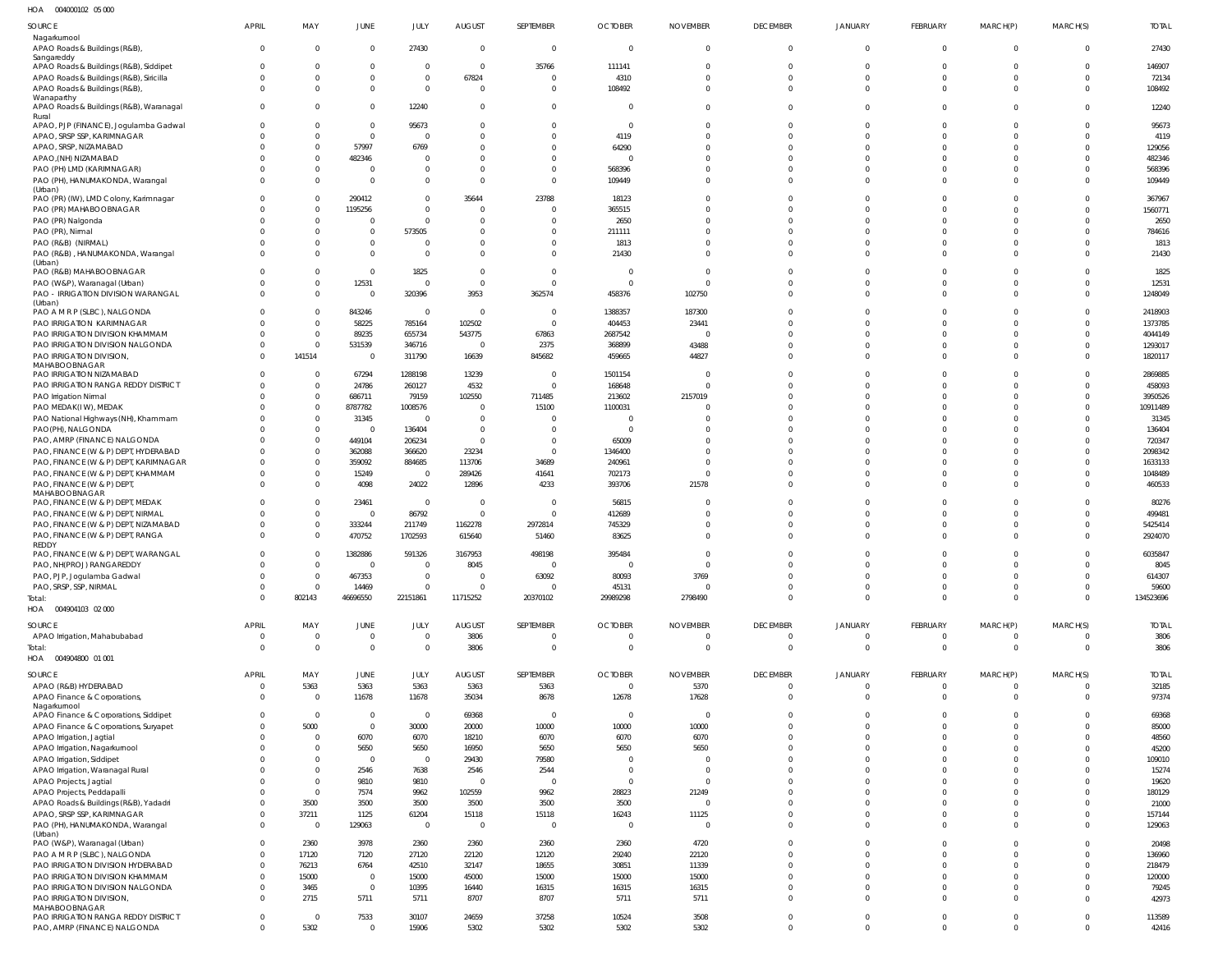004904800 01 001 HOA

| SOURCE                                                                        | <b>APRIL</b>             | MAY                            | JUNE                        | JULY                     | <b>AUGUST</b>                    | SEPTEMBER                        | <b>OCTOBER</b>                   | <b>NOVEMBER</b>                 | <b>DECEMBER</b>                   | <b>JANUARY</b>                | FEBRUARY                       | MARCH(P)                         | MARCH(S)                   | <b>TOTAL</b>           |
|-------------------------------------------------------------------------------|--------------------------|--------------------------------|-----------------------------|--------------------------|----------------------------------|----------------------------------|----------------------------------|---------------------------------|-----------------------------------|-------------------------------|--------------------------------|----------------------------------|----------------------------|------------------------|
| PAO, FINANCE (W & P) DEPT, HYDERABAD                                          | $\Omega$                 | $\Omega$                       | $\mathbf 0$                 | $\overline{0}$           | 22396                            | $\overline{0}$                   | $\overline{0}$                   | $\mathbf 0$                     | $\Omega$                          | $\mathbf 0$                   | $\mathbf 0$                    | $\Omega$                         |                            | 22396                  |
| PAO, FINANCE (W & P) DEPT, KARIMNAGAR                                         |                          | 7007                           | 3938                        | 3938                     | 3938<br>$\Omega$                 | 7876<br>$\Omega$                 | 3938<br>$\Omega$                 | 3938                            | $\mathbf 0$<br>$\Omega$           | $\overline{0}$                | $\mathbf{0}$                   | $\Omega$<br>$\Omega$             | $\Omega$                   | 34573                  |
| PAO, FINANCE (W & P) DEPT<br>MAHABOOBNAGAR                                    |                          | $\Omega$                       | $\mathbf 0$                 | $\overline{0}$           |                                  |                                  |                                  | 32000                           |                                   | $\overline{0}$                | $\mathbf{0}$                   |                                  | $\Omega$                   | 32000                  |
| PAO, FINANCE (W & P) DEPT, RANGA                                              | $\Omega$                 | $\Omega$                       | $\overline{0}$              | $\overline{0}$           | 194650                           | $\overline{0}$                   | $\overline{0}$                   | $\Omega$                        | $\Omega$                          | $\mathbf 0$                   | $\mathbf{0}$                   | $\Omega$                         | $\Omega$                   | 194650                 |
| REDDY<br>PAO, PJP, Jogulamba Gadwal                                           |                          | $\Omega$                       | 5000                        | 43530                    | 110010                           | 11010                            | 11010                            | 26520                           | $\Omega$                          | $\mathbf 0$                   | $\mathbf 0$                    | $\overline{0}$                   | $\Omega$                   | 207080                 |
| PAO, NSP (W&P), HYDERABAD                                                     |                          | 5333                           | $\mathbf 0$                 | 15999                    | 5333                             | 5333                             | 5333                             | 5333                            | $\Omega$                          | $\overline{0}$                | $\mathbf{0}$                   | $\Omega$                         | $\Omega$                   | 42664                  |
| Total:                                                                        |                          | 185589                         | 222423                      | 363451                   | 811140                           | 286401                           | 218548                           | 228898                          | $\Omega$                          | $\overline{0}$                | $\mathbf{0}$                   | $\Omega$                         | $\Omega$                   | 2316450                |
| HOA  004904800  01 002                                                        |                          |                                |                             |                          |                                  |                                  |                                  |                                 |                                   |                               |                                |                                  |                            |                        |
| SOURCE                                                                        | <b>APRIL</b>             | MAY                            | JUNE                        | JULY                     | <b>AUGUST</b>                    | SEPTEMBER                        | <b>OCTOBER</b>                   | <b>NOVEMBER</b>                 | <b>DECEMBER</b>                   | JANUARY                       | FEBRUARY                       | MARCH(P)                         | MARCH(S)                   | <b>TOTAL</b>           |
| PAO IRRIGATION DIVISION HYDERABAD                                             | - 0                      | 4000                           | $\mathbf 0$                 | 12000                    | 1190                             | $\overline{0}$                   | $\overline{0}$                   | $\Omega$                        | $^{\circ}$                        | $\overline{0}$                | $\overline{0}$                 | $\overline{0}$                   | $\Omega$                   | 17190                  |
| Total:<br>HOA  004904800  01 003                                              |                          | 4000                           | $\mathbf 0$                 | 12000                    | 1190                             | $\overline{0}$                   | $\overline{0}$                   | $\Omega$                        | $\overline{0}$                    | $\overline{0}$                | $\mathbf{0}$                   | $\Omega$                         | $\Omega$                   | 17190                  |
|                                                                               |                          |                                |                             |                          |                                  |                                  |                                  |                                 |                                   |                               |                                |                                  |                            |                        |
| SOURCE                                                                        | <b>APRIL</b>             | MAY                            | <b>JUNE</b>                 | JULY                     | <b>AUGUST</b>                    | SEPTEMBER                        | <b>OCTOBER</b>                   | <b>NOVEMBER</b>                 | <b>DECEMBER</b>                   | JANUARY                       | FEBRUARY                       | MARCH(P)                         | MARCH(S)                   | <b>TOTAL</b>           |
| APAO Finance & Corporations,<br>Nagarkurnool                                  | $\Omega$                 | $\overline{0}$                 | $\mathbf 0$                 | $\overline{0}$           | $\Omega$                         | $\mathbf{0}$                     | 1000                             | 1125                            | $\overline{0}$                    | $\overline{0}$                | $\overline{0}$                 | $\overline{0}$                   | $\Omega$                   | 2125                   |
| APAO Irrigation, Nagarkurnool                                                 |                          | $\Omega$                       | 1000                        | 1000                     | 3000                             | 1000                             | 1000                             | 1000                            | $\Omega$                          | $\mathbf 0$                   | $\mathbf 0$                    | $\Omega$                         | $\Omega$                   | 8000                   |
| APAO Irrigation, Wanaparthy                                                   |                          | 700                            | 700                         | 700                      | 700                              | 700                              | 700                              | 371                             | $\Omega$                          | $\mathbf 0$                   | $\mathbf{0}$                   | $\Omega$                         | $\Omega$                   | 4571                   |
| APAO Irrigation, Yadadri<br>APAO, SRSP SSP, KARIMNAGAR                        |                          | $\Omega$                       | $\mathbf 0$<br>$\mathbf 0$  | 1000<br>5250             | 3000<br>$\overline{0}$           | $\overline{0}$<br>$\Omega$       | $\overline{0}$<br>$\Omega$       | $\Omega$<br>$\Omega$            | $\Omega$<br>$\Omega$              | $\Omega$<br>$\Omega$          | $\Omega$<br>$\Omega$           | $\Omega$<br>$\Omega$             | $\Omega$                   | 4000<br>5250           |
| PAO (W&P), Waranagal (Urban)                                                  |                          | $\Omega$                       | 837                         | 1799                     | 1100                             | 1100                             | 1100                             | 1100                            | $\Omega$                          | $\Omega$                      | $\Omega$                       | $\Omega$                         |                            | 7036                   |
| PAO A M R P (SLBC), NALGONDA                                                  |                          | 1256                           | $\mathbf 0$                 | 8500                     | 2228                             | 3228                             | 1000                             | 1000                            | $\Omega$                          | $\Omega$                      | $\Omega$                       | $\Omega$                         |                            | 17212                  |
| PAO IRRIGATION DIVISION HYDERABAD                                             |                          | 716                            | $\mathbf 0$                 | 2148                     | 716                              | 716                              | 1413                             | 1413                            | $\Omega$                          | $\Omega$                      | $\Omega$                       | $\Omega$                         |                            | 7122                   |
| PAO IRRIGATION DIVISION NALGONDA                                              |                          |                                | $\mathbf 0$                 | $\overline{0}$           | $\overline{0}$                   | $\overline{0}$                   | 700                              | 700                             | $\Omega$                          | $\Omega$                      | $\Omega$                       | $\Omega$                         |                            | 1400                   |
| PAO IRRIGATION DIVISION,<br>MAHABOOBNAGAR                                     |                          | $\Omega$                       | $\mathbf 0$                 | 2250                     | 750                              | 750                              | 9050                             | 2250                            | $\Omega$                          | $\mathbf 0$                   | $\Omega$                       | $\Omega$                         | $\Omega$                   | 15050                  |
| PAO IRRIGATION NIZAMABAD                                                      |                          | 744                            | 744                         | $\mathbf{0}$             | $\overline{0}$                   | $\overline{0}$                   | $\overline{0}$                   | 0                               | $\Omega$                          | $\mathbf 0$                   | $\mathbf 0$                    | $\Omega$                         | $\Omega$                   | 1488                   |
| PAO IRRIGATION RANGA REDDY DISTRICT                                           |                          | $\Omega$                       | $\mathbf 0$                 | 1056                     | 3168                             | 11824                            | $-3117$                          | $\mathbf 0$                     | $\Omega$                          | $\Omega$                      | $\Omega$                       | $\Omega$                         | $\Omega$                   | 12931                  |
| PAO MEDAK(IW), MEDAK                                                          |                          | 232                            | 232                         | 232                      | 232                              | 232                              | 464                              | 232                             | $\Omega$                          | $\Omega$                      | $\Omega$                       | $\Omega$                         |                            | 1856                   |
| PAO, AMRP (FINANCE) NALGONDA<br>PAO, PJP, Jogulamba Gadwal                    |                          | 578<br>$\Omega$                | $\overline{0}$<br>1350      | 1734<br>1350             | $\overline{0}$<br>2700           | $\Omega$<br>$\Omega$             | $\Omega$<br>$\Omega$             | $\Omega$<br>$\Omega$            | $\Omega$<br>$\Omega$              | $\Omega$<br>$\Omega$          | $\Omega$<br>$\Omega$           | $\Omega$<br>$\Omega$             |                            | 2312<br>5400           |
| PAO, NSP (W&P), HYDERABAD                                                     |                          | 2091                           | $\overline{0}$              | 6273                     | $\overline{0}$                   | $\overline{0}$                   | $\overline{0}$                   | $\Omega$                        | $\Omega$                          | $\mathbf 0$                   | $\mathbf 0$                    | $\Omega$                         | $\Omega$                   | 8364                   |
| Total:                                                                        |                          | 6317                           | 4863                        | 33292                    | 17594                            | 19550                            | 13310                            | 9191                            | $\Omega$                          | $\overline{0}$                | $\Omega$                       | $\Omega$                         | $\Omega$                   | 104117                 |
| HOA  004904800  01 004                                                        |                          |                                |                             |                          |                                  |                                  |                                  |                                 |                                   |                               |                                |                                  |                            |                        |
| SOURCE                                                                        | APRIL                    | MAY                            | JUNE                        | JULY                     | <b>AUGUST</b>                    | SEPTEMBER                        | <b>OCTOBER</b>                   | <b>NOVEMBER</b>                 | <b>DECEMBER</b>                   | JANUARY                       | FEBRUARY                       | MARCH(P)                         | MARCH(S)                   | <b>TOTAL</b>           |
| APAO Irrigation, Sangareddy                                                   |                          | $\Omega$                       | $\mathbf{0}$                | $\overline{0}$           | $\Omega$                         | $\overline{0}$                   | $\mathbf{0}$                     | 2338                            | $\Omega$                          | 0                             | 0                              | $\Omega$                         | $\Omega$                   | 2338                   |
| PAO A M R P (SLBC), NALGONDA                                                  |                          | $\Omega$                       | $\mathbf 0$                 | $\overline{0}$           | 667                              | $\overline{0}$                   | $\overline{0}$                   | 442                             | $\overline{0}$                    | $\mathbf 0$                   | $\overline{0}$                 | $\overline{0}$                   | $^{\circ}$                 | 1109                   |
| PAO IRRIGATION DIVISION HYDERABAD                                             |                          | $\Omega$                       | $\mathbf 0$                 | $\mathbf 0$              | 939                              | $\overline{0}$                   | $\overline{0}$                   | $\Omega$                        | $\overline{0}$                    | $\mathbf 0$                   | $\mathbf 0$                    | $\overline{0}$                   | $\Omega$                   | 939                    |
| Total:<br>HOA  004904800  01  005                                             |                          | $\Omega$                       | $\mathbf{0}$                | $\overline{0}$           | 1606                             | $\overline{0}$                   | $\Omega$                         | 2780                            | $\mathbf 0$                       | $\overline{0}$                | $\mathbf{0}$                   | $\Omega$                         | $\Omega$                   | 4386                   |
|                                                                               |                          |                                |                             |                          |                                  |                                  |                                  |                                 |                                   |                               |                                |                                  |                            |                        |
| SOURCE<br>APAO Projects, Peddapalli                                           | <b>APRIL</b>             | MAY                            | <b>JUNE</b><br>$\mathbf{0}$ | JULY<br>$\mathbf 0$      | <b>AUGUST</b><br>161923          | SEPTEMBER<br>$\overline{0}$      | <b>OCTOBER</b><br>$\overline{0}$ | <b>NOVEMBER</b><br>$\Omega$     | <b>DECEMBER</b><br>$\Omega$       | <b>JANUARY</b><br>$\Omega$    | FEBRUARY<br>0                  | MARCH(P)<br>$\Omega$             | MARCH(S)                   | <b>TOTAL</b><br>161923 |
| PAO (W&P), Waranagal (Urban)                                                  |                          | $\Omega$                       | $\mathbf{0}$                | $\mathbf{0}$             | $\Omega$                         | $\overline{0}$                   | 973                              | 973                             | $\mathbf 0$                       | $\overline{0}$                | $\mathbf{0}$                   | $\Omega$                         | $\Omega$                   | 1946                   |
| PAO IRRIGATION DIVISION HYDERABAD                                             |                          |                                | $\mathbf{0}$                | $\mathbf 0$              | $\Omega$                         | $\Omega$                         | 2532                             | 2532                            | $\Omega$                          | $\mathbf 0$                   | $\mathbf 0$                    | $\Omega$                         |                            | 5064                   |
| Total:                                                                        |                          |                                | $\mathbf 0$                 | $\Omega$                 | 161923                           | $\Omega$                         | 3505                             | 3505                            | $\mathbf 0$                       | $\mathbf 0$                   | $\mathbf 0$                    | $\Omega$                         |                            | 168933                 |
| HOA  004904800  21 000                                                        |                          |                                |                             |                          |                                  |                                  |                                  |                                 |                                   |                               |                                |                                  |                            |                        |
| SOURCE                                                                        | APRIL                    | MAY                            | JUNE                        | JULY                     | <b>AUGUST</b>                    | SEPTEMBER                        | <b>OCTOBER</b>                   | <b>NOVEMBER</b>                 | <b>DECEMBER</b>                   | <b>JANUARY</b>                | FEBRUARY                       | MARCH(P)                         | MARCH(S)                   | <b>TOTAL</b>           |
| APAO Irrigation, Bhoopalapally                                                | $\Omega$                 | $\Omega$                       | $\mathbf{0}$                | $\overline{0}$           | $\mathbf 0$                      | 1271                             | $\overline{0}$                   | $\overline{0}$                  | $\overline{0}$                    | $\overline{0}$                | $\mathbf 0$                    | $\overline{0}$                   | $\Omega$                   | 1271                   |
| PAO, PJP, Jogulamba Gadwal                                                    |                          | $\Omega$                       | $\mathbf 0$                 | $\mathbf{0}$             | $\overline{0}$                   | $\overline{0}$                   |                                  |                                 |                                   | $\overline{0}$                |                                |                                  |                            | 4365                   |
| Total:<br>HOA  004904800  22 000                                              |                          | $\Omega$                       |                             |                          |                                  |                                  | 4365                             | $\mathbf 0$                     | $\mathbf 0$                       |                               | $\mathbf{0}$                   | $\overline{0}$                   | $\overline{0}$             |                        |
|                                                                               |                          |                                | $\mathbf 0$                 | $\mathbf{0}$             | $\Omega$                         | 1271                             | 4365                             | $\Omega$                        | $\mathbf 0$                       | $\overline{0}$                | $\mathbf 0$                    | $\overline{0}$                   | $\Omega$                   | 5636                   |
| SOURCE<br>APAO (PR) Medak                                                     |                          |                                |                             |                          |                                  |                                  |                                  |                                 |                                   |                               |                                |                                  |                            |                        |
|                                                                               | <b>APRIL</b>             | MAY                            | <b>JUNE</b>                 | JULY                     | <b>AUGUST</b>                    | SEPTEMBER                        | <b>OCTOBER</b>                   | <b>NOVEMBER</b>                 | <b>DECEMBER</b>                   | JANUARY                       | FEBRUARY                       | MARCH(P)                         | MARCH(S)                   | <b>TOTAL</b>           |
|                                                                               |                          | 0                              | $\mathbf 0$                 | 562                      | $\Omega$<br>$\Omega$             | $\overline{0}$                   | 558                              | $\overline{0}$<br>$\Omega$      | $\Omega$<br>$\Omega$              | $\mathbf 0$                   | 0                              | $\Omega$<br>$\Omega$             | $\Omega$                   | 1120                   |
| APAO (R&B) RANGAREDDY (HYD)<br>APAO Projects, Kamareddy                       |                          | 0<br>$\Omega$                  | 15819529<br>1259504         | $\overline{0}$<br>229683 |                                  | 1830749<br>$\Omega$              | $\overline{0}$<br>$\Omega$       | $\Omega$                        | $\Omega$                          | $\mathbf 0$<br>$\Omega$       | $\mathbf 0$<br>$\Omega$        |                                  |                            | 17650278<br>1489187    |
| APAO, SRSP SSP, KARIMNAGAR                                                    |                          | 0                              | 128057                      | $\overline{0}$           |                                  | $\overline{0}$                   | $\Omega$                         | $\Omega$                        | $\Omega$                          | $\Omega$                      | $\mathbf 0$                    | $\Omega$                         |                            | 128057                 |
| PAO A M R P (SLBC), NALGONDA                                                  |                          | $\mathbf{0}$                   | $\Omega$                    | 7640534                  | $\Omega$                         | $\Omega$                         | $\mathbf{0}$                     | 2047564                         | $\Omega$                          | $\Omega$                      | $\Omega$                       | $\Omega$                         | -0                         | 9688098                |
| PAO MEDAK(IW), MEDAK                                                          |                          | 0                              | 131889827                   | 0                        | $\Omega$                         | 6453687                          | $\overline{0}$                   | $\Omega$                        | $\Omega$                          | $\mathbf 0$                   | $\mathbf 0$                    | $\overline{0}$                   | $\Omega$                   | 138343514              |
| Total:                                                                        |                          | $\Omega$                       | 149096917                   | 7870779                  | $\Omega$                         | 8284436                          | 558                              | 2047564                         | $\Omega$                          | $\overline{0}$                | $\Omega$                       | $\Omega$                         | $\Omega$                   | 167300254              |
| HOA  004904900  96  000                                                       |                          |                                |                             |                          |                                  |                                  |                                  |                                 |                                   |                               |                                |                                  |                            |                        |
| SOURCE                                                                        | <b>APRIL</b>             | MAY                            | JUNE                        | JULY                     | <b>AUGUST</b>                    | SEPTEMBER                        | <b>OCTOBER</b>                   | <b>NOVEMBER</b>                 | <b>DECEMBER</b>                   | <b>JANUARY</b>                | FEBRUARY                       | MARCH(P)                         | MARCH(S)                   | <b>TOTAL</b>           |
| APAO Irrigation, Mahabubabad<br>Total:                                        | $\Omega$<br>$\Omega$     | $\mathbf{0}$<br>$\overline{0}$ | $\mathbf 0$<br>$\mathbf 0$  | 55076<br>55076           | $\overline{0}$<br>$\overline{0}$ | $\overline{0}$<br>$\overline{0}$ | $\overline{0}$<br>$\overline{0}$ | $\mathbf 0$<br>$\overline{0}$   | $\mathbf{0}$<br>$\overline{0}$    | $\mathbf 0$<br>$\overline{0}$ | $\overline{0}$<br>$\mathbf{0}$ | $\overline{0}$<br>$\overline{0}$ | $\Omega$<br>$\overline{0}$ | 55076<br>55076         |
| HOA   005500800   81   001                                                    |                          |                                |                             |                          |                                  |                                  |                                  |                                 |                                   |                               |                                |                                  |                            |                        |
|                                                                               |                          |                                |                             |                          |                                  |                                  |                                  |                                 |                                   |                               |                                |                                  |                            |                        |
| SOURCE<br>APAO Finance & Corporations, Adilabad                               | <b>APRIL</b><br>$\Omega$ | MAY<br>$\Omega$                | JUNE<br>9600                | JULY<br>18700            | <b>AUGUST</b><br>$\Omega$        | SEPTEMBER<br>$\mathbf{0}$        | <b>OCTOBER</b><br>$\overline{0}$ | <b>NOVEMBER</b><br>$\mathbf{0}$ | <b>DECEMBER</b><br>$\overline{0}$ | <b>JANUARY</b><br>$\mathbf 0$ | FEBRUARY<br>$\mathbf 0$        | MARCH(P)<br>$\overline{0}$       | MARCH(S)                   | <b>TOTAL</b><br>28300  |
| APAO Finance & Corporations,                                                  |                          | $\Omega$                       | $\overline{0}$              | 45600                    | $\Omega$                         | $\overline{0}$                   | 4096                             | $\mathbf 0$                     | $\overline{0}$                    | $\overline{0}$                | $\mathbf{0}$                   | $\Omega$                         | $\overline{0}$             | 49696                  |
| Sangareddy                                                                    |                          |                                |                             |                          |                                  |                                  |                                  |                                 |                                   |                               |                                |                                  |                            |                        |
| PAO, FINANCE (W & P) DEPT, KARIMNAGAR<br>PAO, FINANCE (W & P) DEPT, NIZAMABAD |                          | $\Omega$<br>$\mathbf 0$        | $\mathbf 0$<br>$\mathbf 0$  | 59210<br>25920           | 6058<br>$\overline{0}$           | 8052<br>$\overline{0}$           | 167717<br>90500                  | $\overline{0}$<br>$\Omega$      | $\mathbf 0$<br>$\mathbf 0$        | $\mathbf 0$<br>$\mathbf 0$    | $\mathbf 0$<br>$\mathbf 0$     | $\overline{0}$<br>$\Omega$       | $\Omega$<br>$\Omega$       | 241037<br>116420       |
| PAO, FINANCE (W & P) DEPT, RANGA                                              |                          | $\mathbf{0}$                   | 15040                       | 89666                    | $\Omega$                         | $\overline{0}$                   | 20300                            | $\overline{0}$                  | $\Omega$                          | $\mathbf 0$                   | $\mathbf 0$                    | $\Omega$                         | $\Omega$                   | 125006                 |
| REDDY                                                                         |                          |                                |                             |                          |                                  |                                  |                                  |                                 |                                   |                               |                                |                                  |                            |                        |
| PAO, FINANCE (W & P) DEPT, WARANGAL                                           |                          | $\mathbf{0}$<br>$\Omega$       | $\overline{0}$              | 16000                    | $\overline{0}$                   | $\overline{0}$                   | 5255                             | 20911                           | $\mathbf 0$                       | $\overline{0}$                | $\overline{0}$                 | $\overline{0}$<br>$\Omega$       | $\Omega$<br>$\Omega$       | 42166                  |
| Total:<br>HOA  005901102  01  000                                             |                          |                                | 24640                       | 255096                   | 6058                             | 8052                             | 287868                           | 20911                           | $\mathbf 0$                       | $\overline{0}$                | $\mathbf 0$                    |                                  |                            | 602625                 |
|                                                                               |                          |                                |                             |                          |                                  |                                  |                                  |                                 |                                   |                               |                                |                                  |                            |                        |
| SOURCE                                                                        | <b>APRIL</b><br>$\Omega$ | MAY<br>$\overline{0}$          | JUNE<br>92404               | JULY<br>$\overline{0}$   | <b>AUGUST</b><br>$\Omega$        | SEPTEMBER<br>$\overline{0}$      | <b>OCTOBER</b><br>$\overline{0}$ | <b>NOVEMBER</b><br>$\Omega$     | <b>DECEMBER</b><br>$\overline{0}$ | JANUARY<br>$^{\circ}$         | FEBRUARY<br>$\overline{0}$     | MARCH(P)<br>$\Omega$             | MARCH(S)<br>$\Omega$       | <b>TOTAL</b><br>92404  |
| APAO (R&B) POCHAMPAD (NIZAMABAD)<br>APAO Roads & Buildings (R&B), Vikarabad   |                          | $\overline{0}$                 | $\mathbf{0}$                | $\mathbf{0}$             | $\mathbf 0$                      | 21020                            | $\overline{0}$                   | $\overline{0}$                  | $\mathbf 0$                       | $\mathbf 0$                   | $\mathbf 0$                    | $\overline{0}$                   | - 0                        | 21020                  |
| PAO (R&B) (NIRMAL)                                                            | $\Omega$                 | 8100                           | 11900                       | 15660                    | $\Omega$                         | $\overline{0}$                   | 10700                            | $\mathbf{0}$                    | $\mathbf 0$                       | $\overline{0}$                | $\overline{0}$                 | $\overline{0}$                   | $\Omega$                   | 46360                  |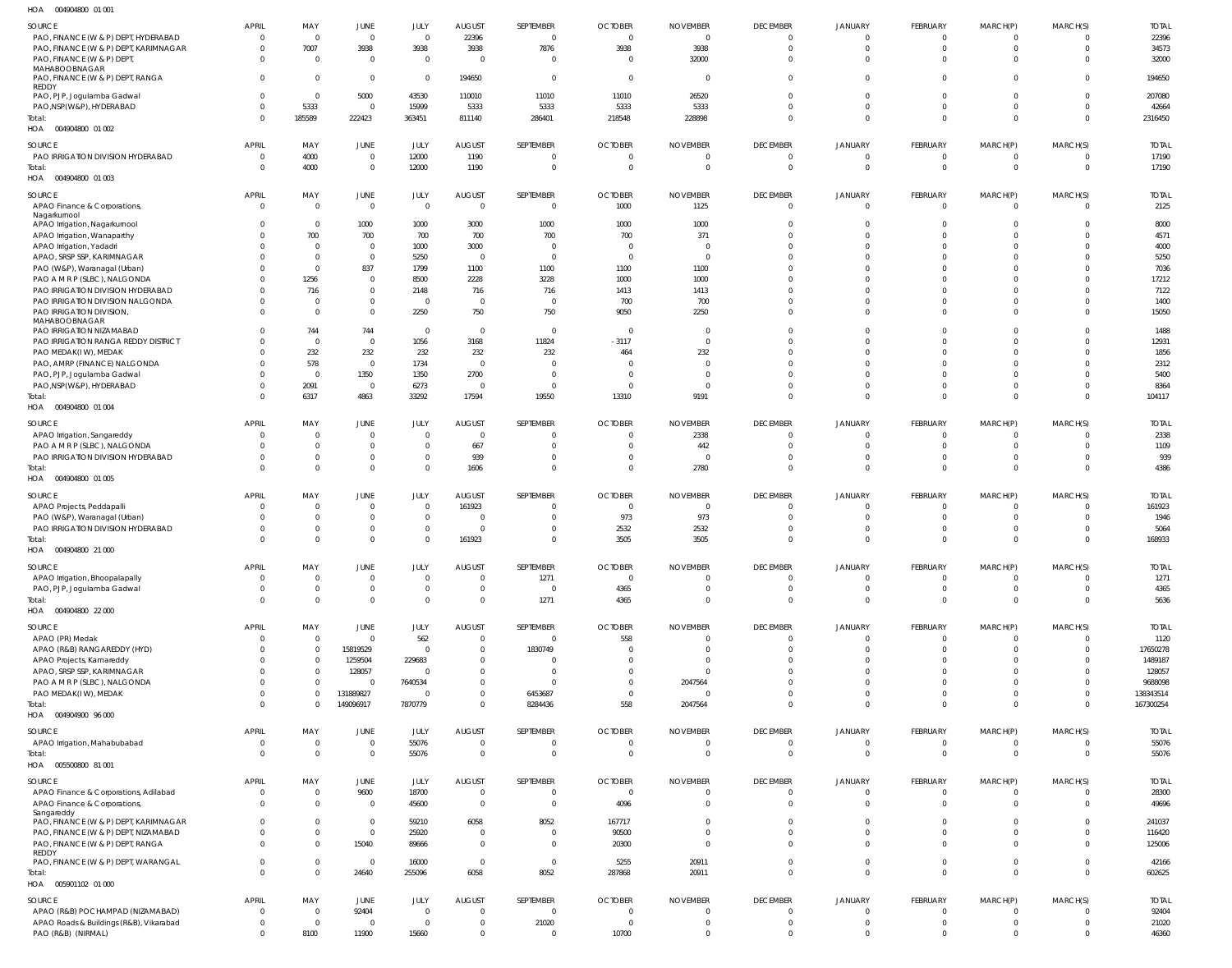| HOA<br>005901102 01 000                                                        |                          |                    |                               |                        |                                  |                        |                                  |                                   |                                  |                            |                            |                                  |                                  |                        |
|--------------------------------------------------------------------------------|--------------------------|--------------------|-------------------------------|------------------------|----------------------------------|------------------------|----------------------------------|-----------------------------------|----------------------------------|----------------------------|----------------------------|----------------------------------|----------------------------------|------------------------|
| SOURCE<br>Total:                                                               | <b>APRIL</b><br>$\Omega$ | MAY<br>8100        | JUNE<br>104304                | JULY<br>15660          | <b>AUGUST</b><br>$\overline{0}$  | SEPTEMBER<br>21020     | <b>OCTOBER</b><br>10700          | <b>NOVEMBER</b><br>$\mathbf 0$    | <b>DECEMBER</b><br>$\Omega$      | JANUARY<br>$\Omega$        | FEBRUARY<br>$\Omega$       | MARCH(P)<br>$\overline{0}$       | MARCH(S)<br>$\overline{0}$       | <b>TOTAL</b><br>159784 |
| HOA   005980101   01   000                                                     |                          |                    |                               |                        |                                  |                        |                                  |                                   |                                  |                            |                            |                                  |                                  |                        |
| SOURCE                                                                         | <b>APRIL</b>             | MAY                | JUNE                          | JULY                   | <b>AUGUST</b>                    | SEPTEMBER              | <b>OCTOBER</b>                   | <b>NOVEMBER</b>                   | <b>DECEMBER</b>                  | <b>JANUARY</b>             | FEBRUARY                   | MARCH(P)                         | MARCH(S)                         | <b>TOTAL</b>           |
| APAO (R&B) TEKULAPALLY                                                         | - 0                      | $\mathbf 0$        | $\mathbf{0}$                  | 85028                  | $\overline{0}$                   |                        | 0                                | 69842                             | 0                                | $\Omega$                   | $\sqrt{ }$                 | $\overline{0}$                   | $\overline{0}$                   | 154870                 |
| APAO Roads & Buildings (R&B), Siddipet                                         |                          | 23000              | $\overline{0}$                | $\Omega$               | $\Omega$                         |                        | $\Omega$                         |                                   | $\Omega$                         |                            |                            | $\Omega$                         | $\Omega$                         | 23000                  |
| PAO (R&B) LMD                                                                  |                          | 57150              | $\mathbf{0}$                  | $\Omega$               | $\mathbf 0$                      |                        | 0                                | $\Omega$                          | $\Omega$                         |                            |                            | $\Omega$                         | $\Omega$                         | 57150                  |
| PAO IRRIGATION DIVISION,                                                       |                          | $\Omega$           | $\overline{0}$                | 205350                 | $\Omega$                         |                        | $\Omega$                         | $\Omega$                          | $\Omega$                         |                            |                            | $\Omega$                         | $\Omega$                         | 205350                 |
| MAHABOOBNAGAR<br>Total:                                                        |                          | 80150              | $\overline{0}$                | 290378                 | $\mathbf 0$                      | $\Omega$               | $\Omega$                         | 69842                             | $\Omega$                         |                            |                            | $\overline{0}$                   | $\overline{0}$                   | 440370                 |
| HOA   005980800   81   000                                                     |                          |                    |                               |                        |                                  |                        |                                  |                                   |                                  |                            |                            |                                  |                                  |                        |
|                                                                                |                          |                    |                               |                        |                                  |                        |                                  |                                   |                                  |                            |                            |                                  |                                  |                        |
| SOURCE                                                                         | <b>APRIL</b><br>- 0      | MAY<br>$\mathbf 0$ | JUNE                          | JULY<br>$\overline{0}$ | AUGUST<br>$\overline{0}$         | SEPTEMBER<br>66760     | <b>OCTOBER</b><br>$\overline{0}$ | <b>NOVEMBER</b><br>61800          | <b>DECEMBER</b><br>- 0           | <b>JANUARY</b><br>$\Omega$ | FEBRUARY<br>- 0            | MARCH(P)<br>$\overline{0}$       | MARCH(S)<br>$\overline{0}$       | <b>TOTAL</b><br>810777 |
| APAO (R&B) HYDERABAD<br>APAO (R&B) POCHAMPAD (NIZAMABAD)                       | - 0                      | $\mathbf 0$        | 682217<br>$\overline{0}$      | $\Omega$               | $\overline{0}$                   |                        | 355181                           |                                   | $\Omega$                         | $\Omega$                   |                            | $\overline{0}$                   | $\overline{0}$                   | 355181                 |
| APAO (R&B) RANGAREDDY (HYD)                                                    | $\Omega$                 | 204900             | 140000                        | 213200                 | 521500                           | 741800                 | 354300                           | 223100                            | $\Omega$                         | $\Omega$                   |                            | $\Omega$                         | $\overline{0}$                   | 2398800                |
| APAO (R&B) TEKULAPALLY                                                         |                          | $\mathbf 0$        | $\overline{0}$                | $\Omega$               | $\overline{0}$                   | $\Omega$               | $\Omega$                         | 1881238                           | $\Omega$                         |                            |                            | $\Omega$                         | $\Omega$                         | 1881238                |
| APAO Finance & Corporations,                                                   |                          | $\Omega$           | $\mathbf{0}$                  | $\Omega$               | 1000                             | 8908                   | $\Omega$                         | $\overline{0}$                    | $\Omega$                         | $\Omega$                   |                            | $\Omega$                         | $\Omega$                         | 9908                   |
| Komarambheem Asifabad                                                          |                          |                    |                               |                        |                                  |                        |                                  |                                   |                                  |                            |                            |                                  |                                  |                        |
| APAO Finance & Corporations,<br>Kothagudem                                     | $\Omega$                 | 0                  | $\mathbf 0$                   | 175000                 | $\overline{0}$                   | $\overline{0}$         | 101657                           | $\overline{0}$                    | $\Omega$                         | $\Omega$                   |                            | $\mathbf 0$                      | $\mathbf{0}$                     | 276657                 |
| APAO Finance & Corporations,                                                   | $\Omega$                 | 0                  | 500                           | $\Omega$               | $\overline{0}$                   | $\overline{0}$         | $\mathbf{0}$                     | $\overline{0}$                    | - 0                              | $\Omega$                   |                            | $\mathbf 0$                      | $\overline{0}$                   | 500                    |
| Nagarkurnool                                                                   |                          |                    |                               |                        |                                  |                        |                                  |                                   |                                  |                            |                            |                                  |                                  |                        |
| APAO Finance & Corporations,<br>Sangareddy                                     | $\Omega$                 | $\Omega$           | $\overline{0}$                | $\overline{0}$         | $\overline{0}$                   | $\Omega$               | $\overline{0}$                   | 2000                              | $\Omega$                         | $\Omega$                   |                            | $\mathbf 0$                      | $\mathbf{0}$                     | 2000                   |
| APAO Irrigation, Jangaon                                                       |                          | 0                  | $\overline{0}$                | $\overline{0}$         | 1500                             | $\Omega$               | 1500                             | $\overline{0}$                    | $\Omega$                         | $\Omega$                   |                            | $\Omega$                         | $\overline{0}$                   | 3000                   |
| APAO Irrigation, Mahabubabad                                                   |                          | $\mathbf 0$        | $\overline{0}$                | 5000                   | 1000                             | $\Omega$               | 2500                             | $\Omega$                          | $\Omega$                         | $\Omega$                   |                            | $\Omega$                         | $\overline{0}$                   | 8500                   |
| APAO Panchayat Raj (PR)                                                        |                          | $\Omega$           | $\mathbf 0$                   | $\Omega$               | $\overline{0}$                   | $\Omega$               | 2088                             | $\overline{0}$                    | $\Omega$                         | $\Omega$                   |                            | $\Omega$                         | $\Omega$                         | 2088                   |
| Komarambheem Asifabad<br>APAO Panchayat Raj (PR), Kothagudem                   |                          | 0                  | 130716                        | $\overline{0}$         | $\mathbf 0$                      | $\Omega$               | $\overline{0}$                   | $\Omega$                          | $\Omega$                         |                            |                            | $\Omega$                         | $\Omega$                         | 130716                 |
| APAO Panchayat Raj (PR), Nagarkurnool                                          |                          | $\mathbf 0$        | 211000                        | $\overline{0}$         | $\mathbf 0$                      | 10000                  | 5000                             | $\mathbf{0}$                      | $\Omega$                         |                            |                            | $\Omega$                         | $\overline{0}$                   | 226000                 |
| APAO Roads & Buildings (R&B), Kamareddy                                        |                          | $\mathbf 0$        | $\overline{0}$                | $\overline{0}$         | $\mathbf 0$                      | 16000                  | $\Omega$                         | 30000                             | $\Omega$                         | $\Omega$                   |                            | $\Omega$                         | $\overline{0}$                   | 46000                  |
| APAO Roads & Buildings (R&B),                                                  |                          | $\Omega$           | 2800                          | $\Omega$               | $\Omega$                         | $\Omega$               | $\Omega$                         | $\overline{0}$                    | $\Omega$                         | $\Omega$                   |                            | $\Omega$                         | $\Omega$                         | 2800                   |
| Komarambheem Asifabad                                                          |                          |                    |                               |                        |                                  |                        |                                  |                                   |                                  |                            |                            |                                  |                                  |                        |
| APAO Roads & Buildings (R&B), Mancherial<br>APAO Roads & Buildings (R&B),      |                          | 500<br>$\Omega$    | $\mathbf 0$<br>$\overline{0}$ | 500<br>$\Omega$        | $\Omega$<br>$\Omega$             | 1256011<br>472353      | $\Omega$<br>$\Omega$             | $\Omega$<br>$\Omega$              | $\Omega$<br>$\Omega$             | -0<br>$\Omega$             |                            | $\Omega$<br>$\Omega$             | $\Omega$<br>$\Omega$             | 1257011<br>472353      |
| Nagarkurnool                                                                   |                          |                    |                               |                        |                                  |                        |                                  |                                   |                                  |                            |                            |                                  |                                  |                        |
| APAO Roads & Buildings (R&B),                                                  | $\Omega$                 | $\Omega$           | $\overline{0}$                | 1025                   | $\mathbf 0$                      | $\Omega$               | 1000                             | $\Omega$                          | $\Omega$                         | $\Omega$                   |                            | $\mathbf 0$                      | $\Omega$                         | 2025                   |
| Sangareddy<br>APAO Roads & Buildings (R&B), Siddipet                           |                          | 3000               | $\overline{0}$                | 7000                   | $\mathbf 0$                      | 9000                   | $\Omega$                         | $\Omega$                          | 0                                | $\Omega$                   |                            | $\Omega$                         | $\overline{0}$                   | 19000                  |
| APAO Roads & Buildings (R&B), Siricilla                                        |                          | $\Omega$           | $\mathbf{0}$                  | $\Omega$               | $\mathbf 0$                      | 20277                  | $\Omega$                         | $\Omega$                          | $\Omega$                         | $\Omega$                   |                            | $\Omega$                         | $\overline{0}$                   | 20277                  |
| PAO (R&B), HANUMAKONDA, Warangal                                               | $\Omega$                 | $\Omega$           | 26283                         | $\Omega$               | $\mathbf 0$                      | $\Omega$               | $\Omega$                         | $\Omega$                          | $\Omega$                         | $\Omega$                   |                            | $\mathbf 0$                      | $\Omega$                         | 26283                  |
| (Urban)                                                                        |                          |                    |                               |                        |                                  |                        |                                  |                                   |                                  |                            |                            |                                  |                                  |                        |
| PAO (R&B) LMD                                                                  |                          | 0<br>$\Omega$      | 159380                        | $\Omega$<br>$\Omega$   | $\Omega$<br>$\Omega$             | $\Omega$<br>$\Omega$   | $\overline{0}$                   | $\Omega$<br>$\Omega$              | $\Omega$                         |                            |                            | $\Omega$<br>$\Omega$             | $\Omega$<br>$\Omega$             | 159380                 |
| PAO (R&B) MAHABOOBNAGAR<br>PAO (R&B) NALGONDA                                  |                          | $\Omega$           | $\overline{0}$<br>$\mathbf 0$ | $\Omega$               | $\mathbf 0$                      | $\Omega$               | 15000<br>$\overline{0}$          | 126828                            | $\Omega$<br>$\Omega$             | -0<br>-0                   |                            | $\Omega$                         | $\mathbf{0}$                     | 15000<br>126828        |
| PAO IRRIGATION DIVISION,                                                       |                          |                    | $\overline{0}$                | $-849500$              | $\Omega$                         | $\Omega$               | 22968                            | $\Omega$                          | $\Omega$                         |                            |                            | $\Omega$                         | $\Omega$                         | $-826532$              |
| MAHABOOBNAGAR                                                                  |                          |                    |                               |                        |                                  |                        |                                  |                                   |                                  |                            |                            |                                  |                                  |                        |
| PAO MEDAK(IW), MEDAK                                                           |                          |                    | 9                             | $\Omega$               | $\mathbf 0$                      | $\Omega$               | $\Omega$                         | $\Omega$                          | 0                                | -0                         |                            | $\Omega$                         | $\mathbf{0}$                     | <b>q</b>               |
| PAO, FINANCE (W & P) DEPT<br>MAHABOOBNAGAR                                     |                          |                    | $\mathbf 0$                   | $\Omega$               | $\Omega$                         | $\Omega$               | $-746457$                        | $\Omega$                          | $\Omega$                         | $\Omega$                   |                            | $\Omega$                         | $\mathbf{0}$                     | $-746457$              |
| PAO, FINANCE (W & P) DEPT, RANGA                                               | $\overline{0}$           | 0                  | 0                             | 8000                   |                                  | $\overline{0}$         | $^{\circ}$                       | $\mathbf{0}$                      |                                  |                            |                            | $\mathbf 0$                      | $\overline{0}$                   | 8000                   |
| <b>REDDY</b>                                                                   |                          |                    |                               |                        |                                  |                        |                                  |                                   |                                  |                            |                            |                                  |                                  |                        |
| PAO, PJP, Jogulamba Gadwal                                                     | $\Omega$<br>$\Omega$     | $\mathbf 0$        | $\mathbf 0$                   | 6000                   | $\overline{0}$                   | $\Omega$               | $\overline{0}$                   | $\mathbf{0}$                      | $\overline{0}$                   | $\overline{0}$<br>$\Omega$ | $\overline{0}$<br>$\Omega$ | $\overline{0}$                   | $\overline{0}$                   | 6000                   |
| Total:<br>HOA  007060118  01  000                                              |                          | 208400             | 1352905                       | $-433775$              | 525000                           | 2601109                | 114737                           | 2324966                           | $\mathbf{0}$                     |                            |                            | $\mathbf 0$                      | $\overline{0}$                   | 6693342                |
|                                                                                |                          |                    |                               |                        |                                  |                        |                                  |                                   |                                  |                            |                            |                                  |                                  |                        |
| SOURCE                                                                         | <b>APRIL</b>             | MAY                | JUNE                          | JULY                   | <b>AUGUST</b>                    | SEPTEMBER              | <b>OCTOBER</b>                   | <b>NOVEMBER</b>                   | <b>DECEMBER</b>                  | <b>JANUARY</b>             | FEBRUARY                   | MARCH(P)                         | MARCH(S)                         | <b>TOTAL</b>           |
| APAO Irrigation, Siddipet                                                      | - 0                      | 0                  | $\mathbf 0$                   | $\overline{0}$         | $\overline{0}$                   | 120                    | $^{\circ}$                       | $\overline{0}$                    | $\overline{0}$                   | $\Omega$                   | $\Omega$                   | $\overline{0}$                   | $\overline{0}$                   | 120                    |
| APAO, SRSP SSP, KARIMNAGAR<br>PAO, FINANCE (W & P) DEPT, RANGA                 |                          | 0<br>$\mathbf 0$   | $\mathbf 0$<br>$\mathbf 0$    | 1020<br>$\Omega$       | $\overline{0}$<br>$\overline{0}$ | 268<br>10              | $\Omega$<br>$\mathbf{0}$         | $\mathbf 0$<br>$\overline{0}$     | - 0<br>$\overline{0}$            | $\Omega$                   | - 0                        | $\overline{0}$<br>$\mathbf 0$    | $\overline{0}$<br>$\overline{0}$ | 1288<br>10             |
| <b>REDDY</b>                                                                   |                          |                    |                               |                        |                                  |                        |                                  |                                   |                                  |                            |                            |                                  |                                  |                        |
| Total:                                                                         | $\Omega$                 | 0                  | $\overline{0}$                | 1020                   | $\overline{0}$                   | 398                    | $\mathbf 0$                      | $\mathbf{0}$                      | $\overline{0}$                   | $\Omega$                   | - 0                        | $\mathbf 0$                      | $\overline{0}$                   | 1418                   |
| HOA  007060800  81  000                                                        |                          |                    |                               |                        |                                  |                        |                                  |                                   |                                  |                            |                            |                                  |                                  |                        |
| SOURCE                                                                         | <b>APRIL</b>             | MAY                | JUNE                          | JULY                   | <b>AUGUST</b>                    | SEPTEMBER              | <b>OCTOBER</b>                   | <b>NOVEMBER</b>                   | <b>DECEMBER</b>                  | <b>JANUARY</b>             | FEBRUARY                   | MARCH(P)                         | MARCH(S)                         | <b>TOTAL</b>           |
| PAO, FINANCE (W & P) DEPT, KARIMNAGAR                                          | $\Omega$                 | $\mathbf 0$        | $\mathbf 0$                   | $\Omega$               | $\overline{0}$                   | $\Omega$               | 1000                             | $\mathbf{0}$                      | $\overline{0}$                   | $\overline{0}$             | $\Omega$                   | $\overline{0}$                   | $\overline{0}$                   | 1000                   |
| PAO, FINANCE (W & P) DEPT, RANGA                                               | $\Omega$                 | $\mathbf 0$        | $\mathbf 0$                   | $\Omega$               | $\overline{0}$                   | $\Omega$               | 134397                           | $\mathbf{0}$                      | $\overline{0}$                   | $\overline{0}$             | $\Omega$                   | $\mathbf 0$                      | $\overline{0}$                   | 134397                 |
| REDDY<br>Total:                                                                | $\Omega$                 | $\mathbf 0$        | $\mathbf 0$                   | $\overline{0}$         | $\overline{0}$                   | $\overline{0}$         | 135397                           | $\mathbf{0}$                      | $\overline{0}$                   | $\overline{0}$             | $\Omega$                   | $\mathbf 0$                      | $\overline{0}$                   | 135397                 |
| HOA  020201102  81  000                                                        |                          |                    |                               |                        |                                  |                        |                                  |                                   |                                  |                            |                            |                                  |                                  |                        |
|                                                                                |                          |                    |                               |                        |                                  |                        |                                  |                                   |                                  |                            |                            |                                  |                                  |                        |
| <b>SOURCE</b><br>APAO Finance & Corporations, Adilabad                         | <b>APRIL</b><br>- 0      | MAY<br>$\mathbf 0$ | JUNE<br>$\mathbf 0$           | JULY<br>$\Omega$       | <b>AUGUST</b><br>$\overline{0}$  | SEPTEMBER<br>$\Omega$  | <b>OCTOBER</b><br>5000           | <b>NOVEMBER</b><br>$\overline{0}$ | <b>DECEMBER</b><br>0             | <b>JANUARY</b><br>$\Omega$ | FEBRUARY<br>$\sqrt{ }$     | MARCH(P)<br>$\overline{0}$       | MARCH(S)<br>$\overline{0}$       | <b>TOTAL</b><br>5000   |
| APAO Finance & Corporations, Jangaon                                           |                          | 0                  | $\mathbf 0$                   | $\overline{0}$         | $\overline{0}$                   | 1233                   | $\Omega$                         | $\mathbf{0}$                      | $\Omega$                         |                            |                            | $\overline{0}$                   | $\overline{0}$                   | 1233                   |
| PAO, FINANCE (W & P) DEPT, KARIMNAGAR                                          |                          | 0                  | 43148                         | 196836                 | $\mathbf 0$                      | 3441                   | 822471                           | $\mathbf 0$                       | - 0                              |                            |                            | $\overline{0}$                   | $\overline{0}$                   | 1065896                |
| PAO, FINANCE (W & P) DEPT,                                                     |                          | 0                  | $\mathbf 0$                   | $\overline{0}$         | $\overline{0}$                   | - 0                    | 11123                            | $\overline{0}$                    | - 0                              |                            |                            | $\mathbf 0$                      | $\Omega$                         | 11123                  |
| MAHABOOBNAGAR                                                                  |                          |                    |                               |                        |                                  |                        |                                  |                                   |                                  |                            |                            |                                  |                                  |                        |
| PAO, FINANCE (W & P) DEPT, NIZAMABAD                                           |                          | 0<br>0             | $\mathbf{0}$                  | 4000                   | 6819                             | $\overline{0}$<br>5696 | $\overline{\mathbf{0}}$<br>27312 | $\Omega$<br>$\mathbf{0}$          | $\overline{0}$<br>$\overline{0}$ | - 0                        |                            | $\overline{0}$<br>$\overline{0}$ | $\Omega$<br>$\overline{0}$       | 10819                  |
| PAO, FINANCE (W & P) DEPT, WARANGAL<br>Total:                                  |                          | 0                  | $\mathbf 0$<br>43148          | 24519<br>225355        | 14422<br>21241                   | 10370                  | 865906                           | $\overline{0}$                    | $\overline{0}$                   | -0                         | $\Omega$                   | $\mathbf 0$                      | $\overline{0}$                   | 71949<br>1166020       |
| HOA  020201103  81  000                                                        |                          |                    |                               |                        |                                  |                        |                                  |                                   |                                  |                            |                            |                                  |                                  |                        |
|                                                                                |                          |                    |                               |                        |                                  |                        |                                  |                                   |                                  |                            |                            |                                  |                                  |                        |
| SOURCE                                                                         | <b>APRIL</b><br>$\Omega$ | MAY<br>$\mathbf 0$ | JUNE<br>$\mathbf 0$           | JULY<br>$\overline{0}$ | AUGUST                           | SEPTEMBER<br>$\Omega$  | <b>OCTOBER</b><br>$\overline{0}$ | <b>NOVEMBER</b><br>$\overline{0}$ | <b>DECEMBER</b><br>0             | <b>JANUARY</b>             | FEBRUARY<br>- 0            | MARCH(P)                         | MARCH(S)<br>$\overline{0}$       | <b>TOTAL</b><br>23253  |
| APAO Finance & Corporations, Adilabad<br>PAO, FINANCE (W & P) DEPT, KARIMNAGAR | - 0                      | $\mathbf 0$        | 40733                         | 57781                  | 23253<br>$\overline{0}$          | $\Omega$               | 10118                            | $\mathbf{0}$                      | $\overline{0}$                   | $^{\circ}$<br>- 0          | - 0                        | $^{\circ}$<br>$\overline{0}$     | $\overline{0}$                   | 108632                 |
| PAO, FINANCE (W & P) DEPT,                                                     | $\Omega$                 | $\Omega$           | $\mathbf 0$                   | 48107                  | $\overline{0}$                   | $\Omega$               | 5000                             | $\overline{0}$                    | 0                                | $\Omega$                   | $\Omega$                   | $\mathbf 0$                      | $\overline{0}$                   | 53107                  |
| MAHABOOBNAGAR                                                                  |                          |                    |                               |                        |                                  |                        |                                  |                                   |                                  |                            |                            |                                  |                                  |                        |
| PAO, FINANCE (W & P) DEPT, NIZAMABAD                                           | $\Omega$                 | $\mathbf 0$        | 12683                         | 449                    | $\mathbf 0$                      | $\overline{0}$         | $\overline{0}$                   | $\mathbf{0}$                      | $\overline{0}$                   | $\Omega$                   | $\Omega$                   | $\mathbf 0$                      | $\overline{0}$                   | 13132                  |
| PAO, FINANCE (W & P) DEPT, WARANGAL                                            | $\Omega$                 | $\Omega$           | $\mathbf 0$                   | 14400                  | $\mathbf 0$                      | $\Omega$               | 2720                             | $\Omega$                          | $\Omega$                         |                            | $\Omega$                   | $\Omega$                         | $\overline{0}$                   | 17120                  |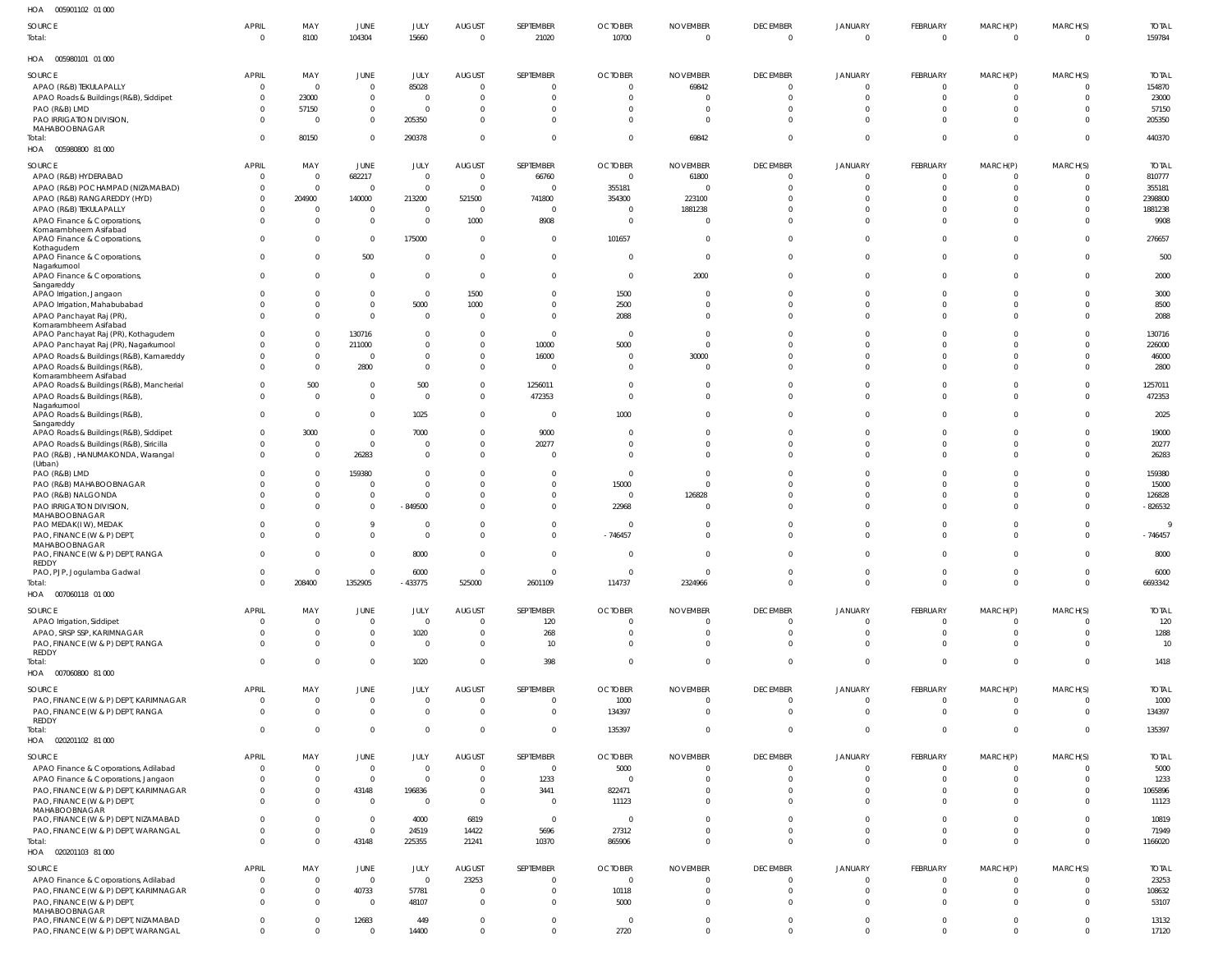| HOA 020201103 81 000                                                       |                      |                         |                              |                             |                                  |                         |                |                    |                 |                |                |                |                         |                   |
|----------------------------------------------------------------------------|----------------------|-------------------------|------------------------------|-----------------------------|----------------------------------|-------------------------|----------------|--------------------|-----------------|----------------|----------------|----------------|-------------------------|-------------------|
| SOURCE                                                                     | <b>APRIL</b>         | MAY                     | JUNE                         | JULY                        | AUGUST                           | SEPTEMBER               | <b>OCTOBER</b> | <b>NOVEMBER</b>    | <b>DECEMBER</b> | <b>JANUARY</b> | FEBRUARY       | MARCH(P)       | MARCH(S)                | <b>TOTAL</b>      |
| Total:                                                                     | $\overline{0}$       | - 0                     | 53416                        | 120737                      | 23253                            | $\Omega$                | 17838          | $\mathbf 0$        | $\Omega$        | $\Omega$       | $\overline{0}$ | $\Omega$       | $\overline{0}$          | 215244            |
| HOA  021501102  01  000                                                    |                      |                         |                              |                             |                                  |                         |                |                    |                 |                |                |                |                         |                   |
| SOURCE                                                                     | <b>APRIL</b>         | MAY                     | JUNE                         | JULY                        | AUGUST                           | SEPTEMBER               | <b>OCTOBER</b> | <b>NOVEMBER</b>    | <b>DECEMBER</b> | <b>JANUARY</b> | FEBRUARY       | MARCH(P)       | MARCH(S)                | <b>TOTAL</b>      |
| APAO (PR) Medak                                                            | 0                    | $\overline{\mathbf{0}}$ | $\mathbf 0$                  | $\circ$                     | $\overline{0}$                   | $\Omega$                | 275340         | $\mathbf 0$        | $\Omega$        | $\Omega$       | $\Omega$       | $\Omega$       | 0                       | 275340            |
| APAO (PR) Pochampad, Nizamabad                                             | $\Omega$<br>$\Omega$ | - 0<br>125000           | $\overline{0}$<br>543374     | $\overline{0}$<br>425000    | $\overline{0}$<br>345000         | 466000                  | 1112141        | $\Omega$<br>311000 | $\Omega$        | - 0            |                | $\Omega$       | $\mathbf 0$<br>$\Omega$ | 1112141           |
| APAO (PR) Ranga Reddy Dist<br>APAO (PR) Tekulapapalli                      | $\Omega$             | $\Omega$                | 54690                        | $^{\circ}$                  | $\overline{0}$                   | 2000                    | 217000<br>2000 | $\Omega$           |                 |                |                | $\Omega$       | $\Omega$                | 2432374<br>58690  |
| APAO (PR), PJP, Jogulamba Gadwal                                           | $\Omega$             | $\Omega$                | 65000                        | $\mathbf{0}$                | $\overline{0}$                   | $\Omega$                | $\Omega$       | 14875              |                 |                | <sup>0</sup>   | $\Omega$       | $\mathbf 0$             | 79875             |
| APAO Finance & Corporations,                                               | $\Omega$             | $\Omega$                | $\overline{0}$               | $\mathbf 0$                 | $\overline{0}$                   | 15616                   | 18557          | $\Omega$           |                 |                | <sup>0</sup>   | $\Omega$       | $\Omega$                | 34173             |
| Sangareddy                                                                 |                      |                         |                              |                             |                                  |                         |                |                    |                 |                |                |                |                         |                   |
| APAO Finance & Corporations, Siddipet                                      | $\Omega$             | $\Omega$                | $\mathbf{0}$                 | 500                         | 500                              | $\Omega$                | $\overline{0}$ |                    |                 |                |                |                | $\Omega$                | 1000              |
| APAO Finance & Corporations, Suryapet                                      | $\Omega$             | $\Omega$                | 354697                       | $^{\circ}$                  | $\overline{0}$                   |                         | 4078           | $\Omega$           |                 |                | <sup>0</sup>   | $\Omega$       | $\Omega$                | 358775            |
| APAO Finance & Corporations, Yadadri                                       | $\Omega$             | $\Omega$                | $\mathbf 0$                  | $\Omega$                    | $\overline{0}$                   | $\Omega$                | 507            | $\Omega$           |                 |                |                |                | $\Omega$                | 507               |
| APAO Panchayat Raj (PR), Bhoopalapally                                     | $\Omega$             | 10000<br>$\Omega$       | 81678                        | $\mathbf 0$                 | $\overline{0}$<br>$\overline{0}$ | 11000<br>$\overline{0}$ | 17000          | 49050              |                 |                |                |                | $\Omega$<br>$\Omega$    | 168728            |
| APAO Panchayat Raj (PR), Peddapalli<br>APAO Panchayat Raj (PR), Sangareddy | $\Omega$<br>$\Omega$ | $\Omega$                | 2000<br>678000               | $\mathbf{0}$<br>$\mathbf 0$ | 15090                            | 2000                    | 3000<br>62910  |                    |                 |                |                |                | $\Omega$                | 5000<br>758000    |
| APAO Panchayat Raj (PR), Siddipet                                          |                      | $\Omega$                | $\overline{0}$               | $\mathbf{0}$                | 32741                            | $\Omega$                | 23552          |                    |                 |                |                |                | $\Omega$                | 56293             |
| APAO Panchayat Raj (PR), Suryapet                                          | $\Omega$             | $\Omega$                | 50000                        | $\mathbf 0$                 | 18236                            | 122280                  | 23596          |                    |                 |                |                | $\Omega$       | $\Omega$                | 214112            |
| APAO Panchayat Raj (PR), Waranagal                                         | $\Omega$             | $\Omega$                | $\overline{0}$               | $\Omega$                    | $\overline{0}$                   | $\Omega$                | - 0            | 213456             |                 |                | $\Omega$       | $\Omega$       | $\Omega$                | 213456            |
| Rural                                                                      |                      |                         |                              |                             |                                  |                         |                |                    |                 |                |                |                |                         |                   |
| APAO Panchayat Raj (PR), Yadadr                                            | $\Omega$             | $\Omega$                | $\overline{0}$               | $\mathbf 0$                 | $\overline{0}$                   | 13701                   | 26564          |                    |                 |                |                | $\Omega$       | $\Omega$                | 40265             |
| PAO (PR) KCC, Warangal (Urban)                                             |                      | $\Omega$                | 23000                        | $\mathbf{0}$                | $\overline{0}$                   | $\Omega$                | $\Omega$       |                    |                 |                |                |                | $\Omega$                | 23000             |
| PAO (PR) MAHABOOBNAGAR                                                     |                      | - 0                     | 587544                       | 98771                       | 137000                           | 83000                   | 76000          |                    |                 |                | $\Omega$       |                | $\Omega$                | 982315            |
| PAO (PR) Nalgonda                                                          |                      | - 0                     | 46000                        | $\overline{0}$              | $\Omega$                         | $\Omega$                |                | $\Omega$           |                 |                |                |                | $\Omega$<br>$\Omega$    | 46000             |
| PAO(PH), NALGONDA<br>PAO, AMRP (FINANCE) NALGONDA                          |                      | - 0<br>- 0              | $\mathbf{0}$<br>$\mathbf{0}$ | $\overline{0}$<br>2403      | $\overline{0}$<br>$\overline{0}$ | $\Omega$<br>$\Omega$    |                | 5000               |                 |                |                |                | $\Omega$                | 5000<br>2403      |
| PAO, FINANCE (W & P) DEPT, KARIMNAGAR                                      | $\Omega$             |                         | $\mathbf{0}$                 | 2174                        | $\overline{0}$                   | $\Omega$                | $\Omega$       | $\Omega$           |                 |                |                | $\Omega$       | $\Omega$                | 2174              |
| PAO, FINANCE (W & P) DEPT,                                                 | $\Omega$             |                         | $\mathbf{0}$                 | $\sqrt{ }$                  | $\Omega$                         | 5000                    | $\Omega$       | $\Omega$           |                 |                |                | $\Omega$       | $\Omega$                | 5000              |
| MAHABOOBNAGAR                                                              |                      |                         |                              |                             |                                  |                         |                |                    |                 |                |                |                |                         |                   |
| PAO, FINANCE (W & P) DEPT, NIZAMABAD                                       | $\Omega$             |                         | $\mathbf{0}$                 | 61189                       | $\overline{0}$                   | $\Omega$                | $\Omega$       | $\Omega$           |                 |                |                | $\Omega$       | $\mathbf 0$             | 61189             |
| PAO, FINANCE (W & P) DEPT, RANGA                                           | $\Omega$             | $\Omega$                | $\mathbf 0$                  | 8900                        | $\overline{0}$                   | $\Omega$                | $\Omega$       | $\Omega$           |                 |                | $\Omega$       | $\Omega$       | $\Omega$                | 8900              |
| <b>REDDY</b><br>PAO, FINANCE (W & P) DEPT, WARANGAL                        | $\mathbf 0$          | $\Omega$                | $\mathbf 0$                  | $\Omega$                    | 1869                             | 1136                    | 1750           | 9924               |                 | $\Omega$       | <sup>0</sup>   | $\overline{0}$ | $\mathbf 0$             | 14679             |
| Total:                                                                     | $\mathbf{0}$         | 135000                  | 2485983                      | 598937                      | 550436                           | 721733                  | 1863995        | 603305             | $\Omega$        | $\Omega$       | $\Omega$       | $\mathbf{0}$   | $\mathbf{0}$            | 6959389           |
| HOA  021501103  03  000                                                    |                      |                         |                              |                             |                                  |                         |                |                    |                 |                |                |                |                         |                   |
|                                                                            |                      |                         |                              |                             |                                  |                         |                |                    |                 |                |                |                |                         |                   |
| SOURCE                                                                     | <b>APRIL</b>         | MAY                     | JUNE                         | JULY                        | AUGUST                           | SEPTEMBER               | <b>OCTOBER</b> | <b>NOVEMBER</b>    | <b>DECEMBER</b> | JANUARY        | FEBRUARY       | MARCH(P)       | MARCH(S)                | <b>TOTAL</b>      |
| APAO (PR) Ranga Reddy Dist                                                 | C                    | $\Omega$                | 9209                         | $\mathbf 0$                 | $\overline{0}$                   | 2000                    | $\overline{0}$ | $\mathbf 0$        |                 |                |                | $\Omega$       | 0                       | 11209             |
| APAO Panchayat Raj (PR), Bhoopalapally                                     |                      | - 0                     | $\mathbf{0}$                 | $\mathbf 0$                 | $\overline{0}$                   |                         | 1000           | $\Omega$           |                 |                |                | $\Omega$       | $\mathbf 0$             | 1000              |
| APAO Public Health (PH), Adilabad                                          |                      | - 0                     | $\mathbf 0$                  | $\mathbf{0}$                | 25000                            |                         |                |                    |                 |                |                | $\Omega$       | $\Omega$                | 25000             |
| APAO Public Health (PH), Sangareddy                                        |                      |                         | $\mathbf{0}$                 | 20000                       | $\overline{0}$                   | - 0                     |                |                    |                 |                |                |                | $\Omega$                | 20000             |
| APAO, (PH) POCHAMPAD (NZM)                                                 |                      | $\Omega$                | 40000                        | $\overline{0}$              | $\overline{0}$                   | 65000                   |                |                    |                 |                |                |                | $\Omega$                | 105000            |
| PAO (PH) KHAMMAM                                                           |                      | $\Omega$                | $\mathbf{0}$                 | $\mathbf 0$                 | $\overline{0}$                   | $\sqrt{ }$              |                | 10000              |                 |                |                |                | $\Omega$<br>$\Omega$    | 10000             |
| PAO (PH) LMD (KARIMNAGAR)                                                  | $\Omega$             | 50815                   | $\mathbf{0}$                 | $\mathbf{0}$                | $\overline{0}$                   |                         |                |                    |                 |                |                |                | $\Omega$                | 50815             |
| PAO Public Health (PH), Ranga Reddy<br>PAO(PH), NALGONDA                   |                      | $\Omega$                | 0<br>$\mathbf{0}$            | $\mathbf 0$<br>$\mathbf 0$  | 1055175<br>$\overline{0}$        | 3390000                 | 348900         | 327077             |                 |                |                |                |                         | 4794075<br>327077 |
| PAO, AMRP (FINANCE) NALGONDA                                               |                      |                         | $\mathbf{0}$                 | $\Omega$                    | $\overline{0}$                   |                         | 35816          |                    |                 |                |                |                | C.                      | 35816             |
| Total:                                                                     |                      | 50815                   | 49209                        | 20000                       | 1080175                          | 3457000                 | 385716         | 337077             |                 |                |                |                | $\Omega$                | 5379992           |
| HOA<br>021501800 81 000                                                    |                      |                         |                              |                             |                                  |                         |                |                    |                 |                |                |                |                         |                   |
|                                                                            |                      |                         |                              |                             |                                  |                         |                |                    |                 |                |                |                |                         |                   |
| SOURCE                                                                     | <b>APRIL</b>         | MAY                     | JUNE                         | JULY                        | <b>AUGUST</b>                    | SEPTEMBER               | <b>OCTOBER</b> | <b>NOVEMBER</b>    | <b>DECEMBER</b> | JANUARY        | FEBRUARY       | MARCH(P)       | MARCH(S)                | <b>TOTAL</b>      |
| APAO Public Health (PH), Sangareddy                                        | 0                    | $\Omega$                | $\mathbf{0}$                 | $\overline{0}$              | $\overline{0}$                   | 30000                   | $\overline{0}$ | $\mathbf 0$        | -0              | - 0            | $\Omega$       | $\Omega$       | $\Omega$                | 30000             |
| PAO (PH) LMD (KARIMNAGAR)                                                  | $\Omega$             | $\Omega$                | $\mathbf 0$                  | $\mathbf{0}$                | 15000                            | $\Omega$                | 40000          | $\Omega$           |                 | $\Omega$       | <sup>0</sup>   | $\Omega$       | $\Omega$                | 55000             |
| PAO (PH) MAHABOOBNAGAR                                                     | $\Omega$             | $\Omega$                | $\mathbf 0$                  | 10000                       | $\overline{0}$                   | $\Omega$                | $\Omega$       | $\Omega$           |                 | - 0            |                | $\Omega$       | $\Omega$                | 10000             |
| PAO (PH), HANUMAKONDA, Warangal<br>(Urban)                                 | $\Omega$             | $\Omega$                | 138000                       | $\Omega$                    | $\overline{0}$                   | $\Omega$                | $\Omega$       | $\Omega$           | $\cup$          | - 0            | $\Omega$       | $\Omega$       | $\mathbf 0$             | 138000            |
| PAO Public Health (PH), Ranga Reddy                                        | $\Omega$             | $\Omega$                | $\mathbf{0}$                 | $\mathbf{0}$                | $\overline{0}$                   | $\Omega$                | $\Omega$       | 284560             | $\cup$          | $\Omega$       | $\Omega$       | $\Omega$       | $\Omega$                | 284560            |
| PAO(PH), NALGONDA                                                          | $\Omega$             | $\Omega$                | $\mathbf 0$                  | $\mathbf 0$                 | $\overline{0}$                   | $\Omega$                | $\overline{0}$ | 170000             | $\Omega$        | $\Omega$       | $\Omega$       | $\Omega$       | $\mathbf 0$             | 170000            |
| Total:                                                                     | $\Omega$             | $\Omega$                | 138000                       | 10000                       | 15000                            | 30000                   | 40000          | 454560             |                 | $\Omega$       | $\Omega$       | $\Omega$       | $\Omega$                | 687560            |
| HOA 021601106 01 000                                                       |                      |                         |                              |                             |                                  |                         |                |                    |                 |                |                |                |                         |                   |
| SOURCE                                                                     | <b>APRIL</b>         | MAY                     | JUNE                         | JULY                        | AUGUST                           | SEPTEMBER               | <b>OCTOBER</b> | <b>NOVEMBER</b>    | <b>DECEMBER</b> | JANUARY        | FEBRUARY       | MARCH(P)       | MARCH(S)                | <b>TOTAL</b>      |
| APAO (R&B) RANGAREDDY (HYD)                                                | $\overline{0}$       | 1000                    | 64                           | 3064                        | 1192                             | 2064                    | 1064           | 1064               | $\Omega$        | $\Omega$       | $\Omega$       | $\Omega$       | $\mathbf 0$             | 9512              |
| APAO (R&B) TEKULAPALLY                                                     | C                    | 111                     | 111                          | 111                         | 111                              | 111                     | 111            | $\mathbf 0$        |                 | - 0            | $\Omega$       | $\overline{0}$ | $\mathbf 0$             | 666               |
| APAO Irrigation, Nagarkurnool                                              | $\Omega$             | - 0                     | $\overline{0}$               | $\mathbf 0$                 | $\overline{0}$                   | $\Omega$                | - 0            | 45600              |                 | - 0            | <sup>0</sup>   | $\Omega$       | $\Omega$                | 45600             |
| APAO Irrigation, Yadadri                                                   |                      | $\Omega$                | $\overline{0}$               | 3                           | $\overline{3}$                   |                         |                | 3                  |                 |                | <sup>0</sup>   | $\Omega$       | $\Omega$                | 24                |
| PAO (W&P), Waranagal (Urban)                                               |                      | 10                      | 20                           | 10                          | 10 <sup>1</sup>                  | 10                      | 40             | 10                 |                 |                |                | $\Omega$       | $\Omega$                | 110               |
| PAO A M R P (SLBC), NALGONDA                                               |                      | 47                      | 47                           | 47                          | 47                               | 47                      | 94             | 47                 |                 |                |                | $\Omega$       | $\Omega$                | 376               |
| PAO IRRIGATION DIVISION HYDERABAD                                          |                      | 236                     | 47                           | 484                         | 178                              | 174                     | 253            | 268                |                 |                |                | $\Omega$       | $\Omega$                | 1640              |
| PAO IRRIGATION DIVISION NALGONDA                                           | -C                   | 180                     | $\overline{0}$               | 540                         | 180                              | 180                     | 180            | 180                |                 |                |                | $\Omega$       | $\Omega$                | 1440              |
| PAO IRRIGATION RANGA REDDY DISTRICT                                        | -C                   | 52                      | 502                          | 802                         | 1102                             | 554                     | 502            | 502                |                 |                |                | $\Omega$       | $\Omega$                | 4016              |
| PAO, PJP, Jogulamba Gadwal                                                 | $\Omega$             | 13                      | 16                           | 16                          | 22                               | 26                      | 19             | 16                 |                 |                | <sup>0</sup>   | $\Omega$       | $\Omega$                | 128               |
| PAO, NSP(W&P), HYDERABAD                                                   | $\Omega$             | 47                      | 47                           | 47                          | 47                               | 47                      | 94             | 47                 |                 | - 0            | $\Omega$       | $\Omega$       | $\mathbf 0$             | 376               |
| Total:                                                                     | $\Omega$             | 1696                    | 854                          | 5124                        | 2892                             | 3219                    | 2366           | 47737              |                 | $\cap$         | $\Omega$       | $\Omega$       | $\Omega$                | 63888             |
| HOA 023560800 01 000                                                       |                      |                         |                              |                             |                                  |                         |                |                    |                 |                |                |                |                         |                   |
| SOURCE                                                                     | <b>APRIL</b>         | MAY                     | JUNE                         | JULY                        | <b>AUGUST</b>                    | SEPTEMBER               | <b>OCTOBER</b> | <b>NOVEMBER</b>    | <b>DECEMBER</b> | JANUARY        | FEBRUARY       | MARCH(P)       | MARCH(S)                | <b>TOTAL</b>      |
| APAO (PR) Medak                                                            | 0                    | $\Omega$                | 60                           | $\mathbf{0}$                | $\overline{0}$                   | $\Omega$                | 3110           | $\Omega$           | -0              | - 0            | $\Omega$       |                | $\Omega$                | 3170              |
| APAO (PR), PJP, Jogulamba Gadwal                                           | $\Omega$             | $\Omega$                | 15000                        | $\mathbf 0$                 | $\overline{0}$                   | $\Omega$                | $\Omega$       | $\Omega$           | $\Omega$        | - 0            | <sup>0</sup>   | $\Omega$       | $\mathbf 0$             | 15000             |
| APAO Finance & Corporations, Adilabad                                      | $\Omega$             | $\Omega$                | $\mathbf{0}$                 | $\mathbf{0}$                | 14300                            | $\Omega$                |                | $\Omega$           |                 | - 0            | <sup>0</sup>   |                | $\Omega$                | 14300             |
| APAO Finance & Corporations, Jangaon                                       | $\Omega$             | - 0                     | $\mathbf{0}$                 | $\overline{0}$              | 35563                            | 1716                    | $\Omega$       | $\Omega$           | $\Omega$        | - 0            | $\Omega$       | $\Omega$       | $\mathbf 0$             | 37279             |
| APAO Finance & Corporations,                                               | $\Omega$             | $\Omega$                | $\mathbf 0$                  | 3170                        | $\overline{0}$                   | $\Omega$                | 133            | $\Omega$           |                 | $\Omega$       | $\Omega$       | $\Omega$       | $\Omega$                | 3303              |
| Mahabubabad<br>APAO Finance & Corporations, Peddapalli                     | $\overline{0}$       | - 0                     | $\mathbf 0$                  | $\circ$                     | 8861                             | 21                      |                | $\Omega$           | $\Omega$        | $\Omega$       | $\Omega$       | $\Omega$       | $\mathbf 0$             | 8882              |
| APAO Finance & Corporations, Vikarabad                                     | $\mathbf 0$          | $\Omega$                | $\Omega$                     | 40830                       | 10000                            | 15316                   | 15848          | $\Omega$           |                 | $\Omega$       | $\Omega$       | $\Omega$       | $\Omega$                | 81994             |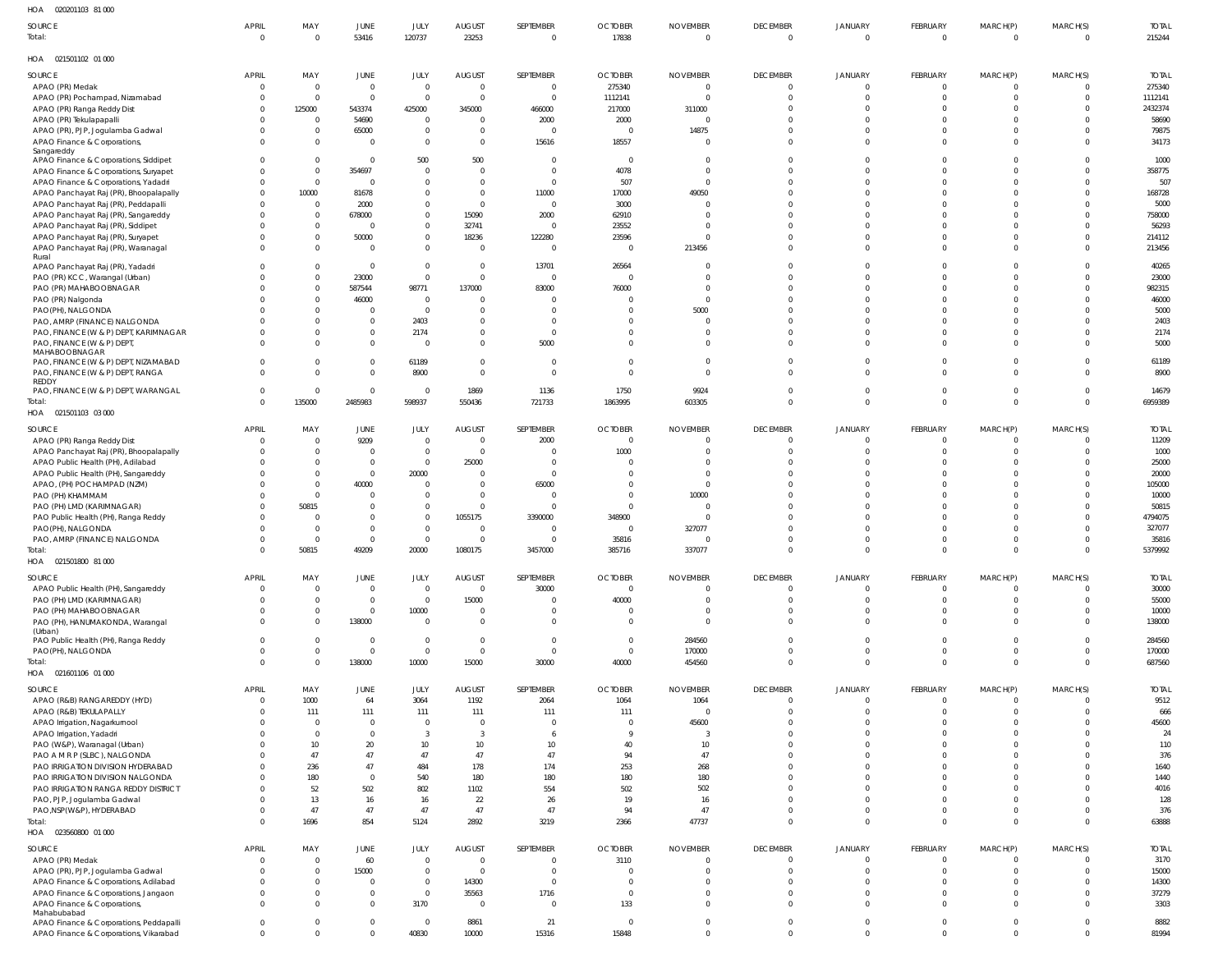023560800 01 000 HOA

| <b>SOURCE</b>                                                              | <b>APRIL</b>   | MAY                              | JUNE                         | JULY                             | <b>AUGUST</b>                    | SEPTEMBER                        | <b>OCTOBER</b>                   | <b>NOVEMBER</b>                  | <b>DECEMBER</b>            | <b>JANUARY</b>             | <b>FEBRUARY</b>            | MARCH(P)                         | MARCH(S)                 | <b>TOTAL</b>     |
|----------------------------------------------------------------------------|----------------|----------------------------------|------------------------------|----------------------------------|----------------------------------|----------------------------------|----------------------------------|----------------------------------|----------------------------|----------------------------|----------------------------|----------------------------------|--------------------------|------------------|
| APAO Irrigation, Jagtial                                                   |                | $\Omega$                         | 2000                         | 17000                            | 1000                             | $\overline{0}$                   | 42000                            | $\overline{0}$                   | $\Omega$                   | $\Omega$                   | $\Omega$                   | $\overline{0}$                   |                          | 62000            |
| APAO Irrigation, Jangaon                                                   |                | $\Omega$                         | $\mathbf 0$                  | 4500                             | $\overline{0}$                   | 4500                             | 3000                             | $\overline{0}$                   | $\Omega$                   | $\Omega$                   | $\Omega$                   | $\overline{0}$                   | $\Omega$                 | 12000            |
| APAO Irrigation, Komarambheem Asifabad                                     |                | $\Omega$                         | $\mathbf{0}$<br>$\mathbf 0$  | $\overline{0}$<br>$\overline{0}$ | $\Omega$<br>$\Omega$             | $\overline{0}$                   | 13207<br>$\overline{0}$          | $\overline{0}$<br>$\Omega$       | $\Omega$<br>$\Omega$       | $\Omega$<br>$\Omega$       | $\Omega$<br>$\Omega$       | $\Omega$<br>$\Omega$             | $\Omega$<br>$\Omega$     | 13207<br>174000  |
| APAO Irrigation, Peddapalli<br>APAO Irrigation, Vikarabad                  |                | $\Omega$                         | $\mathbf{0}$                 | $\mathbf 0$                      | $\Omega$                         | 174000<br>259524                 | $\Omega$                         | $\overline{0}$                   | $\cap$                     | $\Omega$                   | $\cap$                     | $\Omega$                         | U                        | 259524           |
| APAO Irrigation, Wanaparthy                                                |                | $\Omega$                         | $\mathbf 0$                  | $\overline{0}$                   | $\Omega$                         | $\overline{0}$                   | 81498                            | $\overline{0}$                   | $\Omega$                   | $\Omega$                   | $\Omega$                   | $\Omega$                         | $\Omega$                 | 81498            |
| APAO Panchayat Raj (PR), Jagtial                                           |                | $\Omega$                         | 11100                        | $\overline{0}$                   | $\overline{0}$                   | $\overline{0}$                   | 500                              | 13935                            | $\Omega$                   | $\Omega$                   | $\Omega$                   | $\Omega$                         | $\Omega$                 | 25535            |
| APAO Panchayat Raj (PR), Jangaon                                           |                | $\Omega$                         | $\mathbf{0}$                 | $\overline{0}$                   | 16980                            | 70                               | $\overline{0}$                   | $\overline{0}$                   | $\Omega$<br>$\Omega$       | $\Omega$<br>$\Omega$       | $\Omega$<br>$\Omega$       | $\Omega$                         | $\Omega$                 | 17050            |
| APAO Panchayat Raj (PR)<br>Komarambheem Asifabad                           |                | 339271                           | $\mathbf{0}$                 | $\overline{0}$                   | $\overline{0}$                   | $\overline{0}$                   | $\Omega$                         | $\Omega$                         |                            |                            |                            | $\Omega$                         | $\Omega$                 | 339271           |
| APAO Panchayat Raj (PR), Mahabubabad                                       |                | $\Omega$                         | $\mathbf{0}$                 | 42827                            | $\overline{0}$                   | $\overline{0}$                   | $\overline{0}$                   | $\Omega$                         | $\Omega$                   | $\Omega$                   | $\Omega$                   | $\Omega$                         | $\Omega$                 | 42827            |
| APAO Panchayat Raj (PR), Nagarkurnool                                      |                | $\Omega$                         | 173182                       | $\overline{0}$                   | 10000                            | 42000                            | 46000                            | $\Omega$                         | $\cap$                     | $\Omega$                   | $\cap$                     | $\Omega$                         | <sup>0</sup>             | 271182           |
| APAO Panchayat Raj (PR), Peddapalli<br>APAO Panchayat Raj (PR), Sangareddy |                | $\mathbf{0}$<br>$\Omega$         | 40060<br>337181              | $\overline{0}$<br>$\overline{0}$ | 125172<br>15000                  | 19119<br>308987                  | 27624<br>$\Omega$                | $\overline{0}$<br>$\Omega$       | $\Omega$<br>$\Omega$       | $\Omega$<br>$\Omega$       | $\Omega$<br>$\Omega$       | $\Omega$<br>$\Omega$             | $\Omega$<br>$\Omega$     | 211975<br>661168 |
| APAO Panchayat Raj (PR), Siddipet                                          |                | $\Omega$                         | $\overline{0}$               | $\overline{0}$                   | $\overline{0}$                   | $\overline{0}$                   | 13669                            | $\Omega$                         | $\cap$                     | $\Omega$                   | $\Omega$                   | $\Omega$                         | <sup>0</sup>             | 13669            |
| APAO Panchayat Raj (PR), Vikarabad                                         |                | $\Omega$                         | 17945                        | $\overline{0}$                   | 40000                            | $\circ$                          | 10564                            | $\Omega$                         | $\Omega$                   | $\Omega$                   | $\Omega$                   | $\Omega$                         | $\Omega$                 | 68509            |
| APAO Panchayat Raj (PR), Wanaparthy                                        |                | $\Omega$                         | 23000                        | $\overline{0}$                   | $\Omega$                         | $\overline{0}$                   | $\overline{0}$                   | $\overline{0}$                   | $\Omega$                   | $\Omega$                   | $\Omega$                   | $\Omega$                         | $\Omega$                 | 23000            |
| APAO Panchayat Raj (PR), Waranagal<br>Rural                                |                | $\Omega$                         | 5000                         | $\overline{0}$                   | $\Omega$                         | $\overline{0}$                   | $\Omega$                         | $\overline{0}$                   | $\Omega$                   | $\Omega$                   | $\Omega$                   | $\Omega$                         | $\Omega$                 | 5000             |
| APAO Projects, Jagtial                                                     |                | $\Omega$                         | $\mathbf{0}$                 | $\overline{0}$                   | $\overline{0}$                   | $\overline{0}$                   | 2000                             | 1000                             | $\Omega$                   | $\Omega$                   | $\Omega$                   | $\Omega$                         | $\Omega$                 | 3000             |
| APAO Projects, Jangaon                                                     |                | $\Omega$                         | $\mathbf 0$                  | $\overline{0}$                   | 2497072                          | $\overline{0}$                   | $\overline{0}$                   | $\overline{0}$                   | $\Omega$                   | $\Omega$                   | $\Omega$                   | $\overline{0}$                   | $\Omega$                 | 2497072          |
| APAO Roads & Buildings (R&B),<br>Wanaparthy                                |                | 16352                            | $\mathbf 0$                  | $\overline{0}$                   | $\Omega$                         | $\overline{0}$                   | $\overline{0}$                   | $\overline{0}$                   | $\Omega$                   | $\Omega$                   | $\Omega$                   | $\overline{0}$                   | $\Omega$                 | 16352            |
| PAO (PR), Nirmal                                                           |                |                                  | $\mathbf 0$                  | $\overline{0}$                   | $\Omega$                         | $\overline{0}$                   | 5000                             | $\overline{0}$                   | $\Omega$                   | $\Omega$                   | $\Omega$                   | $\overline{0}$                   | $\Omega$                 | 5000             |
| PAO IRRIGATION DIVISION,                                                   |                | $\Omega$                         | $\mathbf 0$                  | 3000                             | $\Omega$                         | $\overline{0}$                   | $\overline{0}$                   | $\overline{0}$                   | $\Omega$                   | $\Omega$                   | $\Omega$                   | $\overline{0}$                   | $\Omega$                 | 3000             |
| MAHABOOBNAGAR<br>PAO IRRIGATION RANGA REDDY DISTRICT                       |                | $\Omega$                         | $\mathbf{0}$                 | $\overline{0}$                   | $\Omega$                         | $\overline{0}$                   | 221884                           | 17269                            | $\Omega$                   | $\Omega$                   | $\Omega$                   | $\Omega$                         | $\Omega$                 | 239153           |
| PAO MEDAK(IW), MEDAK                                                       |                | $\Omega$                         | 3000                         | $\overline{0}$                   | $\Omega$                         | $\overline{0}$                   | $\overline{0}$                   | $\Omega$                         | $\Omega$                   | $\Omega$                   | $\Omega$                   | $\Omega$                         | $\Omega$                 | 3000             |
| PAO, AMRP (FINANCE) NALGONDA                                               |                | $\Omega$                         | 5196                         | $\overline{0}$                   | $\Omega$                         | $\overline{0}$                   | $\overline{0}$                   | $\Omega$                         | $\Omega$                   | $\Omega$                   | $\Omega$                   | $\Omega$                         | <sup>0</sup>             | 5196             |
| PAO, FINANCE (W & P) DEPT, HYDERABAD                                       |                | $\Omega$                         | $\overline{0}$               | $\overline{0}$                   | $\Omega$                         | 10                               | $\overline{0}$                   | $\overline{0}$                   | $\Omega$                   | $\Omega$                   | $\Omega$                   | $\Omega$                         | $\Omega$                 | 10               |
| PAO, FINANCE (W & P) DEPT, KHAMMAM<br>PAO, FINANCE (W & P) DEPT, RANGA     |                | $\Omega$                         | $\mathbf{0}$                 | $\mathbf{0}$                     | $\overline{0}$                   | $\overline{0}$                   | 283206                           | $\overline{0}$                   | $\Omega$<br>$\Omega$       | $\Omega$<br>$\Omega$       | $\Omega$<br>$\Omega$       | $\Omega$<br>$\Omega$             | <sup>0</sup><br>$\Omega$ | 283206           |
| REDDY                                                                      |                | 3676                             | 3062                         | 217453                           | 1222                             | 323120                           | $\overline{0}$                   | 557                              |                            |                            |                            |                                  |                          | 549090           |
| PAO, FINANCE (W & P) DEPT, WARANGAL                                        |                | $\Omega$                         | $\overline{0}$               | 117820                           | $\overline{0}$                   | $\overline{0}$                   | $\overline{\mathbf{0}}$          | $\overline{0}$                   | $\Omega$                   | $\Omega$                   | $\Omega$                   | $\Omega$                         | $\Omega$                 | 117820           |
| PAO, PJP, Jogulamba Gadwal                                                 |                | $\Omega$                         | $\overline{0}$               | $\overline{0}$                   | $\overline{0}$                   | $\overline{0}$                   | 15665                            | $\overline{0}$                   | $\Omega$                   | $\Omega$                   | $\Omega$                   | $\Omega$                         | $\Omega$                 | 15665            |
| PAO, SRSP, SSP, NIRMAL<br>Total:                                           |                | $\Omega$<br>359299               | $\overline{0}$<br>635786     | $\overline{0}$<br>446600         | $\overline{0}$<br>2775170        | $\overline{0}$<br>1148383        | 1000<br>785908                   | $\overline{0}$<br>32761          | $\Omega$<br>$\Omega$       | $\Omega$<br>$\Omega$       | $\Omega$<br>$\Omega$       | $\overline{0}$<br>$\overline{0}$ | $\Omega$<br>$\Omega$     | 1000<br>6183907  |
| HOA  025000102  01 000                                                     |                |                                  |                              |                                  |                                  |                                  |                                  |                                  |                            |                            |                            |                                  |                          |                  |
| <b>SOURCE</b>                                                              | APRIL          | MAY                              | JUNE                         | JULY                             | <b>AUGUST</b>                    | SEPTEMBER                        | <b>OCTOBER</b>                   | <b>NOVEMBER</b>                  | <b>DECEMBER</b>            | JANUARY                    | FEBRUARY                   | MARCH(P)                         | MARCH(S)                 | <b>TOTAL</b>     |
| APAO Finance & Corporations, Adilabad                                      | C              | $\Omega$                         | 145920                       | 63522                            | $\overline{0}$                   | $\overline{0}$                   | $\overline{0}$                   | $\overline{0}$                   | $\overline{0}$             | $\overline{0}$             | $\overline{0}$             | $\overline{0}$                   | $\mathbf{0}$             | 209442           |
| APAO Finance & Corporations,                                               | $\Omega$       | $\Omega$                         | $\mathbf{0}$                 | 19400                            | 10455                            | $\overline{0}$                   | $\overline{0}$                   | $\overline{0}$                   | $\Omega$                   | $\mathbf{0}$               | $\Omega$                   | $\overline{0}$                   | $\Omega$                 | 29855            |
| Sangareddy<br>PAO, AMRP (FINANCE) NALGONDA                                 |                |                                  | $\mathbf{0}$                 | 7000                             | 13128                            | $\overline{0}$                   | $\overline{0}$                   | $\Omega$                         | $\Omega$                   | - 0                        | $\Omega$                   | $\Omega$                         |                          | 20128            |
| PAO, FINANCE (W & P) DEPT, HYDERABAD                                       |                | $\Omega$                         | $\mathbf 0$                  | $\overline{0}$                   | $\Omega$                         | $\overline{0}$                   | 172643                           | $\Omega$                         | $\Omega$                   | $\Omega$                   | $\Omega$                   | $\Omega$                         | $\Omega$                 | 172643           |
| PAO, FINANCE (W & P) DEPT, KARIMNAGAR                                      |                | $\Omega$                         | $\mathbf 0$                  | 8422                             | $\overline{0}$                   | 1521                             | $\overline{0}$                   | $\overline{0}$                   | $\Omega$                   | $\Omega$                   | $\Omega$                   | $\overline{0}$                   | $\Omega$                 | 9943             |
| PAO, FINANCE (W & P) DEPT,                                                 |                | $\Omega$                         | $\mathbf{0}$                 | $\overline{0}$                   | 16825                            | $\overline{0}$                   | $\Omega$                         | $\Omega$                         | $\Omega$                   | $\Omega$                   | $\Omega$                   | $\Omega$                         | $\Omega$                 | 16825            |
| MAHABOOBNAGAR<br>PAO, FINANCE (W & P) DEPT, MEDAK                          |                |                                  | $\mathbf{0}$                 | 15360                            | $\overline{0}$                   | $\overline{0}$                   | 2000                             | $\Omega$                         | $\Omega$                   | $\Omega$                   | $\Omega$                   | $\overline{0}$                   | <sup>0</sup>             | 17360            |
| Total:                                                                     | $\Omega$       | $\Omega$                         | 145920                       | 113704                           | 40408                            | 1521                             | 174643                           | $\Omega$                         | $\Omega$                   | $\Omega$                   | $\Omega$                   | $\Omega$                         | $\Omega$                 | 476196           |
| HOA  040601800  02  000                                                    |                |                                  |                              |                                  |                                  |                                  |                                  |                                  |                            |                            |                            |                                  |                          |                  |
| <b>SOURCE</b>                                                              | APRIL          | MAY                              | JUNE                         | JULY                             | <b>AUGUST</b>                    | SEPTEMBER                        | <b>OCTOBER</b>                   | <b>NOVEMBER</b>                  | <b>DECEMBER</b>            | <b>JANUARY</b>             | FEBRUARY                   | MARCH(P)                         | MARCH(S)                 | <b>TOTAL</b>     |
| APAO (PR) Ranga Reddy Dist                                                 | - 0            | $\Omega$                         | 182000                       | $\mathbf{0}$                     | $\overline{0}$                   | $\overline{0}$                   | $\overline{0}$                   | $\overline{0}$                   | $\overline{0}$             | $\overline{0}$             | $\overline{0}$             | $\overline{0}$                   | $\mathbf{0}$             | 182000           |
| APAO Panchayat Raj (PR), Peddapalli                                        |                | $\Omega$                         | $\mathbf{0}$                 | $\overline{0}$                   | 872                              | $\overline{0}$                   | $\overline{0}$                   | $\overline{0}$                   | $\Omega$                   | $\mathbf{0}$               | $\Omega$                   | $\overline{0}$                   | $\Omega$                 | 872              |
| PAO (PR) MAHABOOBNAGAR<br>PAO IRRIGATION DIVISION,                         |                | $\Omega$<br>$\Omega$             | $\mathbf{0}$<br>$\mathbf{0}$ | $\overline{0}$<br>3500           | $\overline{0}$<br>4000           | 30000<br>$\overline{0}$          | 50000<br>18500                   | $\overline{0}$<br>51000          | $\Omega$<br>$\Omega$       | $\Omega$<br>$\Omega$       | $\Omega$<br>$\Omega$       | $\overline{0}$<br>$\overline{0}$ | $\Omega$<br>$\Omega$     | 80000<br>77000   |
| MAHABOOBNAGAR                                                              |                |                                  |                              |                                  |                                  |                                  |                                  |                                  |                            |                            |                            |                                  |                          |                  |
| PAO, FINANCE (W & P) DEPT, KHAMMAM                                         |                | $\Omega$<br>$\Omega$             | $\mathbf 0$<br>$\mathbf{0}$  | $\overline{0}$                   | $\overline{0}$                   | $\overline{0}$<br>$\overline{0}$ | 148737                           | $\overline{0}$<br>$\Omega$       | $\Omega$<br>$\Omega$       | $\Omega$<br>$\overline{0}$ | $\Omega$<br>$\Omega$       | $\overline{0}$<br>$\Omega$       | $\Omega$<br>$\Omega$     | 148737<br>4000   |
| PAO, FINANCE (W & P) DEPT,<br>MAHABOOBNAGAR                                |                |                                  |                              | $\overline{0}$                   | 4000                             |                                  | $\overline{0}$                   |                                  |                            |                            |                            |                                  |                          |                  |
| PAO, FINANCE (W & P) DEPT, RANGA                                           |                | $\mathbf{0}$                     | 4157                         | 6000                             | $\overline{0}$                   | $\overline{0}$                   | $\overline{0}$                   | $\overline{0}$                   | $\Omega$                   | $\Omega$                   | $\Omega$                   | $\overline{0}$                   | $\Omega$                 | 10157            |
| REDDY<br>PAO, PJP, Jogulamba Gadwal                                        | $\Omega$       | $\mathbf 0$                      | 1000                         | $\overline{0}$                   | $\overline{0}$                   | 1000                             | 10000                            | $\overline{0}$                   | $\Omega$                   | $\overline{0}$             | $\overline{0}$             | $\mathbf 0$                      | $\Omega$                 | 12000            |
| Total:                                                                     |                | $\Omega$                         | 187157                       | 9500                             | 8872                             | 31000                            | 227237                           | 51000                            | $\overline{0}$             | $\overline{0}$             | $\overline{0}$             | $\overline{0}$                   | $\mathbf{0}$             | 514766           |
| HOA  043500800  03  000                                                    |                |                                  |                              |                                  |                                  |                                  |                                  |                                  |                            |                            |                            |                                  |                          |                  |
| SOURCE                                                                     | APRIL          | MAY                              | JUNE                         | JULY                             | <b>AUGUST</b>                    | SEPTEMBER                        | <b>OCTOBER</b>                   | <b>NOVEMBER</b>                  | <b>DECEMBER</b>            | <b>JANUARY</b>             | FEBRUARY                   | MARCH(P)                         | MARCH(S)                 | <b>TOTAL</b>     |
| PAO, FINANCE (W & P) DEPT, WARANGAL                                        | $\overline{0}$ | $\Omega$                         | 903562                       | $\overline{0}$                   | $\overline{0}$                   | $\overline{0}$                   | $\overline{0}$                   | $\mathbf 0$                      | $\overline{0}$             | $\overline{0}$             | $\overline{0}$             | $\overline{0}$                   | $\Omega$                 | 903562           |
| Total:                                                                     | $\Omega$       | $\Omega$                         | 903562                       | $\mathbf{0}$                     | $\overline{0}$                   | $\Omega$                         | $\overline{0}$                   | $\Omega$                         | $\overline{0}$             | $\overline{0}$             | $\overline{0}$             | $\Omega$                         | $\Omega$                 | 903562           |
| HOA  051500800  81 000                                                     |                |                                  |                              |                                  |                                  |                                  |                                  |                                  |                            |                            |                            |                                  |                          |                  |
| <b>SOURCE</b>                                                              | APRIL          | MAY                              | JUNE                         | JULY                             | <b>AUGUST</b>                    | SEPTEMBER                        | <b>OCTOBER</b>                   | <b>NOVEMBER</b>                  | <b>DECEMBER</b>            | <b>JANUARY</b>             | FEBRUARY                   | MARCH(P)                         | MARCH(S)                 | <b>TOTAL</b>     |
| APAO (PR) Pochampad, Nizamabad<br>APAO (PR) Tekulapapalli                  | $\Omega$       | $\overline{0}$<br>$\overline{0}$ | 111126<br>$\overline{0}$     | $\mathbf{0}$<br>179616           | $\overline{0}$<br>$\overline{0}$ | 81089<br>$\overline{0}$          | 525230<br>$\overline{0}$         | 14304<br>$\overline{0}$          | $\overline{0}$<br>$\Omega$ | $\overline{0}$<br>$\Omega$ | $\overline{0}$<br>$\Omega$ | $\overline{0}$<br>$\overline{0}$ | $\mathbf{0}$<br>$\Omega$ | 731749<br>179616 |
| APAO Finance & Corporations, Jangaon                                       |                | $\Omega$                         | $\mathbf 0$                  | $\mathbf 0$                      | $\Omega$                         | 10334                            | 3143                             | $\overline{0}$                   | $\Omega$                   | $\Omega$                   | $\Omega$                   | $\overline{0}$                   | $\Omega$                 | 13477            |
| APAO Finance & Corporations, Kamareddy                                     |                | $\overline{0}$                   | $\mathbf 0$                  | 1000                             | $\overline{0}$                   | $\overline{0}$                   | $\overline{0}$                   | $\overline{0}$                   | $\Omega$                   | $\Omega$                   | $\Omega$                   | $\Omega$                         | $\Omega$                 | 1000             |
| APAO Finance & Corporations, Siricilla                                     |                | $\Omega$                         | 14122                        | $\overline{0}$                   | $\overline{0}$                   | $\overline{0}$                   | $\overline{0}$                   | $\overline{0}$                   | $\Omega$                   | $\Omega$                   | $\Omega$                   | $\Omega$                         | $\Omega$                 | 14122            |
| APAO Panchayat Raj (PR), Adilabad                                          |                | 46000                            | $\mathbf 0$                  | $\overline{0}$                   | 4178                             | $\overline{0}$                   | 100000                           | 115000                           | $\Omega$                   | $\Omega$                   | $\Omega$                   | $\Omega$                         | <sup>0</sup>             | 265178           |
| APAO Panchayat Raj (PR), Jangaon<br>APAO Panchayat Raj (PR), Siricilla     |                | $\Omega$<br>$\mathbf{0}$         | $\mathbf{0}$<br>118          | $\overline{0}$<br>$\mathbf 0$    | 83640<br>$\overline{0}$          | 229555<br>$\overline{0}$         | $\overline{0}$<br>$\overline{0}$ | $\overline{0}$<br>$\overline{0}$ | $\Omega$<br>$\Omega$       | $\Omega$<br>$\Omega$       | $\Omega$<br>$\Omega$       | $\overline{0}$<br>$\overline{0}$ | $\Omega$<br>$\Omega$     | 313195<br>118    |
| APAO Panchayat Raj (PR), Waranagal                                         |                | $\mathbf{0}$                     | $\mathbf{0}$                 | $\mathbf 0$                      | $\overline{0}$                   | $\overline{0}$                   | 67693                            | $\overline{0}$                   | $\Omega$                   | $\Omega$                   | $\Omega$                   | $\overline{0}$                   | $\Omega$                 | 67693            |
| Rural                                                                      |                |                                  |                              |                                  |                                  |                                  |                                  |                                  |                            |                            |                            |                                  |                          |                  |
| PAO (PR) (IW), LMD Colony, Karimnagar<br>PAO (PR), Nirmal                  |                | $\Omega$<br>$\mathbf{0}$         | 109641<br>$\mathbf{0}$       | $\overline{0}$<br>5000           | 44444<br>$\overline{0}$          | 39922<br>$\overline{0}$          | $\overline{0}$<br>$\overline{0}$ | $\overline{0}$<br>$\overline{0}$ | $\Omega$<br>$\Omega$       | $\Omega$<br>$\Omega$       | $\Omega$<br>$\Omega$       | $\overline{0}$<br>$\overline{0}$ | $\Omega$<br>$\Omega$     | 194007<br>5000   |
| PAO, FINANCE (W & P) DEPT, KARIMNAGAR                                      |                | $^{\circ}$                       | $\mathbf 0$                  | $\mathbf 0$                      | $\overline{0}$                   | 9229                             | 121689                           | $\overline{0}$                   | $\Omega$                   | $\Omega$                   | $\Omega$                   | $\overline{0}$                   | $\Omega$                 | 130918           |
| PAO, FINANCE (W & P) DEPT, KHAMMAM                                         |                | $\Omega$                         | $\mathbf 0$                  | 19488                            | $\overline{0}$                   | $\overline{0}$                   | 159193                           | $\overline{0}$                   | $\Omega$                   | $\Omega$                   | $\Omega$                   | $\overline{0}$                   | $\Omega$                 | 178681           |
| PAO, FINANCE (W & P) DEPT, NIRMAL                                          |                | $\Omega$                         | $\mathbf{0}$                 | $\overline{0}$                   | $\Omega$                         | $\overline{0}$                   | 1000                             | $\overline{0}$                   | $\Omega$                   | $\Omega$                   | $\Omega$                   | $\Omega$                         | $\Omega$                 | 1000             |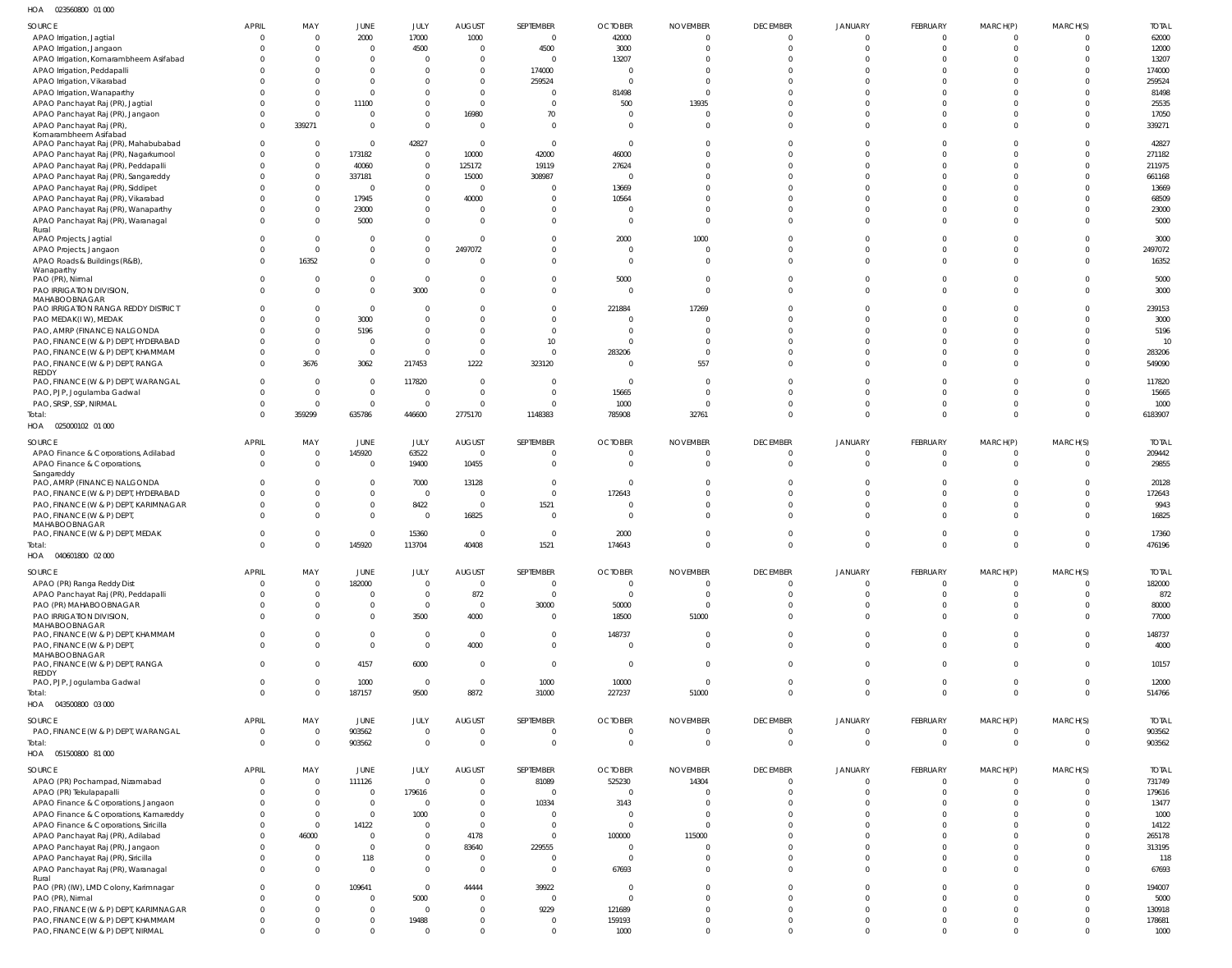| HOA<br>051500800 81 000                                   |                          |                |                                  |                         |                        |                               |                         |                          |                 |                |                |                |                |              |
|-----------------------------------------------------------|--------------------------|----------------|----------------------------------|-------------------------|------------------------|-------------------------------|-------------------------|--------------------------|-----------------|----------------|----------------|----------------|----------------|--------------|
| SOURCE                                                    | <b>APRIL</b>             | MAY            | JUNE                             | JULY                    | <b>AUGUST</b>          | SEPTEMBER                     | <b>OCTOBER</b>          | <b>NOVEMBER</b>          | <b>DECEMBER</b> | <b>JANUARY</b> | FEBRUARY       | MARCH(P)       | MARCH(S)       | <b>TOTAL</b> |
| PAO, FINANCE (W & P) DEPT, NIZAMABAD                      | $\overline{0}$           | $\overline{0}$ | $\overline{0}$                   | 10917                   | 2081                   | 47872                         | 3330                    | $\mathbf 0$              | $\Omega$        | $\overline{0}$ | $\Omega$       | $\overline{0}$ | $\Omega$       | 64200        |
| Total:                                                    | $\overline{0}$           | 46000          | 235007                           | 216021                  | 134343                 | 418001                        | 981278                  | 129304                   | $\Omega$        | $\Omega$       | $\Omega$       | $\overline{0}$ | $\mathbf{0}$   | 2159954      |
|                                                           |                          |                |                                  |                         |                        |                               |                         |                          |                 |                |                |                |                |              |
| SOURCE                                                    | <b>APRIL</b>             | MAY            | JUNE                             | JULY                    | <b>AUGUST</b>          | SEPTEMBER                     | <b>OCTOBER</b>          | <b>NOVEMBER</b>          | <b>DECEMBER</b> | <b>JANUARY</b> | FEBRUARY       | MARCH(P)       | MARCH(S)       | <b>TOTAL</b> |
| PAO (W&P) NSP, TEKULAPALLY                                | $\overline{0}$           | C              | $\overline{0}$                   | $\mathbf 0$             | $\overline{0}$         | $\overline{0}$                | 598033                  | 183705                   | $\Omega$        | $\overline{0}$ | $\Omega$       | 0              | $^{\circ}$     | 781738       |
| PAO A M R P (SLBC), NALGONDA                              | $\Omega$                 | $\overline{0}$ | $\overline{0}$                   | 0                       | $\overline{0}$         | 1269723                       | $\overline{0}$          | $\Omega$                 | $\Omega$        | $\Omega$       | $\Omega$       | $\Omega$       | $\Omega$       | 1269723      |
| PAO IRRIGATION DIVISION NALGONDA                          | $\Omega$                 | - 0            | $\overline{0}$                   | $\mathbf 0$             | $\Omega$               | $\overline{0}$                | 500                     | $\overline{0}$           | $\Omega$        | $\Omega$       | $\Omega$       | $\Omega$       | $\Omega$       | 500          |
| PAO, S R S P, R R DISTRICT                                | $\Omega$                 | - 0            | $\mathbf 0$                      | $\mathbf 0$             | $\overline{0}$         | 1100                          | $\overline{0}$          | $\overline{0}$           | $\Omega$        | $\Omega$       | $\Omega$       | $\Omega$       | $\Omega$       | 1100         |
| Total:                                                    | $\Omega$                 |                | $\mathbf 0$                      | $\mathbf 0$             | $\mathbf 0$            | 1270823                       | 598533                  | 183705                   | $\Omega$        | $\Omega$       | $\Omega$       | $\mathbf{0}$   | $\Omega$       | 2053061      |
| HOA  070001800  81 000                                    |                          |                |                                  |                         |                        |                               |                         |                          |                 |                |                |                |                |              |
| SOURCE                                                    | <b>APRIL</b>             | MAY            | JUNE                             | JULY                    | <b>AUGUST</b>          | SEPTEMBER                     | <b>OCTOBER</b>          | <b>NOVEMBER</b>          | <b>DECEMBER</b> | <b>JANUARY</b> | FEBRUARY       | MARCH(P)       | MARCH(S)       | <b>TOTAL</b> |
| APAO Irrigation, Jagtial                                  | $\overline{0}$           | C              | $\mathbf 0$                      | $\mathbf 0$             | $\overline{0}$         | $\overline{0}$                | 1000                    | 0                        | $\Omega$        | $\Omega$       | $\Omega$       | $\overline{0}$ | $\Omega$       | 1000         |
| APAO Irrigation, Wanaparthy                               | $\Omega$                 | C              | $\overline{0}$                   | 59578                   | $\overline{0}$         | $\mathbf{0}$                  | $\mathbf{0}$            | $\mathbf 0$              | $\Omega$        | $\Omega$       | $\Omega$       | $\overline{0}$ | $\Omega$       | 59578        |
| APAO Projects, Jagtial                                    | $\Omega$                 | 9476           | $\mathbf 0$                      | 269240                  | $\overline{0}$         | $\mathbf{0}$                  | 59794                   | $\overline{0}$           | $\Omega$        | $\Omega$       | $\Omega$       | 0              | $\Omega$       | 338510       |
| APAO Projects, Peddapalli                                 | $\overline{0}$           | 37926640       | $\mathbf{0}$                     | 40141139                | 212708                 | 3852                          | 28852009                | 46151                    | $\Omega$        | $\Omega$       | $\Omega$       | $\Omega$       | $\Omega$       | 107182499    |
| APAO Roads & Buildings (R&B),                             | $\overline{0}$           | - 0            | $\overline{0}$                   | - 0                     | - 0                    | 25000                         | $\overline{0}$          | 10000                    | $\Omega$        | $\Omega$       | $\Omega$       | $\Omega$       | $\Omega$       | 35000        |
| Mahabubabad<br>APAO, SRSP SSP, KARIMNAGAR                 | $\overline{0}$           | 190034         | 235296                           | 1217145                 | 139533                 | 487354                        | 679852                  | 1011741                  | $\Omega$        | $\Omega$       | $\Omega$       | $\Omega$       | $\Omega$       | 3960955      |
| PAO (W&P), Waranagal (Urban)                              | $\Omega$                 | - 0            | 2299987                          | 300340                  | $\overline{0}$         | $\overline{0}$                | $\overline{0}$          | 1847735                  | $\Omega$        | $\Omega$       | $\Omega$       | $\Omega$       |                | 4448062      |
| PAO IRRIGATION DIVISION KHAMMAM                           | $\Omega$                 | $\overline{0}$ | $\overline{0}$                   | - 0                     | $\overline{0}$         | $\overline{0}$                | $\overline{0}$          | 11570                    | $\Omega$        | $\Omega$       | $\Omega$       | $\Omega$       |                | 11570        |
| PAO IRRIGATION RANGA REDDY DISTRICT                       | $\Omega$                 | $\overline{0}$ | $\overline{0}$                   | 691100                  | 290000                 | 177300                        | $\overline{0}$          | 577960                   | $\Omega$        | $\Omega$       | $\Omega$       | $\Omega$       |                | 1736360      |
| PAO, PJP, Jogulamba Gadwal                                | $\Omega$                 | $\mathbf{0}$   | 8200                             | 22000                   | 40000                  | 772400                        | 190242                  | 1136909                  |                 | $\Omega$       | $\Omega$       | $\Omega$       |                | 2169751      |
| PAO, S R S P, R R DISTRICT                                | $\Omega$                 | $\mathsf{C}$   | $\overline{0}$                   | $\overline{0}$          | $\overline{0}$         | 11000                         | $\overline{0}$          | $\Omega$                 | $\Omega$        | $\Omega$       | $\Omega$       | $\Omega$       |                | 11000        |
| PAO, NSP(W&P), HYDERABAD                                  | $\Omega$                 | - 0            | $\overline{0}$                   | 100000                  | $\overline{0}$         | $\Omega$                      | $\Omega$                | 60000                    | $\Omega$        | $\Omega$       | $\Omega$       | $\Omega$       | $\Omega$       | 160000       |
| Total:                                                    | $\Omega$                 | 38126150       | 2543483                          | 42800542                | 682241                 | 1476906                       | 29782897                | 4702066                  | $\Omega$        | $\Omega$       | $\Omega$       | $\Omega$       | $\Omega$       | 120114285    |
|                                                           |                          |                |                                  |                         |                        |                               |                         |                          |                 |                |                |                |                |              |
| SOURCE                                                    | <b>APRIL</b>             | MAY            | JUNE                             | <b>JULY</b>             | <b>AUGUST</b>          | SEPTEMBER                     | <b>OCTOBER</b>          | <b>NOVEMBER</b>          | <b>DECEMBER</b> | <b>JANUARY</b> | FEBRUARY       | MARCH(P)       | MARCH(S)       | <b>TOTAL</b> |
| PAO (W&P) NSP, TEKULAPALLY                                | $\overline{0}$           | C              | $\overline{0}$                   | 291823                  | $\overline{0}$         | $\mathbf 0$                   | $\mathbf 0$             | $\mathbf 0$              | $\mathbf{0}$    | $\overline{0}$ | $\overline{0}$ | $\overline{0}$ | 0              | 291823       |
| Total:                                                    | $\overline{0}$           | C              | $\overline{0}$                   | 291823                  | $\mathbf 0$            | $\overline{0}$                | $\overline{0}$          | $\overline{0}$           | $\mathbf{0}$    | $\overline{0}$ | $\overline{0}$ | $\overline{0}$ | $\mathbf 0$    | 291823       |
| HOA  070101800  81 000                                    |                          |                |                                  |                         |                        |                               |                         |                          |                 |                |                |                |                |              |
|                                                           |                          |                |                                  |                         |                        |                               |                         |                          |                 |                |                |                |                |              |
| SOURCE                                                    | <b>APRIL</b>             | MAY            | JUNE                             | JULY                    | <b>AUGUST</b>          | SEPTEMBER                     | <b>OCTOBER</b>          | <b>NOVEMBER</b>          | <b>DECEMBER</b> | <b>JANUARY</b> | FEBRUARY       | MARCH(P)       | MARCH(S)       | <b>TOTAL</b> |
| APAO Finance & Corporations,<br>Komarambheem Asifabad     | $\overline{\mathbf{0}}$  | $\overline{0}$ | $\overline{0}$                   | $\Omega$                | 7369                   | $\mathbf 0$                   | $\overline{0}$          | $\overline{0}$           | $\mathbf{0}$    | $\overline{0}$ | $\Omega$       | $\mathbf 0$    | $\overline{0}$ | 7369         |
| APAO Finance & Corporations,                              | $\overline{0}$           | $\overline{0}$ | $\overline{0}$                   | $\overline{0}$          | $\overline{0}$         | $\mathbf 0$                   | 284054                  | $\mathbf 0$              | $\mathbf{0}$    | $\overline{0}$ | $\Omega$       | $\mathbf 0$    | $\Omega$       | 284054       |
| Kothagudem                                                |                          |                |                                  |                         |                        |                               |                         |                          |                 |                |                |                |                |              |
| APAO Finance & Corporations,                              | $\overline{0}$           | $\Omega$       | $\overline{0}$                   | 11107                   | 1321                   | $\mathbf{0}$                  | 2389                    | $\overline{0}$           | $\Omega$        | $\overline{0}$ | $\Omega$       | $\mathbf 0$    | $\Omega$       | 14817        |
| Wanaparthy                                                | $\overline{0}$           | C              | 5000                             | $\mathbf 0$             | $\overline{0}$         | $\mathbf{0}$                  | $\overline{0}$          | $\mathbf 0$              | $\Omega$        | $\Omega$       | $\Omega$       | $\Omega$       | $\Omega$       | 5000         |
| APAO Irrigation, Kamareddy<br>APAO Irrigation, Kothagudem | $\overline{0}$           | 501358         | 1000                             | $\mathbf 0$             | $\mathbf 0$            | $\Omega$                      | 1000                    | $\Omega$                 | $\Omega$        | $\Omega$       | $\Omega$       | $\Omega$       | $\Omega$       | 503358       |
| APAO Irrigation, Mancherial                               | $\Omega$                 | C              | $\Omega$                         | $\mathbf 0$             | $\mathbf 0$            | $\Omega$                      | 155720                  | $\Omega$                 | $\Omega$        | $\Omega$       | $\Omega$       | $\Omega$       | $\Omega$       | 155720       |
| APAO Irrigation, Nagarkurnool                             | $\Omega$                 | $^{\circ}$     | 222730                           | 42000                   | 2670                   | 195540                        | 35000                   | 3510                     | $\Omega$        | $\Omega$       | $\Omega$       | $\Omega$       |                | 501450       |
| APAO Irrigation, Siddipet                                 | $\Omega$                 | $^{\circ}$     | $\overline{0}$                   | $\Omega$                | $^{\circ}$             | $\Omega$                      | 437000                  | $\Omega$                 |                 | $\Omega$       | $\Omega$       | $\Omega$       | $\Omega$       | 437000       |
| APAO Irrigation, Wanaparthy                               |                          | $^{\circ}$     | $\Omega$                         | $\Omega$                | $\mathbf 0$            |                               | 1000                    | $\Omega$                 | $\Omega$        | $\Omega$       | $\Omega$       | $\Omega$       |                | 1000         |
| APAO Panchayat Raj (PR), Kothagudem                       | $\Omega$                 | $^{\circ}$     | 12398                            | 0                       | 1209                   | $\Omega$                      | 4073                    | $\Omega$                 |                 | $\Omega$       |                | $\Omega$       |                | 17680        |
| APAO Panchayat Raj (PR), Nagarkurnool                     | $\Omega$                 | $\overline{0}$ | 913                              | $\mathbf 0$             | $^{\circ}$             | $\overline{0}$                | $\overline{0}$          | $\Omega$                 | $\Omega$        | $\Omega$       | $\Omega$       | $\Omega$       |                | 913          |
| APAO Projects, Jagtial                                    | $\Omega$                 | 28320          | $\Omega$                         | $\Omega$                | $\mathbf 0$            | 104620                        | 10440                   | $\Omega$                 |                 | $\Omega$       | $\Omega$       | $\Omega$       |                | 143380       |
| APAO Projects, Mancherial                                 | $\Omega$                 | $\mathsf{C}$   | $\Omega$                         | $\Omega$                | $\Omega$               | $\Omega$                      | 5713                    | 48799                    | $\Omega$        | $\Omega$       | $\Omega$       | $\Omega$       |                | 54512        |
| PAO A M R P (SLBC), NALGONDA                              | $\overline{0}$           | $\Omega$       | $\overline{0}$                   | $\Omega$                | $\Omega$               | $\mathbf{0}$                  | $\overline{0}$          | 7421483                  | $\Omega$        | $\Omega$       | $\Omega$       | $\Omega$       | $\Omega$       | 7421483      |
| PAO, FINANCE (W & P) DEPT, HYDERABAD                      | $\overline{0}$           | $\overline{0}$ | 18000                            | $\mathbf 0$             | $\mathbf 0$            | $\overline{0}$                | $\mathbf{0}$            | $\mathbf 0$              | $\Omega$        | $\overline{0}$ | $\overline{0}$ | $\Omega$       | $\Omega$       | 18000        |
| PAO, FINANCE (W & P) DEPT, RANGA                          | $\Omega$                 | $\Omega$       | $\overline{0}$                   | 49114                   | $\mathbf 0$            | $\Omega$                      | $\overline{0}$          | 20742                    | $\Omega$        | $\Omega$       | $\Omega$       | $\Omega$       | $\Omega$       | 69856        |
| REDDY                                                     |                          |                |                                  |                         |                        |                               |                         |                          |                 |                |                |                |                |              |
| PAO, PJP, Jogulamba Gadwal                                | $\overline{0}$           | $\Omega$       | $\overline{0}$                   | $\overline{0}$          | $\overline{0}$         | $\mathbf 0$                   | $\overline{0}$          | 1000                     | $\Omega$        | $\overline{0}$ | $\Omega$       | $\overline{0}$ | $\Omega$       | 1000         |
| Total:                                                    | $\Omega$                 | 529678         | 260041                           | 102221                  | 12569                  | 300160                        | 936389                  | 7495534                  | $\Omega$        | $\Omega$       | $\Omega$       | $\Omega$       | $\Omega$       | 9636592      |
| HOA   070103800   81   000                                |                          |                |                                  |                         |                        |                               |                         |                          |                 |                |                |                |                |              |
| SOURCE                                                    | <b>APRIL</b>             | MAY            | JUNE                             | JULY                    | <b>AUGUST</b>          | SEPTEMBER                     | <b>OCTOBER</b>          | <b>NOVEMBER</b>          | <b>DECEMBER</b> | <b>JANUARY</b> | FEBRUARY       | MARCH(P)       | MARCH(S)       | <b>TOTAL</b> |
| APAO Finance & Corporations,                              | $\overline{\phantom{0}}$ | $\overline{0}$ | $\overline{0}$                   | $\overline{0}$          | $\overline{0}$         | $\mathbf 0$                   | 10164                   | $\overline{\phantom{0}}$ | $\mathbf{0}$    | $\overline{0}$ | $\overline{0}$ | $\overline{0}$ | $\overline{0}$ | 10164        |
| Kothagudem                                                | $\overline{0}$           |                |                                  |                         |                        |                               | $\overline{0}$          | $\overline{\phantom{0}}$ | $\mathbf{0}$    | $\overline{0}$ | $\overline{0}$ | $\overline{0}$ | $\Omega$       | 2000         |
| APAO Irrigation, Mancherial                               | $\Omega$                 | C<br>$\Omega$  | 2000                             | $\overline{0}$<br>1000  | $\overline{0}$<br>1000 | $\mathbf 0$<br>$\overline{0}$ |                         | $\overline{\phantom{0}}$ | $\Omega$        | $\Omega$       | $\Omega$       | $\Omega$       | $\Omega$       | 21500        |
| APAO Irrigation, Nagarkurnool                             | $\Omega$                 | $\overline{0}$ | $\overline{0}$<br>$\overline{0}$ | 7236974                 | 1000                   | $\overline{0}$                | 19500<br>$\overline{0}$ | 6000                     | $\Omega$        | $\Omega$       | $\Omega$       | $\Omega$       | $\Omega$       | 7243974      |
| APAO Irrigation, Sangareddy<br>APAO Irrigation, Siddipet  | $\Omega$                 | $\overline{0}$ | 31000                            | 96405                   | 20000                  | 29000                         | 57000                   | 1000                     | $\Omega$        | $\Omega$       | $\Omega$       | $\Omega$       | $\Omega$       | 234405       |
| PAO IRRIGATION DIVISION NALGONDA                          | $\Omega$                 | $\overline{0}$ | 500                              | 4000                    | $\overline{0}$         | $\overline{0}$                | 5500                    | $\overline{0}$           | $\Omega$        | $\Omega$       | $\Omega$       | $\overline{0}$ | $\Omega$       | 10000        |
| PAO IRRIGATION DIVISION,                                  | $\Omega$                 | $\Omega$       | $\overline{0}$                   | $\mathbf 0$             | $\overline{0}$         | $\overline{0}$                | $\overline{0}$          | 479876                   | $\Omega$        | $\Omega$       | $\Omega$       | $\overline{0}$ | $\Omega$       | 479876       |
| MAHABOOBNAGAR                                             |                          |                |                                  |                         |                        |                               |                         |                          |                 |                |                |                |                |              |
| PAO MEDAK(IW), MEDAK                                      | $\Omega$                 | $\Omega$       | $\mathbf 0$                      | 0                       | $\mathbf 0$            | 1000                          | $\overline{0}$          | $\overline{0}$           | $\Omega$        | $\Omega$       | $\Omega$       | $\Omega$       | $\Omega$       | 1000         |
| PAO, PJP, Jogulamba Gadwal                                | $\Omega$                 | $\Omega$       | $\mathbf{0}$                     | $\mathbf 0$             | $\mathbf 0$            | $\overline{0}$                | 2000                    | $\overline{0}$           | $\Omega$        | $\Omega$       | $\Omega$       | $\Omega$       | $\Omega$       | 2000         |
| PAO, SRSP, SSP, NIRMAL                                    | $\Omega$                 | $\Omega$       | $\overline{0}$                   | $\mathbf 0$             | $\overline{0}$         | 16620                         | $\overline{0}$          | $\overline{0}$           | $\Omega$        | $\overline{0}$ | $\overline{0}$ | $\overline{0}$ | $\Omega$       | 16620        |
| Total:                                                    | $\Omega$                 | - 0            | 33500                            | 7338379                 | 22000                  | 46620                         | 94164                   | 486876                   | $\Omega$        | $\overline{0}$ | $\overline{0}$ | $\overline{0}$ | $\mathbf 0$    | 8021539      |
| HOA  070201101  01  000                                   |                          |                |                                  |                         |                        |                               |                         |                          |                 |                |                |                |                |              |
| SOURCE                                                    | <b>APRIL</b>             | MAY            | JUNE                             | JULY                    | <b>AUGUST</b>          | <b>SEPTEMBER</b>              | <b>OCTOBER</b>          | <b>NOVEMBER</b>          | <b>DECEMBER</b> | <b>JANUARY</b> | FEBRUARY       | MARCH(P)       | MARCH(S)       | <b>TOTAL</b> |
| APAO Irrigation, Jangaon                                  | $\overline{0}$           | $\overline{0}$ | 500                              | $\overline{0}$          | $\mathbf 0$            | $\mathbf{0}$                  | $\overline{0}$          | $\overline{0}$           | $\Omega$        | $\Omega$       | $\Omega$       | $\overline{0}$ | $\Omega$       | 500          |
| APAO Irrigation, Mahabubabad                              | $\Omega$                 | $\mathbf{0}$   | 1500                             | 1500                    | $\overline{0}$         | $\mathbf{0}$                  | $\mathbf{0}$            | $\mathbf 0$              | $\Omega$        | $\Omega$       | $\Omega$       | $\Omega$       | $\Omega$       | 3000         |
| APAO Irrigation, Suryapet                                 | $\Omega$                 | $\overline{0}$ | 500                              | 6500                    | 500                    | $\mathbf 0$                   | 16600                   | 1500                     | $\mathbf{0}$    | $\overline{0}$ | $\Omega$       | $\overline{0}$ | $\Omega$       | 25600        |
| PAO - IRRIGATION DIVISION WARANGAL                        | $\Omega$                 | $\Omega$       | $\overline{0}$                   | $\overline{\mathbf{0}}$ | 6000                   | $\mathbf 0$                   | $\overline{0}$          | $\overline{0}$           | $\Omega$        | $\Omega$       | $\Omega$       | $\Omega$       |                | 6000         |
| (Urban)                                                   |                          |                |                                  |                         |                        |                               |                         |                          |                 |                |                |                |                |              |
| PAO IRRIGATION DIVISION KHAMMAM                           | $\Omega$                 | - 0            | 1000                             | 5000                    | 3000                   | 2000                          | 13000                   | $\overline{0}$           | $\Omega$        | $\overline{0}$ | $\Omega$       | $\overline{0}$ | $\Omega$       | 24000        |
| Total:                                                    | $\Omega$                 | $\Omega$       | 3500                             | 13000                   | 9500                   | 2000                          | 29600                   | 1500                     | $\Omega$        | $\Omega$       | $\Omega$       | $\mathbf{0}$   | $\Omega$       | 59100        |
| HOA   070201800   81   001                                |                          |                |                                  |                         |                        |                               |                         |                          |                 |                |                |                |                |              |
| SOURCE                                                    | <b>APRIL</b>             | MAY            | JUNE                             | <b>JULY</b>             | <b>AUGUST</b>          | <b>SEPTEMBER</b>              | <b>OCTOBER</b>          | <b>NOVEMBER</b>          | <b>DECEMBER</b> | <b>JANUARY</b> | FEBRUARY       | MARCH(P)       | MARCH(S)       | <b>TOTAL</b> |
| APAO Irrigation, Adilabad                                 | $\overline{\phantom{0}}$ | $\overline{0}$ | $\overline{0}$                   | $\overline{0}$          | $\overline{0}$         | $\overline{0}$                | $\overline{0}$          | 404200                   | $\mathbf{0}$    | $\overline{0}$ | $\overline{0}$ | $\overline{0}$ | 0              | 404200       |
| APAO Irrigation, Bhoopalapally                            | $\overline{0}$           | C              | 15000                            | 163500                  | 7000                   | 229710                        | 161500                  | $\mathbf 0$              | $\Omega$        | $\overline{0}$ | $\Omega$       | $\overline{0}$ | $\mathbf 0$    | 576710       |
|                                                           |                          |                |                                  |                         |                        |                               |                         |                          |                 |                |                |                |                |              |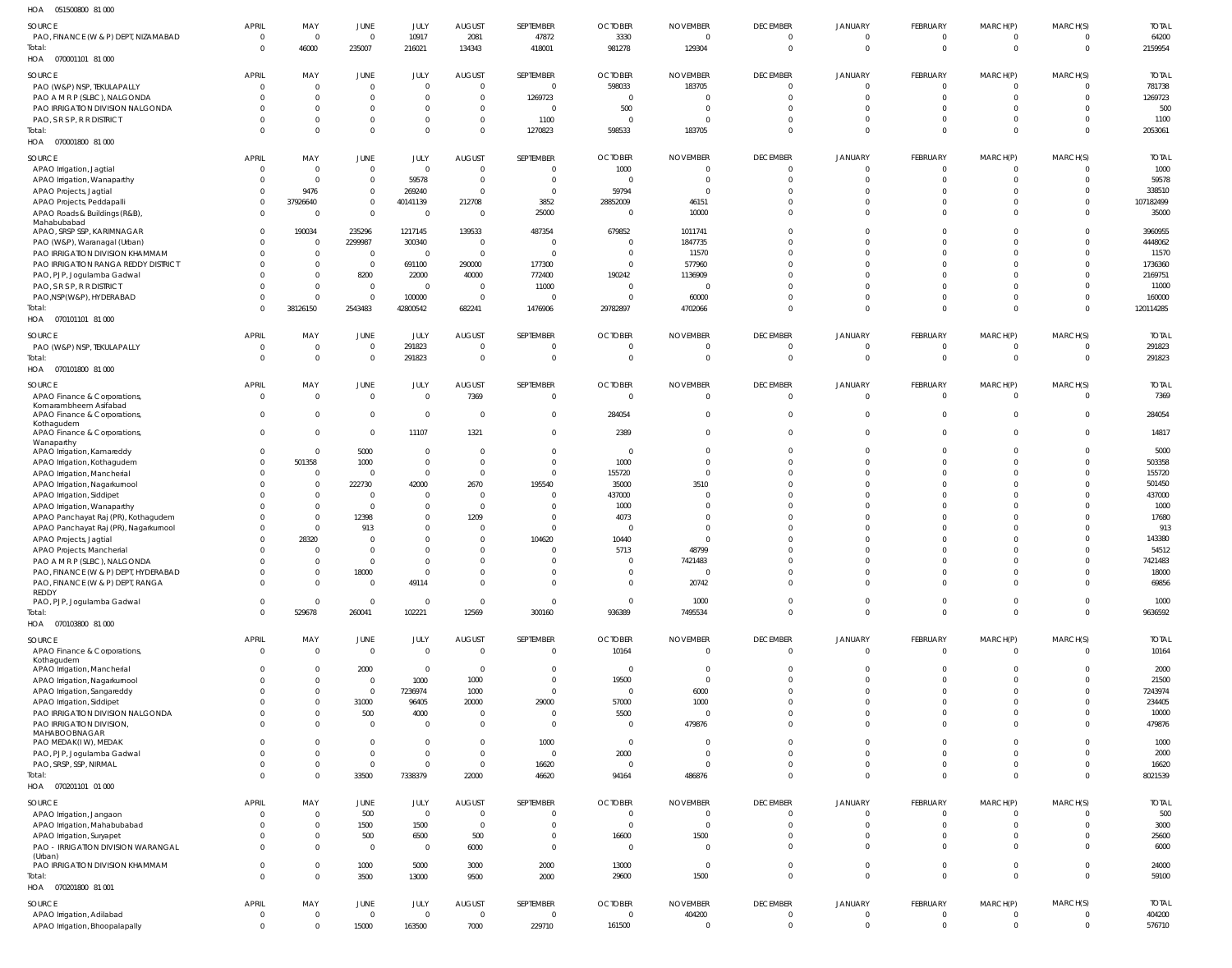070201800 81 001 HOA

| 1127<br>UIULUUUU UIUUI                        |                |                |                |                |                |                |                |                 |                 |                |                 |                |              |              |
|-----------------------------------------------|----------------|----------------|----------------|----------------|----------------|----------------|----------------|-----------------|-----------------|----------------|-----------------|----------------|--------------|--------------|
| SOURCE                                        | <b>APRIL</b>   | MAY            | <b>JUNE</b>    | JULY           | <b>AUGUST</b>  | SEPTEMBER      | <b>OCTOBER</b> | <b>NOVEMBER</b> | <b>DECEMBER</b> | <b>JANUARY</b> | <b>FEBRUARY</b> | MARCH(P)       | MARCH(S)     | <b>TOTAL</b> |
| APAO Irrigation, Jagtial                      | $\Omega$       | $\Omega$       | $\overline{0}$ | $\overline{0}$ | $\overline{0}$ | $\overline{0}$ | 5127           | $\overline{0}$  | $\Omega$        | $\Omega$       | $\Omega$        | $\overline{0}$ | $\Omega$     | 5127         |
| APAO Irrigation, Jangaon                      |                | $\Omega$       | 2000           | 19500          | 5000           | 2500           | 20100          | $\Omega$        | $\Omega$        | $\Omega$       | $\Omega$        | $\overline{0}$ | $\Omega$     | 49100        |
|                                               |                | $\Omega$       | $\overline{0}$ |                | $\Omega$       |                |                |                 | $\Omega$        | $\Omega$       | $\Omega$        | $\Omega$       | $\Omega$     | 18457248     |
| APAO Irrigation, Kothagudem                   |                |                |                | 9500269        |                | 2360000        | 1000           | 6595979         |                 |                |                 |                |              |              |
| APAO Irrigation, Mahabubabad                  |                | $\Omega$       | $\overline{0}$ | 22500          | 5000           | 7000           | 35000          | $\Omega$        | $\Omega$        | $\Omega$       | $\Omega$        | $\Omega$       |              | 69500        |
| APAO Irrigation, Nagarkurnool                 |                | $\Omega$       | $\mathbf 0$    | $\mathbf 0$    | $\Omega$       | $\Omega$       | 2500           | C               | $\Omega$        | $\Omega$       | $\Omega$        | $\Omega$       | $\Omega$     | 2500         |
| APAO Irrigation, Peddapalli                   |                | 10000          | $\mathbf 0$    | $\mathbf{0}$   | $\Omega$       | $\Omega$       | $\overline{0}$ | $\Omega$        | $\Omega$        | $\Omega$       | $\Omega$        | $\Omega$       |              | 10000        |
| APAO Irrigation, Sangareddy                   |                | $\Omega$       | $\mathbf 0$    | $\mathbf{0}$   | $\Omega$       | $\Omega$       | 1000           | $\Omega$        | $\Omega$        | $\Omega$       | $\Omega$        | $\Omega$       | $\Omega$     | 1000         |
| APAO Irrigation, Siddipet                     |                | 244376         | $\mathbf 0$    | $\mathbf{0}$   | $\Omega$       | $\overline{0}$ | $\overline{0}$ | $\Omega$        | $\Omega$        | $\Omega$       | $\Omega$        | $\Omega$       |              | 244376       |
| APAO Irrigation, Siricilla                    |                | $\Omega$       | $\mathbf 0$    | 3000           | $\Omega$       | 5000           | 2000           | 2433000         | $\Omega$        | $\Omega$       | $\Omega$        | $\Omega$       |              | 2443000      |
| APAO Irrigation, Suryapet                     |                | $\Omega$       | 914828         | $\mathbf 0$    | $\Omega$       | $\overline{0}$ | $\overline{0}$ | $\Omega$        | $\Omega$        | $\Omega$       | $\Omega$        | $\Omega$       |              | 914828       |
| APAO Projects, Adilabad                       |                | 15625          | $\overline{0}$ | $\mathbf 0$    | $\Omega$       | $\overline{0}$ | 25000          | $\Omega$        | $\Omega$        | $\Omega$       | $\Omega$        | $\Omega$       | $\Omega$     | 40625        |
| APAO Projects, Jangaon                        |                | $\Omega$       | 1000           | $\mathbf{0}$   | $\Omega$       | $\overline{0}$ | $\overline{0}$ | $\Omega$        | $\Omega$        | $\Omega$       | $\Omega$        | $\Omega$       | $\Omega$     | 1000         |
|                                               |                | $\Omega$       |                |                |                |                |                | $\Omega$        | $\Omega$        | $\Omega$       | $\Omega$        | $\Omega$       | $\Omega$     |              |
| PAO - IRRIGATION DIVISION WARANGAL<br>(Urban) |                |                | 568180         | 89000          | 48000          | 5000           | 144000         |                 |                 |                |                 |                |              | 854180       |
| PAO IRRIGATION KARIMNAGAR                     |                | $\Omega$       | $\mathbf 0$    | 10073          | $\Omega$       | 389724         | $\overline{0}$ | $\Omega$        | $\Omega$        | $\Omega$       | $\Omega$        | $\Omega$       |              | 399797       |
| PAO IRRIGATION DIVISION KHAMMAM               |                | $\Omega$       | $\mathbf 0$    | $\overline{0}$ | $\Omega$       | 28122          | 191635         | 114099          | $\Omega$        | $\Omega$       | $\Omega$        | $\Omega$       | $\Omega$     | 333856       |
|                                               |                | $\Omega$       |                |                |                |                |                |                 | $\Omega$        |                |                 |                | $\Omega$     |              |
| PAO IRRIGATION DIVISION NALGONDA              |                |                | $\mathbf 0$    | 500            | $\overline{0}$ | $\mathbf 0$    | 500            | 942438          |                 | $\Omega$       | $\Omega$        | $\Omega$       |              | 943438       |
| PAO IRRIGATION DIVISION,                      |                | 4000           | $\mathbf 0$    | 227329         | $\Omega$       | $\mathbf 0$    | 23000          | 48144           | $\Omega$        | $\Omega$       | $\Omega$        | $\Omega$       | $\Omega$     | 302473       |
| MAHABOOBNAGAR<br>PAO IRRIGATION NIZAMABAD     |                | $\Omega$       | $\mathbf 0$    | 49724          | $\Omega$       | $\mathbf 0$    | $\overline{0}$ | C               | $\Omega$        | $\Omega$       | $\Omega$        | $\Omega$       |              | 49724        |
|                                               |                |                |                |                |                |                |                |                 |                 |                |                 |                |              |              |
| PAO IRRIGATION RANGA REDDY DISTRICT           |                | $\Omega$       | $\overline{0}$ | 3500           | $\Omega$       | $\Omega$       | 13743          | $\Omega$        | $\Omega$        | $\Omega$       | $\Omega$        | $\Omega$       | $\Omega$     | 17243        |
| PAO Irrigation Nirmal                         |                | $\overline{0}$ | 10000          | $\overline{0}$ | $\Omega$       | $\Omega$       | 10000          | $\Omega$        | $\Omega$        | $\Omega$       | $\Omega$        | $\Omega$       | $\Omega$     | 20000        |
| PAO MEDAK(IW), MEDAK                          |                | $\Omega$       | 2500           | 26000          | 1000           | $\Omega$       | 38500          | $\sqrt{2}$      | $\Omega$        | $\Omega$       | $\Omega$        | $\Omega$       | $\Omega$     | 68000        |
| PAO, SRSP, SSP, NIRMAL                        |                | 14540          | 3000           | 32230          | 33700          | $\Omega$       | 1500           | 22855           | $\Omega$        | $\Omega$       | $\Omega$        | $\overline{0}$ | $\Omega$     | 107825       |
| Total:                                        |                | 288541         | 1516508        | 10147125       | 99700          | 3027056        | 676105         | 10560715        | $\Omega$        | $\Omega$       | $\Omega$        | $\Omega$       | $\Omega$     | 26315750     |
| 085300102 02 000<br>HOA                       |                |                |                |                |                |                |                |                 |                 |                |                 |                |              |              |
|                                               |                |                |                |                |                |                |                |                 |                 |                |                 |                |              |              |
| SOURCE                                        | <b>APRIL</b>   | MAY            | JUNE           | JULY           | <b>AUGUST</b>  | SEPTEMBER      | <b>OCTOBER</b> | <b>NOVEMBER</b> | <b>DECEMBER</b> | <b>JANUARY</b> | FEBRUARY        | MARCH(P)       | MARCH(S)     | <b>TOTAL</b> |
| APAO (PR) Medak                               | $\Omega$       | 36014          | 12543          | 19208          | 815505         | $\overline{0}$ | 262095         | $\overline{0}$  | $\Omega$        | $\Omega$       | $\Omega$        | $\overline{0}$ | $\Omega$     | 1145365      |
| APAO (PR) Pochampad, Nizamabad                |                | $\overline{0}$ | 2600055        | $\overline{0}$ | 145034         | 1599675        | 1896793        | 307000          | $\Omega$        | $\Omega$       | $\Omega$        | $\overline{0}$ |              | 6548557      |
| APAO (PR) Ranga Reddy Dist                    |                | $\overline{0}$ | 1455951        | $\mathbf{0}$   | 968314         | 556190         | 1421435        | $\overline{0}$  | $\Omega$        | $\Omega$       | $\Omega$        | $\Omega$       |              | 4401890      |
| APAO (PR) Tekulapapalli                       |                | $\overline{0}$ | 33450          | $\mathbf 0$    | 75476          | $\mathbf 0$    | 4359           | C               | $\Omega$        | $\Omega$       | $\Omega$        | $\Omega$       |              | 113285       |
| APAO (PR), PJP, Jogulamba Gadwal              |                | $\Omega$       | 628993         | 268776         | 399303         | 25669          | 255217         | 197246          | $\Omega$        | $\Omega$       | $\Omega$        | $\Omega$       |              | 1775204      |
| APAO (R&B) HYDERABAD                          |                | 22312          | 1200094        | 918245         | 11351          | $\overline{0}$ | 33314          | 9389            | $\Omega$        | $\Omega$       | $\Omega$        | $\Omega$       |              | 2194705      |
| APAO (R&B) MEDAK (HYD)                        |                | 4143635        | $\overline{0}$ | 398470         | $\overline{0}$ | 2202885        | 3390816        | $\overline{0}$  | $\Omega$        | $\Omega$       | $\Omega$        | $\Omega$       |              | 10135806     |
|                                               |                | $\Omega$       | $\overline{0}$ |                |                |                |                |                 | $\Omega$        | $\Omega$       | $\Omega$        | $\Omega$       |              |              |
| APAO (R&B) POCHAMPAD (NIZAMABAD)              |                |                |                | 2463777        | $\overline{0}$ | 5149612        | 3048681        | 1180462         |                 |                |                 |                |              | 11842532     |
| APAO (R&B) RANGAREDDY (HYD)                   |                | $\Omega$       | $\overline{0}$ | 44573          | 199640         | 775981         | 3399020        | 45719           | $\Omega$        | $\Omega$       | $\Omega$        | $\Omega$       |              | 4464933      |
| APAO (R&B) TEKULAPALLY                        |                | $\overline{0}$ | 288504         | 7379691        | 977828         | 1824430        | 7965918        | 3860520         | $\Omega$        | $\Omega$       | $\Omega$        | $\Omega$       |              | 22296891     |
| APAO Finance & Corporations, Adilabad         |                | $\Omega$       | 646681         | 663643         | 102772         | 51123          | 5238021        | $\overline{0}$  | $\Omega$        | $\Omega$       | $\Omega$        | $\Omega$       |              | 6702240      |
| APAO Finance & Corporations,                  |                | $\Omega$       | $\overline{0}$ | 1109590        | 358325         | 1336877        | 6611425        | 2479265         | $\Omega$        | $\Omega$       | $\Omega$        | $\Omega$       | $\Omega$     | 11895482     |
| Bhoopalapally                                 |                |                |                |                |                |                |                |                 |                 |                |                 |                |              |              |
| APAO Finance & Corporations, Jagtial          |                | $\Omega$       | $\overline{0}$ | 16043          | 3824           | $\overline{0}$ | 894507         | $\overline{0}$  | $\Omega$        | $\Omega$       | $\Omega$        | $\Omega$       |              | 914374       |
| APAO Finance & Corporations, Jangaon          |                | $\overline{0}$ | $\mathbf 0$    | $\overline{0}$ | 656894         | 12492          | 169127         | $\Omega$        | $\Omega$        | $\Omega$       | $\Omega$        | $\Omega$       | $\Omega$     | 838513       |
| APAO Finance & Corporations, Kamareddy        |                | $\Omega$       | 515715         | 6003           | 7472           | 23401          | 1418249        | 216             | $\Omega$        | $\Omega$       | $\Omega$        | $\Omega$       |              | 1971056      |
| APAO Finance & Corporations,                  |                | $\mathbf 0$    | $\overline{0}$ | 10707          | 554367         | 167010         | 31988          | $\overline{0}$  | $\Omega$        | $\Omega$       | $\Omega$        | $\Omega$       | $\Omega$     | 764072       |
| Komarambheem Asifabad                         |                |                |                |                |                |                |                |                 |                 |                |                 |                |              |              |
| APAO Finance & Corporations,                  |                | $\Omega$       | $\overline{0}$ | 33491          | $\Omega$       | 484558         | 3799990        | 6408            | $\Omega$        | $\Omega$       | $\Omega$        | $\Omega$       |              | 4324447      |
| Kothagudem                                    |                |                |                |                |                |                |                |                 |                 |                |                 |                |              |              |
| APAO Finance & Corporations,                  | $\Omega$       | $\Omega$       | 755            | 160790         | $\Omega$       | 3100           | 16352          | $\Omega$        | $\Omega$        | $\Omega$       | $\Omega$        | $\Omega$       |              | 180997       |
| Mahabubabad                                   | $\cap$         | $\cap$         | $\sqrt{2}$     | $\cap$         |                |                |                | 71              |                 | $\cap$         | $\cap$          | $\cap$         | $\cap$       |              |
| APAO Finance & Corporations, Manchirial       |                |                |                |                | 964            | 2723           | 371680         |                 |                 |                |                 |                |              | 375438       |
| APAO Finance & Corporations, Medchal          |                | $\mathbf{0}$   | $\overline{0}$ | 183262         | 249            | 298            | 93629          | $\overline{0}$  | $\Omega$        | $\Omega$       | $\Omega$        | $\overline{0}$ |              | 277438       |
| APAO Finance & Corporations,                  |                | $\mathbf{0}$   | 74290          | 16703          | 362634         | 754594         | 4016           | 2009            | $\mathbf{0}$    | $\mathbf{0}$   | $\mathbf{0}$    | $\overline{0}$ | $\mathbf{0}$ | 1214246      |
| Nagarkurnool                                  |                |                |                |                |                |                |                |                 |                 |                |                 |                |              |              |
| APAO Finance & Corporations, Peddapalli       |                | $\mathbf 0$    | $\overline{0}$ | 59017          | 22953          | $\overline{0}$ | $\overline{0}$ | $\overline{0}$  | $\Omega$        | $\mathbf{0}$   | $\Omega$        | $\overline{0}$ | $\Omega$     | 81970        |
| APAO Finance & Corporations,                  |                | $\mathbf{0}$   | 245909         | 583072         | 334778         | 2219337        | 426172         | 2525            | $\Omega$        | $\Omega$       | $\Omega$        | $\overline{0}$ | $\Omega$     | 3811793      |
| Sangareddy                                    |                |                |                |                |                |                |                |                 |                 |                |                 |                |              |              |
| APAO Finance & Corporations, Siddipet         |                | $\Omega$       | 93280          | 1132299        | $\overline{0}$ | 22333          | 131946         | $\overline{0}$  | $\Omega$        | $\Omega$       | $\Omega$        | $\overline{0}$ | $\Omega$     | 1379858      |
| APAO Finance & Corporations, Siricilla        |                | $\mathbf 0$    | 554792         | 125985         | 6112           | 286019         | 62704          | $\overline{0}$  | $\Omega$        | $\Omega$       | $\Omega$        | $\overline{0}$ | $\Omega$     | 1035612      |
| APAO Finance & Corporations, Suryapet         |                | $\overline{0}$ | 3104918        | 544981         | 74226          | 628779         | 326625         | 111614          | $\Omega$        | $\Omega$       | $\Omega$        | $\overline{0}$ | $\Omega$     | 4791143      |
| APAO Finance & Corporations, Vikarabad        |                | $\overline{0}$ | $\overline{0}$ | 1108663        | 649604         | 149296         | 754832         | $\overline{0}$  | $\Omega$        | $\Omega$       | $\Omega$        | $\overline{0}$ |              | 2662395      |
| APAO Finance & Corporations,                  |                | $\overline{0}$ | $\overline{0}$ | 48534          | 2476           | $\overline{0}$ | 481100         | $\overline{0}$  | $\Omega$        | $\Omega$       | $\Omega$        | $\Omega$       | $\Omega$     | 532110       |
| Wanaparthy                                    |                |                |                |                |                |                |                |                 |                 |                |                 |                |              |              |
| APAO Finance & Corporations, Yadadri          |                | $\overline{0}$ | 77544          | 2302           | 14068          | 602495         | 47041          | 1155            | $\Omega$        | $\Omega$       | $\Omega$        | $\Omega$       | $\Omega$     | 744605       |
| APAO Irrigation, Adilabad                     |                | $\overline{0}$ | 267042         | 1823491        | $\overline{0}$ | $\mathbf 0$    | 432973         | 230245          | $\Omega$        | $\Omega$       | $\Omega$        | $\Omega$       | <sup>0</sup> | 2753751      |
| APAO Irrigation, Bhoopalapally                |                | $\mathbf{0}$   | $\overline{0}$ | 4451159        | 223670         | 635749         | 4598094        | 151113          | $\Omega$        | $\Omega$       | $\Omega$        | $\overline{0}$ | $\Omega$     | 10059785     |
| APAO Irrigation, Jagtial                      |                | $\overline{0}$ | 293231         | 1740954        | 488168         | $\overline{0}$ | 1788685        | $\overline{0}$  | $\Omega$        | $\Omega$       | $\Omega$        | $\Omega$       | $\Omega$     | 4311038      |
| APAO Irrigation, Jangaon                      |                | $\overline{0}$ | 2632229        | 3759246        | 745365         | 270639         | 2714924        | $\overline{0}$  | $\Omega$        | $\Omega$       | $\Omega$        | $\Omega$       |              | 10122403     |
| APAO Irrigation, Kamareddy                    |                | $\overline{0}$ | 782236         | 3935933        | 99292          | 28229          | 1455369        | 38366           | $\Omega$        | $\Omega$       | $\Omega$        | $\Omega$       |              | 6339425      |
| APAO Irrigation, Komarambheem Asifabad        |                | $\Omega$       | 35710          | 1839467        | 56319          | $\overline{0}$ | 980608         | $\overline{0}$  | $\Omega$        | $\Omega$       | $\Omega$        | $\Omega$       |              | 2912104      |
| APAO Irrigation, Kothagudem                   | $\Omega$       | 1141643        | 283852         | 3163532        | 1855031        | 750000         | 3733866        | 847988          | $\Omega$        | $\Omega$       | $\Omega$        | $\Omega$       | $\Omega$     | 11775912     |
|                                               |                | $\overline{0}$ | 6968136        | 6013138        | 1091521        | 1356325        | 4977650        | 1144821         | $\Omega$        | $\Omega$       | $\Omega$        | $\Omega$       | $\Omega$     | 21551591     |
| APAO Irrigation, Mahabubabad                  |                |                |                |                |                |                |                |                 | $\Omega$        |                |                 |                |              |              |
| APAO Irrigation, Mancherial                   | $\Omega$       | $\overline{0}$ | 948177         | 1457574        | 102547         | 789119         | 1643117        | $\overline{0}$  |                 | $\Omega$       | $\Omega$        | $\Omega$       | $\Omega$     | 4940534      |
| APAO Irrigation, Nagarkurnool                 |                | 20651853       | 68914139       | 5187348        | 687617         | 52783          | 4291995        | 528752          | $\Omega$        | $\Omega$       | $\Omega$        | $\Omega$       | $\Omega$     | 100314487    |
| APAO Irrigation, Peddapalli                   |                | $\overline{0}$ | 2801           | 3212487        | 1954233        | 1206023        | 3451863        | $\overline{0}$  | $\Omega$        | $\Omega$       | $\Omega$        | $\Omega$       | $\Omega$     | 9827407      |
| APAO Irrigation, Sangareddy                   |                | $\overline{0}$ | 564432         | 7310447        | 472059         | $\overline{0}$ | 5941236        | 298109          | $\Omega$        | $\Omega$       | $\Omega$        | $\Omega$       | $\Omega$     | 14586283     |
| APAO Irrigation, Siddipet                     |                | $\overline{0}$ | 90000121       | 165098879      | 126437719      | 63884223       | 4484883        | 31269950        | $\Omega$        | $\Omega$       | $\Omega$        | $\Omega$       | $\Omega$     | 481175775    |
| APAO Irrigation, Siricilla                    |                | $\overline{0}$ | 23004          | 670029         | 4698           | 260358         | 479883         | 230710          | $\Omega$        | $\Omega$       | $\Omega$        | $\Omega$       |              | 1668682      |
| APAO Irrigation, Suryapet                     |                | $\overline{0}$ | 293148         | 1469201        | 102666         | $\overline{0}$ | 2228020        | 838193          | $\Omega$        | $\Omega$       | $\Omega$        | $\Omega$       |              | 4931228      |
| APAO Irrigation, Vikarabad                    |                | $\overline{0}$ | 755781         | 1687103        | 604047         | 0              | 775058         | 567419          | $\Omega$        | $\Omega$       | $\Omega$        | $\Omega$       |              | 4389408      |
|                                               |                |                |                |                |                |                |                |                 | $\Omega$        | $\Omega$       | $\Omega$        | $\Omega$       |              |              |
| APAO Irrigation, Wanaparthy                   |                | $\overline{0}$ | 13013          | 3881343        | 145945         | 32071          | 5783730        | $\overline{0}$  |                 |                |                 |                |              | 9856102      |
| APAO Irrigation, Yadadri                      |                | $\mathbf{0}$   | 208706         | 53363740       | 170171         | 51875458       | 4304606        | 130263          | $\Omega$        | $\Omega$       | $\Omega$        | $\Omega$       | $\Omega$     | 110052944    |
| APAO National Highways (NH), Karimnagar       |                | $\overline{0}$ | 2498917        | 236452         | 5594           | 1165257        | 353370         | $\overline{0}$  | $\Omega$        | $\Omega$       | $\Omega$        | $\overline{0}$ | $\Omega$     | 4259590      |
| APAO National Highways (NH)                   |                | $\mathbf{0}$   | $\overline{0}$ | $\overline{0}$ | 14265          | 542110         | 1363825        | $\overline{0}$  | $\Omega$        | $\mathbf{0}$   | $\Omega$        | $\overline{0}$ | $\Omega$     | 1920200      |
| Nagarkurnool                                  |                |                |                |                |                |                |                |                 |                 |                |                 |                |              |              |
| APAO Panchayat Raj (PR), Adilabad             | $\overline{0}$ | $\mathbf 0$    | 83874          | $\overline{0}$ | $\overline{0}$ | $\overline{0}$ |                | $\overline{0}$  | $\mathbf{0}$    | $\mathbf{0}$   | $\Omega$        | $\overline{0}$ | $\mathbf 0$  | 83875        |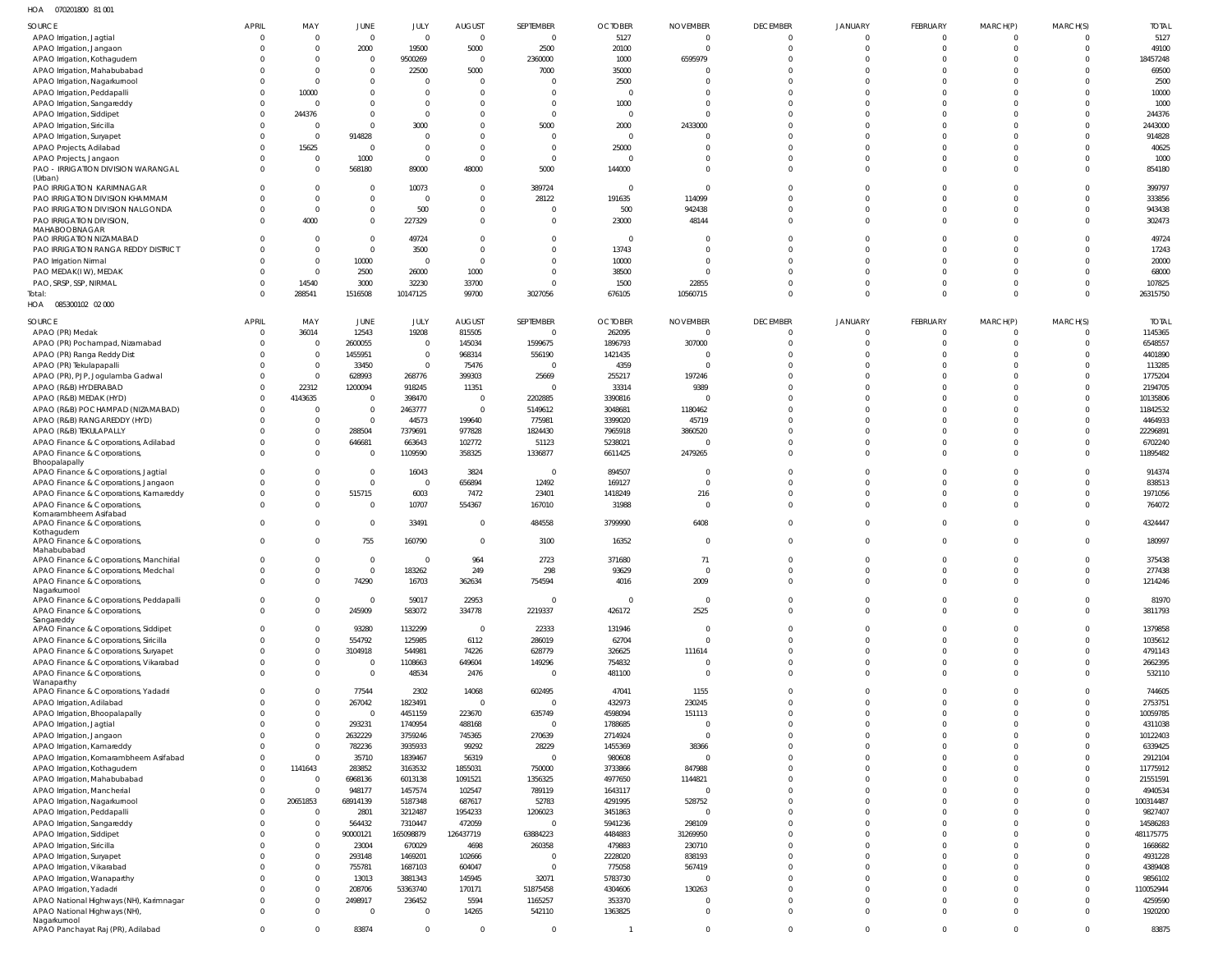## HOA 085300102 02 000

| SOURCE                                                                            | <b>APRIL</b>   | MAY                              | JUNE                      | JULY                       | <b>AUGUST</b>             | SEPTEMBER           | <b>OCTOBER</b>     | <b>NOVEMBER</b>      | <b>DECEMBER</b>      | <b>JANUARY</b>       | FEBRUARY             | MARCH(P)                 | MARCH(S)                | <b>TOTAL</b>        |
|-----------------------------------------------------------------------------------|----------------|----------------------------------|---------------------------|----------------------------|---------------------------|---------------------|--------------------|----------------------|----------------------|----------------------|----------------------|--------------------------|-------------------------|---------------------|
| APAO Panchayat Raj (PR), Bhoopalapally                                            | $\overline{0}$ | 1471668                          | 324403                    | $\overline{0}$             | 1870861                   | 866743              | 72833              | 16901                | $\overline{0}$       | $\overline{0}$       | $\overline{0}$       | $\Omega$                 | $\mathbf{0}$            | 4623409             |
| APAO Panchayat Raj (PR), Jagtial                                                  | $\Omega$       | $\overline{0}$<br>$\overline{0}$ | 1156349<br>$\overline{0}$ | 473677<br>$\overline{0}$   | 164956<br>1292287         | 43814<br>888944     | 245766<br>$\Omega$ | 168841               | $\Omega$<br>$\Omega$ | $\Omega$<br>$\Omega$ | $\Omega$<br>$\Omega$ | $\Omega$                 | $\mathbf 0$<br>$\Omega$ | 2253403<br>2181231  |
| APAO Panchayat Raj (PR), Jangaon<br>APAO Panchayat Raj (PR), Kamareddy            |                | $\overline{0}$                   | 269076                    | $\overline{0}$             | 304433                    | 110744              | 20039              |                      | $\Omega$             | $\Omega$             | $\Omega$             | U                        | $\Omega$                | 704292              |
| APAO Panchayat Raj (PR),                                                          |                | $\overline{0}$                   | 155661                    | $\overline{0}$             | $\overline{0}$            | 429009              | $\Omega$           | $\Omega$             | $\Omega$             | $\Omega$             | $\Omega$             | $\Omega$                 | $\mathbf 0$             | 584670              |
| Komarambheem Asifabad<br>APAO Panchayat Raj (PR), Kothagudem                      |                | $\overline{0}$                   | 509784                    | $\overline{0}$             | 242051                    | 14207               | 5391               |                      | $\Omega$             | $\Omega$             | $\Omega$             | <sup>0</sup>             | $\Omega$                | 771433              |
| APAO Panchayat Raj (PR), Mahabubabad                                              |                | $\overline{0}$                   | 8180                      | 930394                     | 55761                     | $\Omega$            | $\Omega$           |                      | $\Omega$             | $\Omega$             | $\Omega$             |                          | $\Omega$                | 994335              |
| APAO Panchayat Raj (PR), Mancherial                                               |                | $\overline{0}$                   | 118442                    | $\overline{0}$             | $\overline{0}$            | $\Omega$            | $\cap$             |                      | $\Omega$             | $\Omega$             | $\Omega$             | $\Omega$                 | $\mathbf 0$             | 118442              |
| APAO Panchayat Raj (PR), Medchal<br>Malkajigiri                                   |                | $\overline{0}$                   | 131266                    | $\overline{0}$             | $\overline{0}$            | 269300              | 19103              | $\Omega$             | $\Omega$             | $\Omega$             | $\Omega$             | $\Omega$                 | $\Omega$                | 419669              |
| APAO Panchayat Raj (PR), Nagarkurnool                                             | $\Omega$       | $\overline{0}$                   | 1194101                   | $\overline{0}$             | 3010422                   | 1065953             | 1295659            |                      | $\Omega$             | $\Omega$             | $\Omega$             | <sup>0</sup>             | $\Omega$                | 6566135             |
| APAO Panchayat Raj (PR), Peddapalli                                               |                | $\overline{0}$                   | 119213                    | $\overline{0}$             | 856097                    | 102062              | 197775             |                      | $\Omega$             | $\Omega$             | $\Omega$             |                          | $\Omega$                | 1275147             |
| APAO Panchayat Raj (PR), Sangareddy<br>APAO Panchayat Raj (PR), Siddipet          |                | $\overline{0}$<br>$\overline{0}$ | 1225757<br>1254515        | 634<br>$\overline{0}$      | 701421<br>2996913         | 780279<br>1644069   | 810791<br>679290   |                      | $\Omega$<br>$\Omega$ | $\Omega$<br>$\Omega$ | $\Omega$<br>$\Omega$ | $\Omega$                 | $\Omega$<br>$\Omega$    | 3518882<br>6574787  |
| APAO Panchayat Raj (PR), Siricilla                                                |                | 630028                           | 3529895                   | $\Omega$                   | 499186                    | 1152117             | 1585038            |                      | $\Omega$             | $\Omega$             | $\Omega$             |                          | $\Omega$                | 7396264             |
| APAO Panchayat Raj (PR), Suryapet                                                 |                | $\overline{0}$                   | 383045                    | 248281                     | 220834                    | 640082              | 42955              |                      | $\cap$               | $\Omega$             | $\Omega$             |                          | $\Omega$                | 1535197             |
| APAO Panchayat Raj (PR), Vikarabad                                                |                | $\overline{0}$                   | 125755                    | $\overline{0}$             | 442132                    | 1968173             | 1054698            |                      | $\Omega$             | $\Omega$             | $\Omega$             |                          | $\Omega$                | 3590758             |
| APAO Panchayat Raj (PR), Wanaparthy<br>APAO Panchayat Raj (PR), Waranagal         |                | $\overline{0}$<br>$\overline{0}$ | 133565<br>$\mathbf 0$     | 1996137<br>28767           | 395395<br>1529377         | 267038<br>568257    | $\Omega$<br>489087 | $\Omega$<br>514436   | $\Omega$<br>$\Omega$ | $\Omega$<br>$\Omega$ | $\Omega$<br>$\Omega$ | <sup>0</sup><br>$\Omega$ | $\Omega$<br>$\mathbf 0$ | 2792135<br>3129924  |
| Rural                                                                             |                |                                  |                           |                            |                           |                     |                    |                      |                      |                      |                      |                          |                         |                     |
| APAO Panchayat Raj (PR), Yadadri<br>APAO Projects, Adilabad                       |                | 48737<br>$\overline{0}$          | $\mathbf 0$<br>232003     | $\overline{0}$<br>$\Omega$ | 1141497<br>$\overline{0}$ | 1475816             | 189005<br>$\Omega$ | $\Omega$<br>2316975  | $\Omega$<br>$\Omega$ | $\Omega$<br>$\Omega$ | $\Omega$<br>$\Omega$ | $\Omega$                 | $\Omega$<br>$\Omega$    | 2855055<br>2548978  |
| APAO Projects, Bhoopalapally                                                      |                | $\overline{0}$                   | 0                         | 371786                     | $\overline{0}$            |                     | $\Omega$           | $\Omega$             | $\Omega$             | $\Omega$             | $\Omega$             |                          | $\Omega$                | 371786              |
| APAO Projects, Jagtial                                                            |                | 245901                           | 400506                    | 589131                     | 179244                    | $\Omega$            | 225689             | 85332                | $\Omega$             | $\Omega$             | $\Omega$             |                          | $\Omega$                | 1725803             |
| APAO Projects, Jangaon                                                            |                | $\overline{0}$                   | 217328                    | 1085207                    | 152404                    | $\Omega$            | - 0                | 70767                | $\Omega$             | $\Omega$             | $\Omega$             |                          | $\Omega$                | 1525706             |
| APAO Projects, Kamareddy<br>APAO Projects, Komarambheem Asifabad                  |                | $\overline{0}$<br>$\overline{0}$ | 522387<br>0               | $\Omega$<br>$\Omega$       | $\Omega$<br>$\Omega$      | 147137              |                    |                      | $\Omega$<br>$\Omega$ | $\Omega$<br>$\Omega$ | $\Omega$<br>$\Omega$ |                          | $\Omega$<br>$\Omega$    | 522387<br>147137    |
| APAO Projects, Mahabubabad                                                        | $\Omega$       | 238717                           | 11512814                  | 368372                     | $\overline{0}$            | 969764              | $\Omega$           | $\cap$               | $\Omega$             | $\Omega$             | $\Omega$             |                          | $\Omega$                | 13089667            |
| APAO Projects, Mancherial                                                         |                | $\overline{0}$                   | $\overline{0}$            | $\Omega$                   | $\overline{0}$            | $\Omega$            | 2750               | 5287                 | $\Omega$             | $\Omega$             | $\Omega$             |                          | $\Omega$                | 8037                |
| APAO Projects, Peddapalli                                                         |                | $\overline{0}$                   | 967031                    | $\Omega$                   | $\overline{0}$            |                     | 365771             | 102632               | $\Omega$             | $\Omega$             | $\Omega$             |                          | $\Omega$                | 1435434             |
| APAO Projects, Siricilla<br>APAO Public Health (PH), Sangareddy                   |                | $\overline{0}$<br>$\overline{0}$ | 0<br>$\mathbf{0}$         | 21764160<br>$\overline{0}$ | 855462<br>$\overline{0}$  | 14367717<br>$\cap$  | $\Omega$<br>21155  |                      | $\Omega$<br>$\Omega$ | $\Omega$<br>$\Omega$ | $\Omega$<br>$\Omega$ |                          | $\Omega$<br>$\Omega$    | 36987339<br>21155   |
| APAO Roads & Buildings (R&B), Adilabad                                            |                | $\overline{0}$                   | 204009                    | $\overline{0}$             | 4214966                   | 588868              | 137644             |                      | $\Omega$             | $\Omega$             | $\Omega$             | $\Omega$                 | $\Omega$                | 5145487             |
| APAO Roads & Buildings (R&B),                                                     | $\Omega$       | 921184                           | 0                         | 451324                     | 82073                     | 6197811             | 161653             | $\Omega$             | $\Omega$             | $\Omega$             | $\Omega$             | $\Omega$                 | $\Omega$                | 7814045             |
| Bhoopalapally<br>APAO Roads & Buildings (R&B), Jagtial                            | $\Omega$       | $\overline{0}$                   | 775040                    | 59687                      | $\overline{0}$            | - 0                 | 491425             |                      | $\Omega$             | $\Omega$             | $\Omega$             |                          | $\mathbf 0$             | 1326152             |
| APAO Roads & Buildings (R&B), Jangaon                                             | $\Omega$       | $\overline{0}$                   | $\mathbf 0$               | 1977013                    | 1732228                   | $\Omega$            | 2851675            |                      | $\Omega$             | $\Omega$             | $\Omega$             | $\Omega$                 | $\mathbf 0$             | 6560916             |
| APAO Roads & Buildings (R&B), Jogulamba                                           | $\Omega$       | $\overline{0}$                   | $\mathbf{0}$              | 5823                       | - 0                       | $\Omega$            | 348649             | $\Omega$             | $\Omega$             | $\Omega$             | $\Omega$             | $\Omega$                 | $\Omega$                | 354472              |
| Gadwal<br>APAO Roads & Buildings (R&B), Kamareddy                                 | $\Omega$       | $\overline{0}$                   | 1211405                   | 185555                     | 70270                     | 119926              | 1693415            | 2234021              | $\Omega$             | $\Omega$             | $\Omega$             | $\Omega$                 | $\Omega$                | 5514592             |
| APAO Roads & Buildings (R&B),                                                     | $\Omega$       | $\overline{0}$                   | 32258                     | 369538                     | $\overline{0}$            | 1343442             | 81134              |                      | $\Omega$             | $\Omega$             | $\Omega$             | $\Omega$                 | $\Omega$                | 1826372             |
| Komarambheem Asifabad<br>APAO Roads & Buildings (R&B),                            | $\Omega$       | $\overline{0}$                   | $\overline{0}$            | 198925                     | $\overline{0}$            |                     | 3160628            | 4721358              | $\Omega$             | $\Omega$             | $\Omega$             | $\Omega$                 | $\mathbf{0}$            | 8080911             |
| Kothagudem                                                                        |                |                                  |                           |                            |                           |                     |                    |                      |                      |                      |                      |                          |                         |                     |
| APAO Roads & Buildings (R&B),<br>Mahabubabad                                      | $\Omega$       | $\Omega$                         | 374161                    | 42053                      | $\overline{0}$            | $\Omega$            | 1255593            |                      | $\Omega$             | $\Omega$             | $\Omega$             | $\Omega$                 | $\Omega$                | 1671807             |
| APAO Roads & Buildings (R&B), Mancherial                                          | $\Omega$       | $\mathbf{0}$                     | 48545                     | 373179                     | 1032869                   | $\Omega$            | 24923              | $\Omega$             | $\Omega$             | $\Omega$             | $\Omega$             | <sup>0</sup>             | $\Omega$                | 1479516             |
| APAO Roads & Buildings (R&B), Medchal<br>Malkajigiri                              | $\Omega$       | $\Omega$                         | 311518                    | 853506                     | 364223                    | $\Omega$            | 351469             | $\Omega$             | $\Omega$             | $\Omega$             | $\Omega$             | $\Omega$                 | $\Omega$                | 1880716             |
| APAO Roads & Buildings (R&B),                                                     | $\Omega$       | $\Omega$                         | 3362                      | 345461                     | 225232                    | 1203965             | 70038              | $\Omega$             | $\Omega$             | $\Omega$             | $\Omega$             | $\Omega$                 | $\Omega$                | 1848058             |
| Nagarkurnool<br>APAO Roads & Buildings (R&B), Peddapalli                          |                | $\Omega$                         | $\Omega$                  | 149490                     | $\overline{0}$            | 1243136             | 220685             | $\Omega$             | $\Omega$             | $\Omega$             | $\Omega$             | $\Omega$                 | $\Omega$                | 1613311             |
| APAO Roads & Buildings (R&B),                                                     | $\Omega$       | $\overline{0}$                   | $\Omega$                  | 261108                     | $\overline{0}$            | $\Omega$            | 165075             | $\Omega$             | $\Omega$             | $\Omega$             | $\Omega$             | $\Omega$                 | $\Omega$                | 426183              |
| Sangareddy                                                                        |                |                                  |                           |                            |                           |                     |                    |                      |                      |                      |                      | $\Omega$                 | $\Omega$                |                     |
| APAO Roads & Buildings (R&B), Siddipet<br>APAO Roads & Buildings (R&B), Siricilla | $\Omega$       | $\Omega$<br>117                  | 707878<br>549775          | 34350<br>200727            | 205655<br>83515           | 3471310<br>87029    | 2261006<br>12540   | 1960900              | $\Omega$<br>$\Omega$ | $\Omega$<br>$\Omega$ | $\Omega$<br>$\Omega$ | $\Omega$                 | $\Omega$                | 8641099<br>933703   |
| APAO Roads & Buildings (R&B), Suryapet                                            |                | $\overline{0}$                   | $\overline{0}$            | 117156                     | 1823                      | $\Omega$            | 3326101            |                      | $\Omega$             | $\Omega$             | $\Omega$             | $\Omega$                 | $\Omega$                | 3445080             |
| APAO Roads & Buildings (R&B), Vikarabad                                           | $\Omega$       | $\overline{0}$                   | 8650                      | 15921                      | $\overline{0}$            | $\Omega$            | 1753380            | 41371                | $\Omega$             | $\Omega$             | $\Omega$             | $\Omega$                 | $\Omega$                | 1819322             |
| APAO Roads & Buildings (R&B),<br>Wanaparthy                                       | $\Omega$       | $\Omega$                         | 23084                     | 266899                     | 1850201                   | 15213               | 1433124            | $\Omega$             | $\Omega$             | $\Omega$             | $\Omega$             | $\Omega$                 | $\Omega$                | 3588521             |
| APAO Roads & Buildings (R&B), Waranagal                                           | $\Omega$       | $\Omega$                         | $\overline{0}$            | 50878                      | $\overline{0}$            | $\Omega$            | 109923             | $\Omega$             | $\Omega$             | $\Omega$             | $\Omega$             | $\Omega$                 | $\Omega$                | 160801              |
| Rural<br>APAO Roads & Buildings (R&B), Yadadri                                    | $\Omega$       | 1003966                          | 7764302                   | 3483248                    | 3273246                   | 2500572             | 346030             | $\Omega$             | $\Omega$             | $\overline{0}$       | $\Omega$             | <sup>0</sup>             | $\Omega$                | 18371364            |
| APAO, PJP (FINANCE), Jogulamba Gadwal                                             | $\Omega$       | $\overline{0}$                   | $\overline{0}$            | 1281                       | 1638                      | $\Omega$            | 1914               | $\Omega$             | $\Omega$             | $\Omega$             | $\Omega$             | $\Omega$                 | $\Omega$                | 4833                |
| APAO, SRSP (FINANCE), WARANGAL RURAL                                              | $\Omega$       | $\Omega$                         | $\Omega$                  | 485                        | $\overline{0}$            | $\Omega$            | 298199             | $\Omega$             | $\Omega$             | $\Omega$             | $\Omega$             | $\Omega$                 | $\Omega$                | 298684              |
| APAO, SRSP SSP, KARIMNAGAR<br>APAO, SRSP, NIZAMABAD                               | $\Omega$       | 6573876<br>20941                 | 207911<br>1262308         | 446919<br>22               | 373655<br>$\overline{0}$  | 1522692<br>1332434  | 3297787<br>39737   | 37496<br>501886      | $\Omega$<br>$\Omega$ | $\Omega$<br>$\Omega$ | $\Omega$<br>$\Omega$ | $\Omega$<br><sup>0</sup> | $\Omega$<br>$\Omega$    | 12460336<br>3157328 |
| APAO, (NH) NIZAMABAD                                                              |                | $\Omega$                         | 661111                    | $\Omega$                   | 1492285                   | 1193790             |                    |                      | $\Omega$             | $\Omega$             | $\Omega$             | <sup>0</sup>             | $\Omega$                | 3347186             |
| PAO (PH) LMD (KARIMNAGAR)                                                         |                | $\Omega$                         | $\Omega$                  | $\overline{0}$             | $\overline{0}$            | $\Omega$            | 3104               |                      | $\Omega$             | $\Omega$             | $\Omega$             | <sup>0</sup>             | $\Omega$                | 3104                |
| PAO (PR) (IW), LMD Colony, Karimnagar                                             |                | $\Omega$                         | 701506                    | $\overline{0}$             | 747146                    | 1620590             | 230461             |                      | $\Omega$             | $\Omega$             | $\Omega$             | $\Omega$                 | $\Omega$                | 3299703             |
| PAO (PR) KCC, Warangal (Urban)<br>PAO (PR) MAHABOOBNAGAR                          |                | $\overline{0}$<br>$\overline{0}$ | 14377<br>2927117          | $\overline{0}$<br>552374   | 7939<br>528058            | 147454<br>6799406   | 54155<br>633417    | $\Omega$<br>$\Omega$ | $\Omega$<br>$\Omega$ | $\Omega$<br>$\Omega$ | $\Omega$<br>$\Omega$ | $\Omega$<br><sup>0</sup> | $\Omega$<br>$\Omega$    | 223925<br>11440372  |
| PAO (PR) Nalgonda                                                                 |                | $\Omega$                         | 1378666                   | $\overline{0}$             | 140362                    | $\Omega$            | 420552             | $\Omega$             | $\Omega$             | $\Omega$             | $\Omega$             | $\Omega$                 | $\Omega$                | 1939580             |
| PAO (PR), Nirmal                                                                  |                | $\Omega$                         | 208367                    | 608229                     | 102984                    | 591396              | 920617             | $\Omega$             | $\Omega$             | $\Omega$             | $\Omega$             | $\Omega$                 | $\Omega$                | 2431593             |
| PAO (R&B) (NIRMAL)                                                                |                | $\overline{0}$                   | $\Omega$                  | 85295                      | $\overline{0}$            | 2273980             | 141627             | 63361                | $\Omega$             | $\overline{0}$       | $\Omega$             | $\Omega$                 | $\Omega$                | 2564263             |
| PAO (R&B), HANUMAKONDA, Warangal<br>(Urban)                                       | $\Omega$       | $\Omega$                         | $\mathbf{0}$              | 105989                     | $\overline{0}$            | 1593669             | 33160              | 573766               | $\Omega$             | $\Omega$             | $\Omega$             | $\Omega$                 | $\Omega$                | 2306584             |
| PAO (R&B) LMD                                                                     | $\Omega$       | 4711600                          | 4718007                   | 34362                      | $\overline{0}$            | 797460              | 2112850            | 45190                | $\Omega$             | $\Omega$             | $\Omega$             | <sup>0</sup>             | $\Omega$                | 12419469            |
| PAO (R&B) MAHABOOBNAGAR                                                           | $\Omega$       | $\Omega$<br>$\overline{0}$       | 427788<br>$\overline{0}$  | 119328                     | 1147506<br>$\overline{0}$ | 1781911             | 2728797            | 1564718              | $\Omega$<br>$\Omega$ | $\Omega$<br>$\Omega$ | $\Omega$<br>$\Omega$ | $\Omega$<br>$\Omega$     | $\Omega$<br>$\Omega$    | 7770048<br>3001537  |
| PAO (R&B) NALGONDA<br>PAO (W&P) NSP, TEKULAPALLY                                  | $\Omega$       | $\Omega$                         | 17895                     | 3177<br>$\Omega$           | $\overline{0}$            | 1235014<br>$\Omega$ | 622353<br>4130     | 1140993<br>34075     | $\Omega$             | $\Omega$             | $\Omega$             | $\Omega$                 | $\Omega$                | 56100               |
| PAO (W&P), Waranagal (Urban)                                                      | $\Omega$       | 171944                           | 45506                     | 339102                     | $\overline{0}$            | 40406               | 30080              | 158783               | $\Omega$             | $\Omega$             | $\Omega$             | $\Omega$                 | $\Omega$                | 785821              |
| PAO - IRRIGATION DIVISION WARANGAL                                                | $\Omega$       | $\Omega$                         | 241980                    | 7304824                    | 1594255                   | 26998               | 3743728            | 128479               | $\Omega$             | $\Omega$             | $\Omega$             | $\Omega$                 | $\Omega$                | 13040264            |
| (Urban)<br>PAO A M R P (SLBC), NALGONDA                                           | $\mathbf 0$    | $\overline{0}$                   | 86078121                  | 37686421                   | $\overline{0}$            | 1699793             | 31232449           | 151672               | $\mathbf 0$          | $\overline{0}$       | $\overline{0}$       | $\mathbf{0}$             | $\mathbf 0$             | 156848456           |
| PAO IRRIGATION KARIMNAGAR                                                         | $\Omega$       | 1679383                          | 374314                    | 4501399                    | 2168989                   | 53322               | 2139103            | 631373               | $\mathbf 0$          | $\overline{0}$       | $\overline{0}$       | $\Omega$                 | $\Omega$                | 11547883            |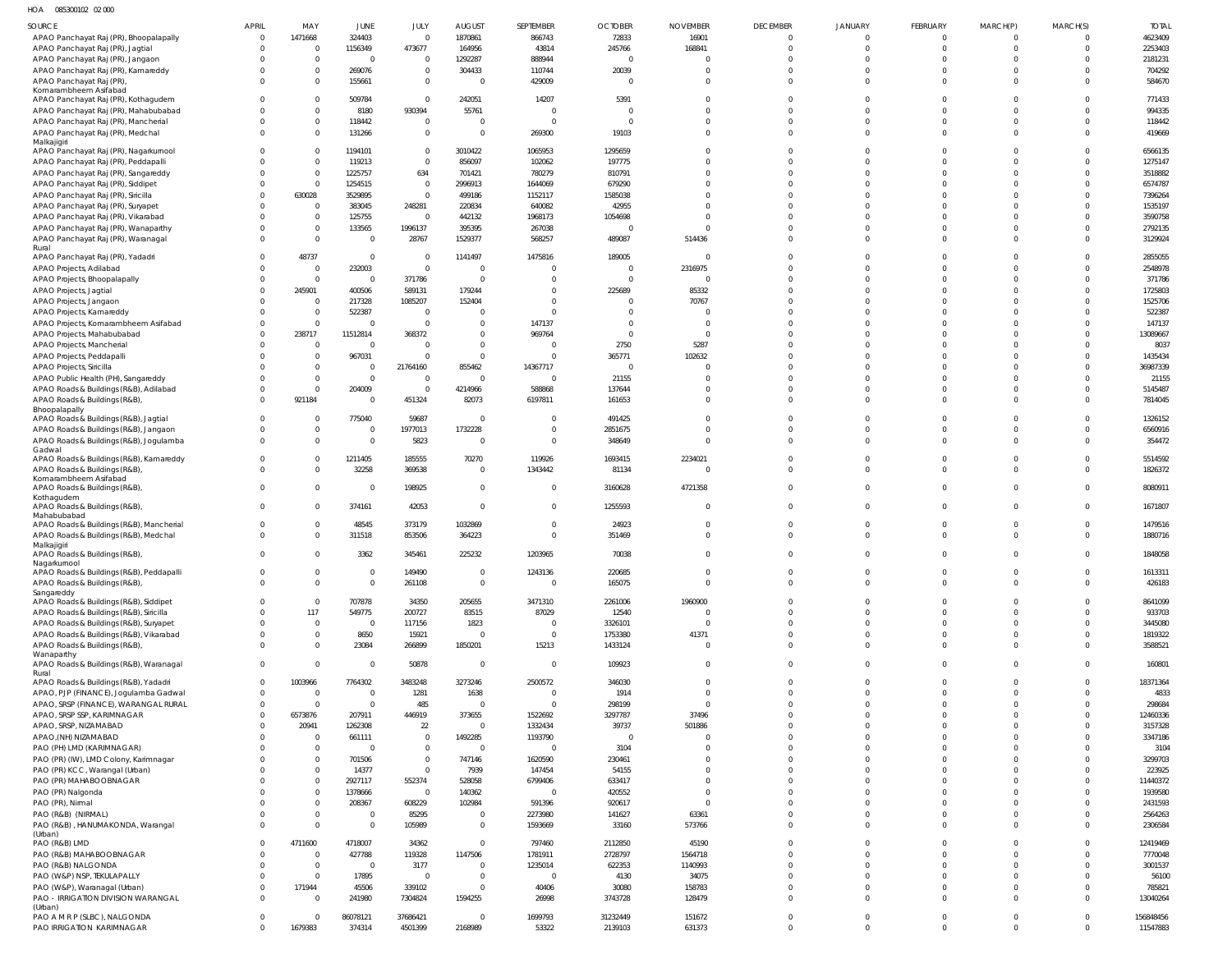085300102 02 000 HOA

| $\cdots$                                                                     |              |                         |                               |                    |                                  |                            |                            |                 |                            |                            |                            |                      |             |                 |
|------------------------------------------------------------------------------|--------------|-------------------------|-------------------------------|--------------------|----------------------------------|----------------------------|----------------------------|-----------------|----------------------------|----------------------------|----------------------------|----------------------|-------------|-----------------|
| SOURCE                                                                       | <b>APRIL</b> | MAY                     | JUNE                          | JULY               | <b>AUGUST</b>                    | SEPTEMBER                  | <b>OCTOBER</b>             | <b>NOVEMBER</b> | <b>DECEMBER</b>            | <b>JANUARY</b>             | <b>FEBRUARY</b>            | MARCH(P)             | MARCH(S)    | <b>TOTAL</b>    |
| PAO IRRIGATION DIVISION HYDERABAD                                            | $\Omega$     |                         | $\overline{0}$                | $\Omega$           | $\Omega$                         | $\overline{0}$             | 76485                      | $\mathbf 0$     | $\Omega$                   | $\Omega$                   | $\Omega$                   | $\Omega$             |             | 76485           |
| PAO IRRIGATION DIVISION KHAMMAM                                              | - 0          | 1467584                 | 8226                          | 7156961            | 605185                           | 959503                     | 2250238                    | 10677900        | $\Omega$                   | $\Omega$                   | $\Omega$                   | $\Omega$             |             | 23125597        |
| PAO IRRIGATION DIVISION NALGONDA                                             | $\Omega$     |                         | 669504                        | 4529988            | 72841                            | 67820                      | 3380141                    | 68              |                            | $\Omega$                   | $\Omega$                   | $\Omega$             |             | 8720362         |
| PAO IRRIGATION DIVISION,                                                     | $\Omega$     | 41823947                | 57177483                      | 7096042            | 137477778                        | 73523300                   | 99421474                   | 128977267       | $\Omega$                   | $\Omega$                   | $\Omega$                   | $\Omega$             |             | 545497291       |
| MAHABOOBNAGAR<br>PAO IRRIGATION NIZAMABAD                                    | $\Omega$     | 2261880                 | 191093                        | 9653055            | 205507                           | 552204                     | 2739960                    | 2419478         | $\Omega$                   | $\Omega$                   | $\Omega$                   | $\Omega$             |             | 18023177        |
| PAO IRRIGATION RANGA REDDY DISTRICT                                          |              | $\Omega$                | 1217624                       | 2793895            | 1105859                          | $\Omega$                   | 7918407                    | 0               | $\Omega$                   | $\Omega$                   | $\Omega$                   |                      |             | 13035785        |
| PAO Irrigation Nirmal                                                        |              | $\Omega$                | 1837672                       | 2633252            | 911604                           | 210620                     | 807195                     | 288828          |                            | $\Omega$                   | $\Omega$                   |                      |             | 6689171         |
| PAO MEDAK(IW), MEDAK                                                         |              | 1322001                 | 1571494                       | 5150555            | 537710                           | 3146608                    | 4995341                    | 219509          |                            | $\Omega$                   | $\Omega$                   |                      |             | 16943218        |
| PAO National Highways (NH), Khammam                                          |              | $\overline{0}$          | $\overline{0}$                | 112660             | $\Omega$                         | $\Omega$                   | $\Omega$                   | $\sqrt{ }$      |                            | $\Omega$                   | <sup>0</sup>               |                      |             | 112660          |
| PAO(PH), NALGONDA                                                            |              | $\Omega$                | $\overline{0}$                | 8181               | $\overline{0}$                   | $\Omega$                   | - 0                        | $\sqrt{ }$      |                            | $\Omega$                   | <sup>0</sup>               |                      |             | 8181            |
| PAO, AMRP (FINANCE) NALGONDA                                                 |              | $\Omega$                | 342415                        | 236096             | 72615                            | 559307                     | 578368                     | 1428648         |                            | $\Omega$                   |                            |                      |             | 3217449         |
| PAO, FINANCE (W & P) DEPT, HYDERABAD                                         |              | $\Omega$                | 112728                        | 2211160            | 138034                           | 139880                     | 7586275                    | 1229            |                            | $\Omega$                   | <sup>0</sup>               |                      |             | 10189306        |
| PAO, FINANCE (W & P) DEPT, KARIMNAGAR                                        |              | $\Omega$                | 636228                        | 623282             | 47754                            | 524341                     | 538868                     | 50023           |                            | $\Omega$                   | $\Omega$                   |                      |             | 2420496         |
| PAO, FINANCE (W & P) DEPT, KHAMMAM                                           |              | $\Omega$<br>$\Omega$    | 10047                         | 365999             | 310567                           | 72049                      | 1131986                    | 80168           | <sup>0</sup><br>$\Omega$   | $\Omega$<br>$\Omega$       | $\Omega$<br>$\Omega$       |                      |             | 1970816         |
| PAO, FINANCE (W & P) DEPT,<br>MAHABOOBNAGAR                                  |              |                         | 29155                         | 318133             | 43514                            | 730362                     | 469929                     | 90255           |                            |                            |                            |                      |             | 1681348         |
| PAO, FINANCE (W & P) DEPT, MEDAK                                             |              | $\Omega$                | 6162                          | 784026             | 25982                            | - 0                        | 727418                     | 200             |                            | $\Omega$                   |                            |                      |             | 1543788         |
| PAO, FINANCE (W & P) DEPT, NIRMAL                                            |              | $\Omega$                | 70376                         | 276196             | 11082                            | $\Omega$                   | 245031                     | 32384           |                            | $\Omega$                   | $\Omega$                   | - 0                  |             | 635069          |
| PAO, FINANCE (W & P) DEPT, NIZAMABAD                                         |              | $\mathbf 0$             | 346930                        | 1484990            | 225880                           | 615936                     | 736889                     | $\Omega$        | $\Omega$                   | $\Omega$                   | $\Omega$                   | $\Omega$             |             | 3410625         |
| PAO, FINANCE (W & P) DEPT, RANGA                                             |              | $\Omega$                | 846989                        | 3533492            | 472327                           | 58267                      | 4482820                    | 7652            | $\Omega$                   | $\Omega$                   | $\Omega$                   | $\Omega$             |             | 9401547         |
| REDDY<br>PAO, FINANCE (W & P) DEPT, WARANGAL                                 |              | 13702                   | 436707                        | 506943             | 49336                            | 1438                       | 658221                     | 131934          | <sup>0</sup>               | $\Omega$                   | $\Omega$                   |                      |             | 1798281         |
| PAO, NH(PROJ) RANGAREDDY                                                     |              | $\Omega$                | 923697                        | 1068002            | 120307                           | $\mathcal{L}$              | $\Omega$                   | $\mathcal{L}$   |                            | $\Omega$                   | $\Omega$                   |                      |             | 2112006         |
| PAO, PJP, Jogulamba Gadwal                                                   |              | 364581                  | 3053339                       | 1499278            | 368595                           | 552422                     | 1283950                    | 853112          |                            | $\Omega$                   | $\Omega$                   |                      |             | 7975277         |
| PAO, SRSP, SSP, NIRMAL                                                       |              | $\Omega$                | 80253                         | 253770             | $\Omega$                         | $\Omega$                   | 1287296                    | 92284           |                            | $\Omega$                   | $\Omega$                   |                      |             | 1713603         |
| PAO,(NH) HANUMAKONDA, Warangal                                               |              | $\Omega$                | $\mathbf 0$                   | 431976             | $\overline{0}$                   | - 0                        | 49954                      | $\Omega$        | $\Omega$                   | $\Omega$                   | $\Omega$                   | $\Omega$             |             | 481930          |
| (Urban)                                                                      |              |                         |                               |                    |                                  |                            |                            |                 |                            |                            |                            |                      |             |                 |
| Total:                                                                       |              | 90967214                | 392440182                     | 429414874          | 323159424                        | 290694090                  | 315974179                  | 207101080       | $\Omega$                   | $\Omega$                   | $\Omega$                   | $\Omega$             | $\Omega$    | 2049751043      |
| HOA 105400101 81 000                                                         |              |                         |                               |                    |                                  |                            |                            |                 |                            |                            |                            |                      |             |                 |
| SOURCE                                                                       | <b>APRIL</b> | MAY                     | JUNE                          | JULY               | <b>AUGUST</b>                    | SEPTEMBER                  | <b>OCTOBER</b>             | <b>NOVEMBER</b> | <b>DECEMBER</b>            | <b>JANUARY</b>             | FEBRUARY                   | MARCH(P)             | MARCH(S)    | <b>TOTAL</b>    |
| APAO Finance & Corporations,                                                 | $\Omega$     | $\Omega$                | $\overline{0}$                | $\Omega$           | $\overline{0}$                   | 0                          | 233354                     | 0               | $\Omega$                   | $\overline{0}$             | $\Omega$                   | $\Omega$             | $\Omega$    | 233354          |
| Kothagudem                                                                   |              |                         |                               |                    |                                  |                            |                            |                 |                            |                            |                            |                      |             |                 |
| APAO Irrigation, Kothagudem                                                  |              | $^{\circ}$              | 1000                          | 3000               | $\overline{0}$<br>$\overline{0}$ | - 0<br>60525               | 1000                       | $\Omega$        | $\Omega$<br>$\Omega$       | $\Omega$<br>$\Omega$       | $\Omega$<br>$\Omega$       | $\Omega$             |             | 5000            |
| APAO National Highways (NH), Karimnagar                                      |              | $\Omega$<br>$\mathbf 0$ | $\overline{0}$                | 1612209            | $\Omega$                         | 0                          | 0<br>$\Omega$              | $\Omega$        | $\Omega$                   | $\Omega$                   | $\Omega$                   | $\Omega$<br>$\Omega$ |             | 1672734<br>5000 |
| APAO Panchayat Raj (PR), Nagarkurnool<br>APAO Panchayat Raj (PR), Peddapalli |              | $\Omega$                | 5000<br>$\overline{0}$        | -0<br>$\Omega$     | 446                              | 28                         | $\Omega$                   | $\Omega$        | $\Omega$                   | $\Omega$                   | $\Omega$                   | $\Omega$             |             | 474             |
| APAO Roads & Buildings (R&B),                                                |              | $\Omega$                | $\overline{0}$                | $\Omega$           | $\Omega$                         | $\overline{0}$             | 128219                     | $\Omega$        | $\Omega$                   | $\Omega$                   | $\Omega$                   | $\Omega$             |             | 128219          |
| Kothagudem                                                                   |              |                         |                               |                    |                                  |                            |                            |                 |                            |                            |                            |                      |             |                 |
| PAO (R&B) LMD                                                                |              | 560                     | 37840                         | 27240              | 20000                            | 118000                     | 10000                      | $\Omega$        | $\Omega$                   | $\Omega$                   | $\Omega$                   | $\Omega$             |             | 213640          |
| PAO, FINANCE (W & P) DEPT, RANGA                                             |              | $\Omega$                | $\overline{0}$                | $\Omega$           | $\overline{0}$                   | 4056                       | 0                          | $\Omega$        | $\Omega$                   | $\Omega$                   | $\Omega$                   | $\Omega$             |             | 4056            |
| REDDY                                                                        | $\Omega$     | $\overline{0}$          | $\overline{0}$                |                    | $\overline{0}$                   | 0                          | 411979                     | $\Omega$        | $\Omega$                   | $\Omega$                   | $\Omega$                   | $\Omega$             |             | 2442493         |
| PAO,(NH) HANUMAKONDA, Warangal<br>(Urban)                                    |              |                         |                               | 2030514            |                                  |                            |                            |                 |                            |                            |                            |                      |             |                 |
| Total:                                                                       | $\Omega$     | 560                     | 43840                         | 3672963            | 20446                            | 182609                     | 784552                     | $\mathbf 0$     | $\Omega$                   | $\overline{0}$             | $\Omega$                   | $\Omega$             | $\Omega$    | 4704970         |
| HOA 105400800 01 000                                                         |              |                         |                               |                    |                                  |                            |                            |                 |                            |                            |                            |                      |             |                 |
| SOURCE                                                                       | <b>APRIL</b> | MAY                     | JUNE                          | JULY               | <b>AUGUST</b>                    | SEPTEMBER                  | <b>OCTOBER</b>             | <b>NOVEMBER</b> | <b>DECEMBER</b>            | <b>JANUARY</b>             | FEBRUARY                   | MARCH(P)             | MARCH(S)    | <b>TOTAL</b>    |
| APAO (R&B) MEDAK (HYD)                                                       |              | $\Omega$                | $\mathbf 0$                   | $\Omega$           | 3238500                          | $\Omega$                   | 0                          | $\Omega$        | $\Omega$                   |                            | $\Omega$                   |                      |             | 3238500         |
| APAO (R&B) RANGAREDDY (HYD)                                                  |              | $\Omega$                | $\mathbf 0$                   | 120325             | $\Omega$                         | $\Omega$                   | $\Omega$                   | $\Omega$        | $\Omega$                   | $\Omega$                   | $\Omega$                   | $\Omega$             |             | 120325          |
| APAO (R&B) TEKULAPALLY                                                       |              | $\Omega$                | $\Omega$                      | 120036             | $\Omega$                         | $\Omega$                   | 396963                     | 306530          | $\Omega$                   | $\Omega$                   | $\Omega$                   | $\cap$               |             | 823529          |
| APAO Roads & Buildings (R&B), Adilabad                                       |              | $\Omega$                | 1800                          | $\Omega$           | 63900                            | 291200                     | $\Omega$                   | $\Omega$        | $\Omega$                   | $\Omega$                   | $\Omega$                   | $\Omega$             |             | 356900          |
| APAO Roads & Buildings (R&B), Jagtial                                        |              | $\mathbf 0$             | $\overline{0}$                | $\Omega$           | $\overline{0}$                   | 5000                       | $\mathbf 0$                | $\Omega$        | $\overline{0}$             | $\overline{0}$             | $\overline{0}$             | $\Omega$             | $\Omega$    | 5000            |
| APAO Roads & Buildings (R&B), Kamareddy                                      |              | $\Omega$                | 30500                         | $\mathbf{0}$       | $\overline{0}$                   | $\overline{0}$             | $\Omega$                   | $\Omega$        | $\overline{0}$             | $\overline{0}$             | $\overline{0}$             | $\Omega$             | $\Omega$    | 30500           |
| APAO Roads & Buildings (R&B),                                                |              | $\Omega$                | 2280                          | 5000               | $\Omega$                         | 2280                       | $\Omega$                   | $\Omega$        | $\Omega$                   | $\Omega$                   | $\Omega$                   | $\Omega$             |             | 9560            |
| Komarambheem Asifabad                                                        | $\Omega$     | $\Omega$                | $\overline{0}$                |                    | $\overline{0}$                   |                            |                            |                 | $\Omega$                   | $\overline{0}$             | $\Omega$                   | $\Omega$             | $\Omega$    |                 |
| APAO Roads & Buildings (R&B),<br>Kothagudem                                  |              |                         |                               | 32000              |                                  | 66236                      | 138636                     | 180677          |                            |                            |                            |                      |             | 417549          |
| APAO Roads & Buildings (R&B),                                                | $\Omega$     | $\Omega$                | $\overline{0}$                | $\Omega$           | $\Omega$                         | 59600                      | 56500                      | $\overline{0}$  | $\Omega$                   | $\overline{0}$             | $\Omega$                   | $\Omega$             | $\Omega$    | 116100          |
| Mahabubabad                                                                  |              |                         |                               |                    |                                  |                            |                            |                 |                            |                            |                            |                      |             |                 |
| APAO Roads & Buildings (R&B), Medchal<br>Malkajigiri                         | $\Omega$     | 222471                  | $\mathbf{0}$                  | $\Omega$           | $\overline{0}$                   | $\overline{0}$             | 5000                       | $\overline{0}$  | $\overline{0}$             | $\overline{0}$             | $\overline{0}$             | $\Omega$             | $\Omega$    | 227471          |
| APAO Roads & Buildings (R&B),                                                | $\Omega$     | $\Omega$                | $\mathbf{0}$                  | $\Omega$           | $\overline{0}$                   | $\mathbf{0}$               | $\overline{0}$             | 5000            | $\overline{0}$             | $\overline{0}$             | $\overline{0}$             | $\Omega$             | $\Omega$    | 5000            |
| Nagarkurnool                                                                 |              |                         |                               |                    |                                  |                            |                            |                 |                            |                            |                            |                      |             |                 |
| APAO Roads & Buildings (R&B), Siddipet                                       | $\Omega$     | $\Omega$                | $\overline{0}$                | 10000              | $\overline{0}$                   | 9000                       | 5000                       | 45800           | $\Omega$                   | $\Omega$                   | $\Omega$                   | $\Omega$             | $\Omega$    | 69800           |
| APAO Roads & Buildings (R&B), Siricilla                                      | $\Omega$     | 10000                   | $\overline{0}$                | $\Omega$           | 5000                             | $\overline{0}$             | $\overline{0}$             | $\Omega$        | $\Omega$                   | $\Omega$                   | $\Omega$                   | $\Omega$             | $\Omega$    | 15000           |
| APAO Roads & Buildings (R&B), Suryapet                                       |              | $\Omega$                | 6000                          | $\Omega$           | $\overline{0}$                   | $\mathbf 0$                | 4322                       | 598170          | $\overline{0}$             | $\overline{0}$             | $\overline{0}$             | $\Omega$             | $\Omega$    | 608492          |
| APAO Roads & Buildings (R&B), Waranagal<br>Rural                             | $\Omega$     | 2520                    | $\overline{0}$                | $\Omega$           | $\Omega$                         | $\mathbf 0$                | $\Omega$                   | $\Omega$        | $\Omega$                   | $\Omega$                   | $\Omega$                   | $\Omega$             |             | 2520            |
| APAO, (NH) NIZAMABAD                                                         | $\Omega$     | $\Omega$                | $\overline{0}$                | 15722              | $\overline{0}$                   | $\Omega$                   | $\Omega$                   | $\Omega$        | $\Omega$                   | $\Omega$                   | $\Omega$                   | $\Omega$             |             | 15722           |
| PAO (R&B) (NIRMAL)                                                           | $\Omega$     | 84153                   | $\overline{0}$                | $\Omega$           | $\overline{0}$                   | $\overline{0}$             | $\mathbf 0$                | $\overline{0}$  | $\overline{0}$             | $\overline{0}$             | $\overline{0}$             | $\Omega$             | $\Omega$    | 84153           |
| PAO (R&B), HANUMAKONDA, Warangal                                             | $\Omega$     | $\Omega$                | 94980                         | $\Omega$           | $\Omega$                         | $\mathbf 0$                | $\Omega$                   | $\mathbf{0}$    | $\Omega$                   | $\Omega$                   | $\Omega$                   | $\Omega$             | $\Omega$    | 94980           |
| (Urban)                                                                      |              |                         |                               |                    |                                  |                            |                            |                 |                            |                            |                            |                      |             |                 |
| PAO (R&B) MAHABOOBNAGAR                                                      | $\Omega$     | $\Omega$                | $\mathbf 0$                   | $\Omega$           | $\Omega$                         | $\overline{0}$             | 500                        | $\overline{0}$  | $\Omega$                   | $\Omega$                   | $\Omega$                   | $\Omega$             | $\Omega$    | 500             |
| PAO National Highways (NH), Khammam                                          |              | $\mathbf 0$<br>$\Omega$ | $\mathbf 0$<br>$\overline{0}$ | 152617<br>$\Omega$ | $\overline{0}$<br>$\Omega$       | $\overline{0}$<br>$\Omega$ | $\overline{0}$<br>$\Omega$ | $\overline{0}$  | $\overline{0}$<br>$\Omega$ | $\overline{0}$<br>$\Omega$ | $\overline{0}$<br>$\Omega$ | $\Omega$<br>$\Omega$ | $\Omega$    | 152617          |
| PAO, FINANCE (W & P) DEPT,<br>MAHABOOBNAGAR                                  |              |                         |                               |                    |                                  |                            |                            | 3000            |                            |                            |                            |                      | $\Omega$    | 3000            |
| PAO, NH(PROJ) RANGAREDDY                                                     |              | $\Omega$                | $\overline{0}$                | $\Omega$           | $\Omega$                         | 569723                     | $\overline{0}$             | 10000           | $\Omega$                   | $\overline{0}$             | $\Omega$                   | $\Omega$             | $\Omega$    | 579723          |
| Total:                                                                       | $\cap$       | 319144                  | 135560                        | 455700             | 3307400                          | 1003039                    | 606921                     | 1149177         | $\Omega$                   | $\Omega$                   | $\Omega$                   | $\Omega$             | $\Omega$    | 6976941         |
| HOA 761000201 05 001                                                         |              |                         |                               |                    |                                  |                            |                            |                 |                            |                            |                            |                      |             |                 |
| <b>SOURCE</b>                                                                | <b>APRIL</b> | MAY                     | JUNE                          | JULY               | <b>AUGUST</b>                    | SEPTEMBER                  | <b>OCTOBER</b>             | <b>NOVEMBER</b> | <b>DECEMBER</b>            | <b>JANUARY</b>             | FEBRUARY                   | MARCH(P)             | MARCH(S)    | <b>TOTAL</b>    |
| APAO (R&B) HYDERABAD                                                         | $\Omega$     | 25850                   | 25850                         | 24600              | 52100                            | 30850                      | 30850                      | 56700           | $\overline{0}$             | $\overline{0}$             | $\overline{0}$             | $\circ$              | $\Omega$    | 246800          |
| APAO (R&B) RANGAREDDY (HYD)                                                  | $\Omega$     | 4000                    | 4000                          | 4000               | 4000                             | 4000                       | 8000                       | 4000            | $\Omega$                   | $\Omega$                   | $\Omega$                   | $\Omega$             | $\Omega$    | 32000           |
| APAO Finance & Corporations, Adilabad                                        | $\Omega$     | 1302                    | 2604                          | 1302               | 1302                             | 1302                       | 1302                       | 1302            | $\Omega$                   | $\Omega$                   | $\Omega$                   | $\Omega$             | $\Omega$    | 10416           |
| APAO Finance & Corporations,                                                 | $\Omega$     | $\Omega$                | $\overline{0}$                | 2500               | 10000                            | 2500                       | 2500                       | 2500            | $\Omega$                   | $\overline{0}$             | $\Omega$                   | $\Omega$             | $\Omega$    | 20000           |
| Kothagudem                                                                   |              |                         |                               |                    |                                  |                            |                            |                 |                            |                            |                            |                      |             |                 |
| APAO Finance & Corporations, Medchal                                         | $\Omega$     | 5000                    | $\mathbf{0}$                  | 5000               | 15000                            | 5000                       | 5000                       | 5000            | $\overline{0}$             | $\mathbf 0$                | $\overline{0}$             | $\mathbf 0$          | $\mathbf 0$ | 40000           |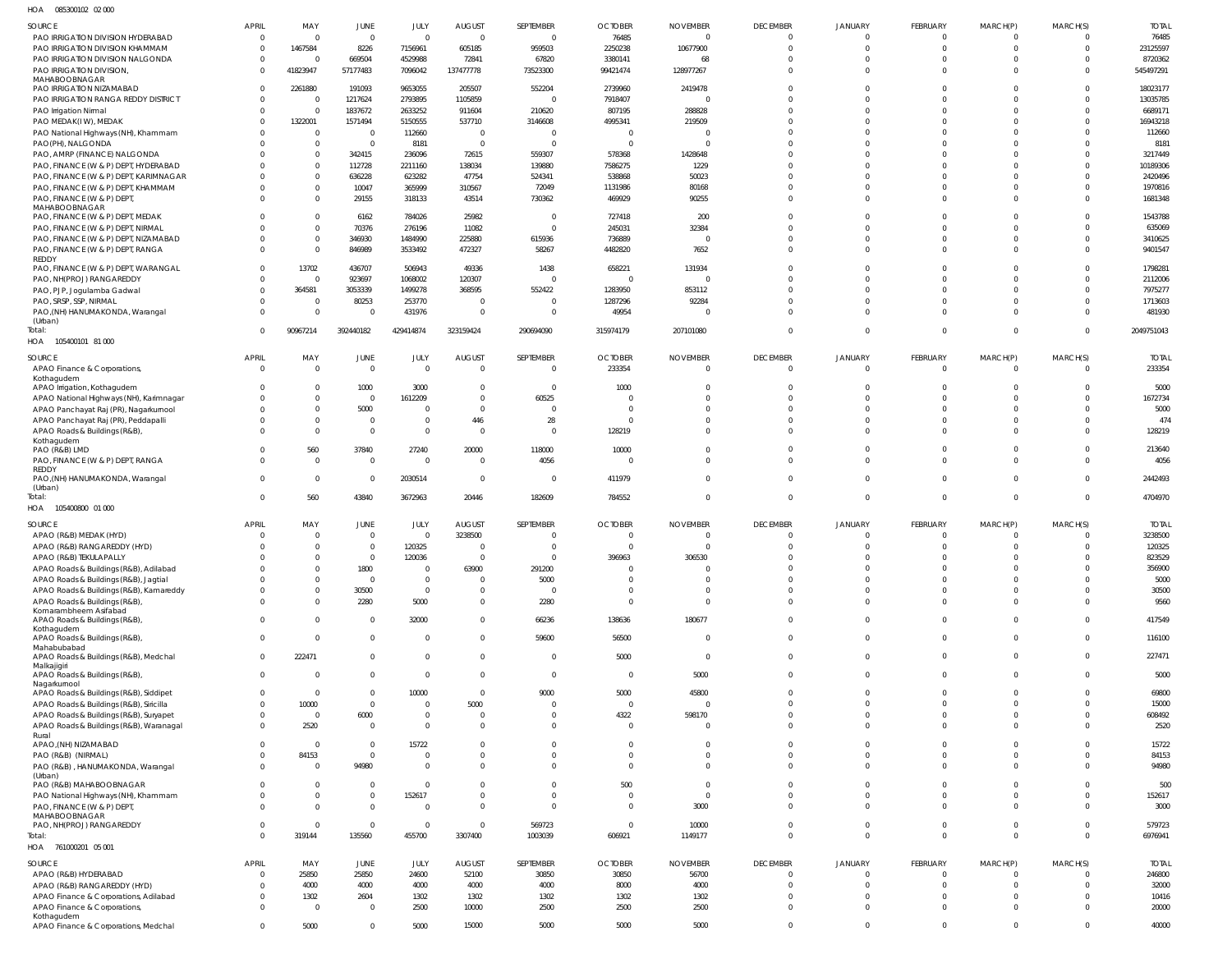761000201 05 001 HOA

| SOURCE                                  | <b>APRIL</b>   | MAY            | <b>JUNE</b>    | JULY     | <b>AUGUST</b>  | SEPTEMBER      | <b>OCTOBER</b>          | <b>NOVEMBER</b> | <b>DECEMBER</b> | <b>JANUARY</b> | <b>FEBRUARY</b> | MARCH(P) | MARCH(S)       | <b>TOTAL</b> |
|-----------------------------------------|----------------|----------------|----------------|----------|----------------|----------------|-------------------------|-----------------|-----------------|----------------|-----------------|----------|----------------|--------------|
| APAO Finance & Corporations,            | $\Omega$       | $\overline{0}$ | 1920           | 1920     | 3840           | 3840           | $\overline{0}$          | 1920            | $\mathbf{0}$    | $\mathbf 0$    | $\overline{0}$  | $\Omega$ | $\Omega$       | 13440        |
| Nagarkurnool                            |                |                |                |          |                |                |                         |                 |                 |                |                 |          |                |              |
| APAO Finance & Corporations, Siddipet   |                | $\Omega$       | 1920           | 1920     | 5760           | 1920           | $\overline{0}$          | $\Omega$        | $\Omega$        | $\Omega$       | $\Omega$        |          | $\Omega$       | 11520        |
| APAO Finance & Corporations, Siricilla  |                | 5000           | $\mathbf{0}$   | 15000    | 5000           | 5000           | 5000                    | 5000            | $\Omega$        | $\Omega$       | $\Omega$        | $\Omega$ | $\Omega$       | 40000        |
| APAO Finance & Corporations, Suryapet   |                | 1940           | 1940           | 1940     | 1940           | 1940           | 3880                    | 1940            | $\Omega$        | $\Omega$       | $\Omega$        | $\Omega$ | $\Omega$       | 15520        |
| APAO Finance & Corporations, Yadadri    |                | $\Omega$       | $\mathbf{0}$   | 5498     | 5496           | 9071           | 14728                   | 7264            | $\Omega$        | $\Omega$       | $\Omega$        | $\Omega$ | $\Omega$       | 42057        |
| APAO Irrigation, Bhoopalapally          |                | $\Omega$       | $\overline{0}$ | 14583    | 43749          | 6250           | 20833                   | 31249           | $\Omega$        | $\Omega$       | $\Omega$        |          | $\Omega$       | 116664       |
| APAO Irrigation, Jagtial                |                | $\Omega$       | 2580           | 2580     | 7740           | 2580           | 2580                    | 2580            | $\Omega$        | $\Omega$       | $\Omega$        |          | $\Omega$       | 20640        |
| APAO Irrigation, Kamareddy              |                | $\Omega$       | 12300          | 12300    | 36900          | 12300          | 12300                   | 12300           | $\Omega$        | $\Omega$       | $\Omega$        |          | $\Omega$       | 98400        |
|                                         |                | $\Omega$       |                |          |                |                |                         |                 |                 |                |                 |          | $\Omega$       |              |
| APAO Irrigation, Mahabubabad            |                |                | $\mathbf{0}$   | 5840     | 23360          | 5840           | 12756                   | 12756           | $\Omega$        | $\Omega$       | $\Omega$        |          |                | 60552        |
| APAO Irrigation, Mancherial             |                | $\Omega$       | $\overline{0}$ | 3200     | 3200           | $\mathsf{C}$   | $\overline{0}$          | $\Omega$        | $\Omega$        | $\Omega$       | $\Omega$        |          | $\Omega$       | 6400         |
| APAO Irrigation, Medchal Malkajigiri    |                | $\Omega$       | $\overline{0}$ | 12300    | 49200          | 12300          | 12300                   | 12300           | $\Omega$        | $\Omega$       | $\Omega$        |          | $\Omega$       | 98400        |
| APAO Irrigation, Nagarkurnool           |                | 4848           | 4848           | 4848     | 4848           | 4848           | 4848                    | 4848            | $\Omega$        | $\Omega$       | $\Omega$        |          | $\Omega$       | 33936        |
| APAO Irrigation, Sangareddy             |                | $\Omega$       | $\mathbf{0}$   | 12308    | 18462          | 6154           | 6154                    | 6154            | $\Omega$        | $\Omega$       | $\Omega$        |          | $\Omega$       | 49232        |
| APAO Irrigation, Siddipet               |                | 21000          | $\overline{0}$ | 21000    | 36000          | 26160          | 68000                   | 26000           | $\Omega$        | $\Omega$       | $\Omega$        |          | $\Omega$       | 198160       |
| APAO Irrigation, Waranagal Rural        |                | $\Omega$       | 13330          | 39990    | 13330          | 13330          | $\overline{0}$          | $\Omega$        | $\Omega$        | $\Omega$       | $\Omega$        |          | $\Omega$       | 79980        |
| APAO Irrigation, Yadadri                |                | 3000           | 3000           | 12000    | 12000          | 12000          | 15000                   | 39000           | $\Omega$        | $\Omega$       | $\Omega$        |          | $\Omega$       | 96000        |
| APAO Projects, Bhoopalapally            |                | $\Omega$       | $\mathbf{0}$   | 2850     | 4275           | 1425           | 1425                    | 1425            | $\Omega$        | $\Omega$       | $\Omega$        |          | $\Omega$       | 11400        |
|                                         |                | $\Omega$       | 5000           | 5000     | $\overline{0}$ | $\Omega$       | $\overline{0}$          | $\Omega$        | $\Omega$        | $\Omega$       | $\Omega$        |          | $\Omega$       | 10000        |
| APAO Projects, Jagtial                  |                |                |                |          |                |                |                         |                 |                 |                |                 |          |                |              |
| APAO Projects, Jangaon                  |                | $\Omega$       | $\mathbf{0}$   | 2500     | 2500           | 2500           | 10000                   | 2500            | $\Omega$        | $\Omega$       | $\Omega$        |          | $\Omega$       | 20000        |
| APAO Projects, Mahabubabad              |                | $\Omega$       | 8200           | 8200     | 8200           | 24600          | 8200                    | 8200            | $\Omega$        | $\Omega$       | $\Omega$        |          | $\Omega$       | 65600        |
| APAO Projects, Peddapalli               |                | 29015          | $\mathbf{0}$   | 69045    | 273015         | 23015          | 15950                   | 15950           | $\Omega$        | $\Omega$       | $\Omega$        | $\Omega$ | $\Omega$       | 425990       |
| APAO Projects, Siddipet                 |                | 2000           | 2000           | 2000     | 2000           | 2000           | 2000                    | 4000            | $\Omega$        | $\Omega$       | $\Omega$        |          | $\overline{0}$ | 16000        |
| APAO Roads & Buildings (R&B),           |                | $\overline{0}$ | $\mathbf{0}$   | 2840     | 2840           | 2840           | 11360                   | 2840            | $\Omega$        | $\Omega$       | $\Omega$        | $\Omega$ | $\Omega$       | 22720        |
| Sangareddy                              |                |                |                |          |                |                |                         |                 |                 |                |                 |          |                |              |
| APAO Roads & Buildings (R&B), Suryapet  |                | 5278           | 2500           | 10834    | 5278           | 5278           | 5278                    | 7778            | $\Omega$        | $\Omega$       | $\Omega$        |          | $\Omega$       | 42224        |
| APAO Roads & Buildings (R&B), Vikarabad | $\Omega$       | 13117          | 19721          | 19721    | 32929          | 19721          | 19721                   | 22325           | $\Omega$        | $\Omega$       | $\Omega$        |          | $\Omega$       | 147255       |
| APAO, SRSP SSP, KARIMNAGAR              |                | 37970          | 39000          | 213900   | 80200          | 79200          | 79200                   | 90830           | $\Omega$        | $\Omega$       | $\Omega$        | $\Omega$ | $\Omega$       | 620300       |
| PAO (PR) MAHABOOBNAGAR                  |                | 2000           | $\overline{0}$ | 2000     | 6000           | 2000           | 2000                    | 2000            | $\Omega$        | $\Omega$       | $\Omega$        |          | $\Omega$       | 16000        |
|                                         |                |                |                |          |                |                |                         |                 |                 |                |                 |          | $\Omega$       |              |
| PAO (R&B) NALGONDA                      |                | 35778          | 33778          | 40194    | 41944          | 39278          | 70639                   | 36611           | $\Omega$        | $\Omega$       | $\Omega$        |          |                | 298222       |
| PAO (W&P), Waranagal (Urban)            |                | 6000           | 54325          | 48845    | 52345          | 52345          | 151565                  | 49845           | $\Omega$        | $\Omega$       | $\Omega$        |          | $\Omega$       | 415270       |
| PAO A M R P (SLBC), NALGONDA            |                | 70577          | 2500           | 143764   | 140944         | 75733          | 77556                   | 78233           | $\Omega$        | $\Omega$       | $\Omega$        |          | $\Omega$       | 589307       |
| PAO IRRIGATION KARIMNAGAR               |                | 3000           | 3000           | 3000     | 3000           | 3000           | 3000                    | 6000            | $\Omega$        | $\Omega$       | $\Omega$        |          | $\Omega$       | 24000        |
| PAO IRRIGATION DIVISION HYDERABAD       |                | 118293         | 43093          | 246824   | 141977         | 150827         | 142559                  | 148169          | $\Omega$        | $\Omega$       | $\Omega$        |          | $\Omega$       | 991742       |
| PAO IRRIGATION DIVISION KHAMMAM         |                | 3575           | $\mathbf{0}$   | 3575     | 10725          | 3575           | 1250                    | 5900            | $\Omega$        | $\Omega$       | $\Omega$        |          | $\Omega$       | 28600        |
| PAO IRRIGATION DIVISION NALGONDA        |                | 66845          | 10425          | 172523   | 75009          | 68421          | 63733                   | 57233           | $\Omega$        | $\Omega$       | $\Omega$        |          | $\Omega$       | 514189       |
| PAO IRRIGATION DIVISION,                |                | 8045           | 3500           | 10400    | 22465          | 16520          | 11955                   | 15455           | $\Omega$        | $\Omega$       | $\Omega$        |          | $\Omega$       | 88340        |
| MAHABOOBNAGAR                           |                |                |                |          |                |                |                         |                 |                 |                |                 |          |                |              |
| PAO IRRIGATION RANGA REDDY DISTRICT     | $\Omega$       | 54407          | 103073         | 99073    | 180980         | 89398          | 114514                  | 96473           | $\Omega$        | $\Omega$       | $\Omega$        |          | $\Omega$       | 737918       |
|                                         | $\Omega$       | 12750          | 2500           | 33250    | 12750          | 15250          | 12750                   | 10250           | $\Omega$        | $\Omega$       | $\Omega$        | $\Omega$ | $\Omega$       | 99500        |
| PAO Irrigation Nirmal                   |                |                |                |          |                |                |                         |                 |                 |                |                 |          |                |              |
| PAO, AMRP (FINANCE) NALGONDA            |                | 2564           | $\mathbf{0}$   | 7692     | 2564           | 2564           | 2564                    | 2564            | $\Omega$        | $\Omega$       | $\Omega$        |          | $\Omega$       | 20512        |
| PAO, FINANCE (W & P) DEPT, HYDERABAD    |                | 2222           | 100000         | 156666   | 2222           | $\mathsf{C}$   | $\Omega$                |                 | $\Omega$        | $\Omega$       | $\Omega$        |          | $\Omega$       | 261110       |
| PAO, FINANCE (W & P) DEPT, KARIMNAGAR   |                | 5160           | $\mathbf{0}$   | 15480    | 5160           | 5160           | 5160                    | 5160            | $\Omega$        | $\Omega$       | $\Omega$        |          | $\Omega$       | 41280        |
| PAO, FINANCE (W & P) DEPT, NIZAMABAD    |                | $\Omega$       | $\mathbf{0}$   | 6250     | 18750          | 6250           | 12500                   | 6250            | $\Omega$        | $\Omega$       | $\Omega$        | $\Omega$ | $\Omega$       | 50000        |
| PAO, FINANCE (W & P) DEPT, RANGA        |                | $\mathbf 0$    | 13802          | 37500    | 59400          | 12500          | 12500                   | 12500           | $\Omega$        | $\Omega$       | $\Omega$        |          | $\Omega$       | 148202       |
| <b>REDDY</b>                            |                |                |                |          |                |                |                         |                 |                 |                |                 |          |                |              |
| PAO, FINANCE (W & P) DEPT, WARANGAL     |                | $\mathbf 0$    | 3906           | 3906     | 3906           | 0              | 7812                    | $\Omega$        | $\Omega$        | $\Omega$       | $\Omega$        |          | $\Omega$       | 19530        |
| PAO, PJP, Jogulamba Gadwal              |                | 3500           | 64265          | 95015    | 247045         | 73265          | 70765                   | 77305           | $\Omega$        | $\Omega$       | $\Omega$        |          | $\Omega$       | 631160       |
| PAO, S R S P, R R DISTRICT              | $\Omega$       | $\Omega$       | 1040           | 1040     | 3120           | 1040           | 1040                    | 1040            | $\Omega$        | $\Omega$       | $\Omega$        | $\Omega$ | $\Omega$       | 8320         |
| PAO, NSP(W&P), HYDERABAD                |                | 36529          | 7935           | 84344    | 31738          | 36109          | 24533                   | 43193           |                 |                |                 |          | $\Omega$       | 264381       |
| Total:                                  | $\Omega$       | 590565         | 597855         | 1752860  | 1826508        | 980999         | 1167560                 | 1042842         | $\overline{0}$  | $\mathbf 0$    | $\Omega$        | $\Omega$ | $\overline{0}$ | 7959189      |
| HOA 761000202 04 001                    |                |                |                |          |                |                |                         |                 |                 |                |                 |          |                |              |
|                                         |                |                |                |          |                |                |                         |                 |                 |                |                 |          |                |              |
| SOURCE                                  | <b>APRIL</b>   | MAY            | <b>JUNE</b>    | JULY     | <b>AUGUST</b>  | SEPTEMBER      | <b>OCTOBER</b>          | <b>NOVEMBER</b> | <b>DECEMBER</b> | <b>JANUARY</b> | <b>FEBRUARY</b> | MARCH(P) | MARCH(S)       | <b>TOTAL</b> |
| APAO Irrigation, Sangareddy             | $\overline{0}$ | $\mathbf 0$    | $\mathbf{0}$   | 15000    | 22500          | 7500           | 7500                    | 7500            | $\mathbf 0$     | $\mathbf 0$    | $\mathbf 0$     |          | $\Omega$       | 60000        |
| APAO, SRSP SSP, KARIMNAGAR              | $\Omega$       | $\mathbf 0$    | 8330           | 24990    | 8330           | 8330           | 8330                    | 8330            | $\mathbf 0$     | $\mathbf 0$    | $\Omega$        |          | $\overline{0}$ | 66640        |
|                                         |                | $\Omega$       |                |          |                |                |                         |                 |                 | $\Omega$       | $\Omega$        | $\Omega$ | $\Omega$       |              |
| PAO (W&P), Waranagal (Urban)            | $\Omega$       |                | 15000          | 23000    | 23000          | 23000          | 77000                   | 20000           | $\mathbf 0$     |                |                 |          |                | 181000       |
| PAO A M R P (SLBC), NALGONDA            | $\Omega$       | 37647          | $\overline{0}$ | 112941   | 37647          | 37647          | 37647                   | 37647           | $\mathbf 0$     | $\Omega$       | $\Omega$        | $\Omega$ | $\overline{0}$ | 301176       |
| PAO IRRIGATION DIVISION HYDERABAD       |                | 26500          | $\overline{0}$ | 79500    | 26500          | 26500          | 26500                   | 26500           | $\Omega$        | $\Omega$       | $\Omega$        | $\Omega$ | $\Omega$       | 212000       |
| PAO IRRIGATION DIVISION KHAMMAM         |                | 6000           | $\mathbf 0$    | 6000     | 18000          | 6000           | $\overline{\mathbf{0}}$ | 12000           | $\mathbf 0$     | $\Omega$       | $\Omega$        | $\Omega$ | $\overline{0}$ | 48000        |
| PAO IRRIGATION DIVISION NALGONDA        |                | 6250           | $\mathbf 0$    | 18750    | 6250           | 6250           | 6250                    | 6250            | $\Omega$        | $\Omega$       | $\Omega$        | $\Omega$ | $\Omega$       | 50000        |
| PAO IRRIGATION RANGA REDDY DISTRICT     |                | $\overline{0}$ | 17720          | 17720    | 36000          | 23440          | 17720                   | 23440           | $\mathbf 0$     | $\Omega$       | $\Omega$        | $\Omega$ | $\overline{0}$ | 136040       |
| PAO MEDAK(IW), MEDAK                    |                | $\overline{0}$ | 3330           | 3330     | 9990           | 3330           | 3330                    | 3330            | $\Omega$        | $\Omega$       | $\Omega$        | $\Omega$ | $\Omega$       | 26640        |
| PAO, FINANCE (W & P) DEPT, HYDERABAD    |                | 5700           | $\mathbf{0}$   | 17100    | 5700           | 5700           | 5700                    | 5700            | $\Omega$        | $\Omega$       | $\Omega$        | $\Omega$ | $\overline{0}$ | 45600        |
| PAO, NSP(W&P), HYDERABAD                |                | 2222           | $\mathbb O$    | 6666     | 2222           | 2222           | 2222                    | 2222            | $\mathbf 0$     | $\mathbf 0$    | $\mathbf 0$     | $\Omega$ | $\overline{0}$ | 17776        |
|                                         |                |                |                |          |                |                |                         |                 |                 |                |                 | $\Omega$ |                |              |
| Total:                                  | $\Omega$       | 84319          | 44380          | 324997   | 196139         | 149919         | 192199                  | 152919          | $\Omega$        | $\Omega$       | $\Omega$        |          | $\overline{0}$ | 1144872      |
| HOA 761000202 05 001                    |                |                |                |          |                |                |                         |                 |                 |                |                 |          |                |              |
| SOURCE                                  | <b>APRIL</b>   | MAY            | JUNE           | JULY     | <b>AUGUST</b>  | SEPTEMBER      | <b>OCTOBER</b>          | <b>NOVEMBER</b> | <b>DECEMBER</b> | <b>JANUARY</b> | FEBRUARY        | MARCH(P) | MARCH(S)       | <b>TOTAL</b> |
| APAO Irrigation, Jagtial                | $\Omega$       | $\overline{0}$ | 1000           | $\Omega$ | 4000           | 1000           | 1000                    | 1000            | $\mathbf 0$     | $\mathbf 0$    | $\mathbf 0$     |          | $\Omega$       | 8000         |
|                                         |                | 700            | 700            |          | 3700           | 1700           | 1700                    | 1000            | $\Omega$        | $\Omega$       | $\Omega$        | $\Omega$ | $\overline{0}$ | 11200        |
| APAO Irrigation, Kothagudem             |                |                |                | 1700     |                |                |                         |                 |                 |                |                 |          |                |              |
| APAO Irrigation, Medchal Malkajigiri    |                | 1000           | 1000           | 2000     | 5000           | 2000           | 3000                    | 2000            | $\mathbf 0$     | $\Omega$       | $\Omega$        | $\Omega$ | $\Omega$       | 16000        |
| APAO Irrigation, Sangareddy             |                | $\Omega$       | $\mathbf{0}$   | 470      | $\overline{0}$ | $\overline{0}$ | $\overline{0}$          | $\overline{0}$  | $\Omega$        | $\Omega$       | $\Omega$        | $\Omega$ | $\overline{0}$ | 470          |
| APAO Irrigation, Siddipet               |                | $\Omega$       | 1000           | 1000     | 1000           | 1000           | 3000                    | 1000            | $\Omega$        | $\Omega$       | $\Omega$        | $\Omega$ | $\Omega$       | 8000         |
| APAO Irrigation, Vikarabad              |                | $\Omega$       | 750            | 750      | 2250           | 750            | 750                     | 750             | $\Omega$        | $\Omega$       | $\Omega$        | $\Omega$ | $\Omega$       | 6000         |
| APAO Irrigation, Yadadri                |                | $\Omega$       | $\mathbf 0$    | $\Omega$ | $\overline{0}$ | 2000           | 1000                    | 1000            | $\Omega$        | $\Omega$       | $\Omega$        | $\Omega$ | $\Omega$       | 4000         |
| APAO Projects, Jagtial                  |                | $\Omega$       | 1000           | 1000     | 3000           | 1000           | 1000                    | 1000            | $\Omega$        | $\Omega$       | $\Omega$        | $\Omega$ | $\Omega$       | 8000         |
| APAO Projects, Jangaon                  |                | $\Omega$       | $\mathbf{0}$   | 1000     | 1000           | 1000           | 5000                    | 1000            | $\Omega$        | $\Omega$       | $\Omega$        | $\Omega$ | $\Omega$       | 9000         |
|                                         |                |                |                |          |                |                |                         |                 | $\Omega$        |                |                 | $\Omega$ | $\Omega$       |              |
| APAO, SRSP SSP, KARIMNAGAR              |                | 1583           | 4583           | 10583    | 4583           | 7583           | 4166                    | 5583            |                 | $\Omega$       | $\Omega$        |          |                | 38664        |
| PAO (W&P) NSP, TEKULAPALLY              |                | 1000           | $\overline{0}$ | 3000     | 1000           | 1000           | 1000                    | 1000            | $\Omega$        | $\Omega$       | $\Omega$        | $\Omega$ | $\Omega$       | 8000         |
| PAO (W&P), Waranagal (Urban)            |                | 1000           | 3500           | 2750     | 2750           | 2750           | 6250                    | 3750            | $\Omega$        | $\Omega$       | $\Omega$        | $\Omega$ | $\Omega$       | 22750        |
| PAO A M R P (SLBC), NALGONDA            |                | 4530           | 750            | 6107     | 10930          | 3530           | 3530                    | 2950            | $\Omega$        | $\Omega$       | $\Omega$        | $\Omega$ | $\Omega$       | 32327        |
| PAO IRRIGATION KARIMNAGAR               |                | 750            | $\mathbf{0}$   | 2250     | 750            | 750            | 750                     | 750             | $\mathbf 0$     | $\mathbf 0$    | $\mathbf 0$     | $\Omega$ | $\overline{0}$ | 6000         |
| PAO IRRIGATION DIVISION HYDERABAD       |                | 9000           | 1000           | 24250    | 8250           | 9250           | 8250                    | 8250            | $\Omega$        | $\Omega$       | $\Omega$        | $\Omega$ | $\Omega$       | 68250        |
|                                         |                |                |                |          |                |                |                         |                 |                 |                |                 |          |                |              |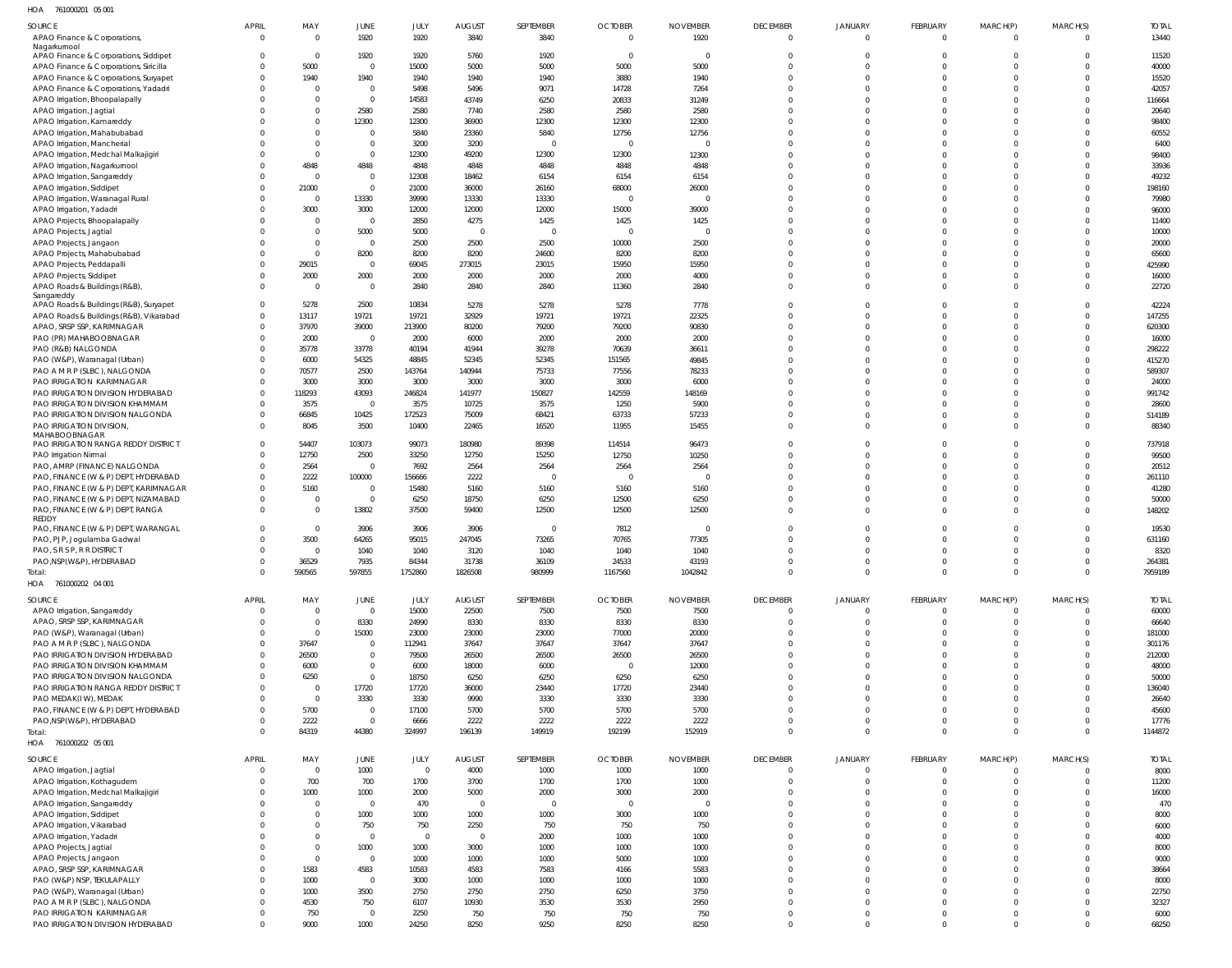| $H \cap \Delta$ | 741000202 05.001 |  |
|-----------------|------------------|--|

| HOA<br>761000202 05 001                              |              |                |                |                |                |                  |                |                 |                 |                |                |                |                |              |
|------------------------------------------------------|--------------|----------------|----------------|----------------|----------------|------------------|----------------|-----------------|-----------------|----------------|----------------|----------------|----------------|--------------|
| SOURCE                                               | <b>APRIL</b> | MAY            | JUNE           | JULY           | <b>AUGUST</b>  | <b>SEPTEMBER</b> | <b>OCTOBER</b> | <b>NOVEMBER</b> | <b>DECEMBER</b> | <b>JANUARY</b> | FEBRUARY       | MARCH(P)       | MARCH(S)       | <b>TOTAL</b> |
| PAO IRRIGATION DIVISION NALGONDA                     | - 0          | 3080           | $\mathbf 0$    | 9240           | 3080           | 3080             | 1950           | 1750            | 0               | $\mathbf 0$    | $\overline{0}$ | $\Omega$       | $\Omega$       | 22180        |
| PAO IRRIGATION NIZAMABAD                             |              | $\Omega$       | 2000           | 2000           | 6000           | 2000             | 2000           | 2000            | $\mathbf 0$     | $\mathbf 0$    | $\overline{0}$ | $\overline{0}$ | $\overline{0}$ | 16000        |
| PAO IRRIGATION RANGA REDDY DISTRICT                  |              | 4413           | 16708          | 22028          | 40003          | 10486            | 17200          | 11953           | $\Omega$        | $\Omega$       | $\Omega$       | $\Omega$       | 0              | 122791       |
| PAO, FINANCE (W & P) DEPT, HYDERABAD                 |              | 4000           | $\mathbf{0}$   | 12000          | 4000           | 4000             | 4000           | 4000            | $\Omega$        | $\Omega$       | $\Omega$       | $\Omega$       | $\Omega$       | 32000        |
| PAO, PJP, Jogulamba Gadwal                           |              | $\Omega$       | $\mathbf 0$    | 1000           | 1000           | $\Omega$         | 3000           |                 | $\Omega$        | $\Omega$       | $\Omega$       | $\Omega$       | $\Omega$       | 5000         |
| PAO, S R S P, R R DISTRICT                           |              | 583            | 1166           | 583            | $\mathbf{0}$   | 1166             | 583            | 583             | $\Omega$        | $\Omega$       | $\Omega$       | $\Omega$       | $\Omega$       | 4664         |
| PAO, NSP(W&P), HYDERABAD                             |              | 4325           | 667            | 11641          | 4325           | 4325             | 4992           | 4325            | $\mathbf 0$     | $\mathbf 0$    | $\mathbf 0$    | $\Omega$       | $\mathbf 0$    | 34600        |
| Total:                                               |              | 35964          | 35824          | 115352         | 106621         | 60370            | 74121          | 55644           | $\mathbf 0$     | $\mathbf{0}$   | $\mathbf 0$    | $\Omega$       | $\Omega$       | 483896       |
| HOA 761000204 12001                                  |              |                |                |                |                |                  |                |                 |                 |                |                |                |                |              |
|                                                      |              |                |                |                |                |                  |                |                 |                 |                |                |                |                |              |
| SOURCE                                               | <b>APRIL</b> | MAY            | JUNE           | JULY           | <b>AUGUST</b>  | <b>SEPTEMBER</b> | <b>OCTOBER</b> | <b>NOVEMBER</b> | <b>DECEMBER</b> | JANUARY        | FEBRUARY       | MARCH(P)       | MARCH(S)       | <b>TOTAL</b> |
| PAO (W&P), Waranagal (Urban)                         | - 0          | $\Omega$       | $\mathbf 0$    | 1000           | 1000           | $\mathbf 0$      | 3000           | $\Omega$        | $\overline{0}$  | $\overline{0}$ | $\overline{0}$ | $\Omega$       | $\overline{0}$ | 5000         |
| PAO A M R P (SLBC), NALGONDA                         |              | 1370           | $\mathbf 0$    | 3370           | 2110           | 1370             | 1370           | 1370            | $\mathbf{0}$    | $\mathbf{0}$   | $\overline{0}$ | $\Omega$       | 0              | 10960        |
| PAO IRRIGATION DIVISION HYDERABAD                    |              | 4000           | $\mathbf 0$    | 15000          | 4000           | 5000             | 2000           | 2000            | $\mathbf 0$     | $\mathbf 0$    | $\mathbf 0$    | $\Omega$       | 0              | 32000        |
| PAO IRRIGATION DIVISION KHAMMAM                      |              | 1000           | $\mathbf 0$    | 1000           | 3000           | 1000             | $\mathbf 0$    | 1000            | $\mathbf 0$     | $\Omega$       | $\Omega$       | $\Omega$       | $\Omega$       | 7000         |
| PAO, NSP(W&P), HYDERABAD                             |              | 2778           | $\mathbf 0$    | 6945           | 1389           | 1389             | 1389           | 2778            | $\mathbf 0$     | $\mathbf 0$    | $\mathbf 0$    | $\Omega$       | $\overline{0}$ | 16668        |
| Total:                                               |              | 9148           | $\mathbf 0$    | 27315          | 11499          | 8759             | 7759           | 7148            | $\mathbf{0}$    | $\overline{0}$ | $\overline{0}$ | $\Omega$       | $\Omega$       | 71628        |
| HOA<br>761000800 04 001                              |              |                |                |                |                |                  |                |                 |                 |                |                |                |                |              |
| SOURCE                                               | <b>APRIL</b> | MAY            | JUNE           | JULY           | <b>AUGUST</b>  | <b>SEPTEMBER</b> | <b>OCTOBER</b> | <b>NOVEMBER</b> | <b>DECEMBER</b> | <b>JANUARY</b> | FEBRUARY       | MARCH(P)       | MARCH(S)       | <b>TOTAL</b> |
| APAO (PR) Pochampad, Nizamabad                       | $\Omega$     | $\Omega$       | 750            | 750            | 750            | 750              | 750            |                 | 0               | 0              | $\mathbf 0$    | $\Omega$       | $\Omega$       | 3750         |
| APAO (R&B) HYDERABAD                                 |              | 1500           | 4000           | 4500           | 4000           | 750              | 1250           | 4750            | $\mathbf 0$     | $\mathbf 0$    | $\mathbf 0$    | $\Omega$       | 0              | 20750        |
| APAO (R&B) MEDAK (HYD)                               |              | 1000           | 1000           | 1000           | 1000           | $\Omega$         | $\Omega$       |                 | $\Omega$        | $\Omega$       | $\Omega$       | $\Omega$       | $\Omega$       | 4000         |
| APAO (R&B) POCHAMPAD (NIZAMABAD)                     |              | 8000           | 7500           | 7500           | 6000           | 6000             | $\Omega$       |                 | $\mathbf 0$     | $\Omega$       | $\Omega$       | $\Omega$       | $\mathbf 0$    | 35000        |
| APAO (R&B) RANGAREDDY (HYD)                          |              | $\Omega$       | 750            | $\overline{0}$ | 750            | $\Omega$         | $\Omega$       | $\Omega$        | $\Omega$        | $\Omega$       | $\Omega$       | $\Omega$       | $\Omega$       | 1500         |
| APAO (R&B) TEKULAPALLY                               |              | 12000          | 12000          | 17250          | 32500          | 16750            | 9000           | 9000            | $\Omega$        | $\Omega$       | $\Omega$       | $\Omega$       | $\Omega$       | 108500       |
| APAO Finance & Corporations, Adilabad                |              | 1500           | 3000           | 1500           | 1500           | $\Omega$         | $\Omega$       |                 | $\Omega$        | $\Omega$       | $\Omega$       | $\Omega$       | $\Omega$       | 7500         |
| APAO Finance & Corporations,                         |              | $\Omega$       | $\mathbf 0$    | 1500           | 2250           | 750              | 750            | 750             | $\Omega$        | $\Omega$       | $\mathbf 0$    | $\Omega$       | $\overline{0}$ | 6000         |
| Bhoopalapally                                        |              |                |                |                |                |                  |                |                 |                 |                |                |                |                |              |
| APAO Finance & Corporations, Jagtial                 |              | $\Omega$       | $\mathbf 0$    | 750            | 750            | 750              | 3000           | $\mathbf 0$     | $\Omega$        | $\mathbf 0$    | $\mathbf 0$    | $\Omega$       | $\overline{0}$ | 5250         |
| APAO Finance & Corporations, Jangaon                 |              | $\Omega$       | $\mathbf 0$    | 1500           | 1500           | 1500             | 1500           | $\overline{0}$  | $\mathbf 0$     | $\mathbf 0$    | $\mathbf 0$    | $\Omega$       | $\mathbf 0$    | 6000         |
| APAO Finance & Corporations,                         |              | $\Omega$       | $\mathbf 0$    | $\overline{0}$ | $\overline{0}$ | 500              | 1000           | 500             | $\Omega$        | $\Omega$       | $\Omega$       | $\Omega$       | $\Omega$       | 2000         |
| Mahabubabad                                          |              |                |                |                |                |                  |                |                 |                 |                |                |                |                |              |
| APAO Finance & Corporations, Peddapalli              |              | 3000           | 6000           | 3000           | 3000           | 3000             | $\mathbf 0$    | $\overline{0}$  | $\mathbf 0$     | $\mathbf 0$    | $\mathbf 0$    | $\overline{0}$ | $\overline{0}$ | 18000        |
| APAO Finance & Corporations,                         | $\Omega$     | $\Omega$       | $\mathbf 0$    | 750            | 750            | 2250             | 750            | 750             | $\Omega$        | $\Omega$       | $\overline{0}$ | $\Omega$       | $\Omega$       | 5250         |
| Sangareddy<br>APAO Finance & Corporations, Siricilla |              | 1250           | 1000           | 2750           | 500            | $\overline{0}$   | $\mathbf 0$    | $\Omega$        | $\mathbf 0$     | $\mathbf 0$    | $\mathbf 0$    | $\overline{0}$ | $\overline{0}$ | 5500         |
| APAO Finance & Corporations, Suryapet                |              | 5000           | 500            | 5000           | 2000           | 2000             | 4000           | 3500            | $\Omega$        | $\Omega$       | $\mathbf 0$    | $\Omega$       | $\Omega$       | 22000        |
| APAO Finance & Corporations,                         | $\Omega$     | 500            | 500            | 500            | 500            | 500              | $\overline{0}$ | $\overline{0}$  | $\mathbf 0$     | $\mathbf 0$    | $\mathbf 0$    | $\Omega$       | $\overline{0}$ | 2500         |
| Wanaparthy                                           |              |                |                |                |                |                  |                |                 |                 |                |                |                |                |              |
| APAO Finance & Corporations, Yadadri                 |              | 500            | 500            | 1250           | 1250           | 750              | 2250           | 750             | $\mathbf 0$     | $\Omega$       | $\Omega$       | $\Omega$       | $\overline{0}$ | 7250         |
| APAO Irrigation, Adilabad                            |              | 15500          | 7500           | 13750          | 20750          | 12000            | 8250           | 2000            | $\Omega$        | $\Omega$       | $\Omega$       | $\Omega$       | $\mathbf 0$    | 79750        |
| APAO Irrigation, Bhoopalapally                       |              | 6500           | 5500           | 12750          | 20250          | 2250             | 5750           | 2250            | $\Omega$        | $\Omega$       | $\Omega$       | $\Omega$       | $\Omega$       | 55250        |
| APAO Irrigation, Jagtial                             |              | $\overline{0}$ | 11000          | $\overline{0}$ | 12000          | 12000            | 11250          | 12750           | $\Omega$        | $\Omega$       | $\Omega$       | $\Omega$       | $\mathbf 0$    | 59000        |
| APAO Irrigation, Jangaon                             |              | 2000           | 2000           | 2750           | 2750           | 2750             | 5000           | 2750            | $\Omega$        | $\Omega$       | $\Omega$       | $\Omega$       | $\Omega$       | 20000        |
| APAO Irrigation, Kamareddy                           |              | 4500           | 9750           | 5500           | 15250          | 5250             | 4750           | 5000            | $\Omega$        | $\Omega$       | $\Omega$       | $\Omega$       | 0              | 50000        |
| APAO Irrigation, Komarambheem Asifabad               |              | 3000           | 3000           | 7250           | 20500          | 10250            | $\Omega$       | 9000            | $\Omega$        | $\Omega$       | $\Omega$       | $\Omega$       | $\Omega$       | 53000        |
| APAO Irrigation, Kothagudem                          |              | 12500          | 43500          | 38500          | 59750          | 39500            | 29750          | 38500           | $\Omega$        | $\Omega$       | $\mathbf 0$    | $\Omega$       | $\Omega$       | 262000       |
| APAO Irrigation, Mahabubabad                         |              | 4500           | 7250           | 9750           | 22000          | 9250             | 3000           | 4750            | $\Omega$        | $\Omega$       | $\Omega$       | $\Omega$       | $\Omega$       | 60500        |
| APAO Irrigation, Mancherial                          |              | 4500           | 4500           | 14000          | 11500          | 8500             | 31500          | 9000            | $\Omega$        | $\Omega$       | $\Omega$       | $\Omega$       | $\Omega$       | 83500        |
| APAO Irrigation, Nagarkurnool                        | - 0          | 4000           | 15500          | 10000          | 23000          | 8750             | 3250           | 2750            | $\overline{0}$  | $\mathbf 0$    | $\mathbf 0$    | $\overline{0}$ | $\Omega$       | 67250        |
| APAO Irrigation, Peddapalli                          |              | 1750           | 6250           | 12250          | 4750           | 7500             | 5000           | 2000            | $\mathbf 0$     | $\mathbf 0$    | $\mathbf 0$    | $\Omega$       | $\mathbf 0$    | 39500        |
| APAO Irrigation, Sangareddy                          |              | 4000           | 4000           | 15250          | 17500          | 3000             | 5250           | 2250            | $\mathbf 0$     | $\Omega$       | $\mathbf 0$    | $\overline{0}$ | $\Omega$       | 51250        |
| APAO Irrigation, Siddipet                            |              | 2000           | 7750           | 6000           | 25250          | 3000             | 6500           | 8000            | $\mathbf 0$     | $\mathbf 0$    | $\mathbf{0}$   | $\overline{0}$ | $\mathbf{0}$   | 58500        |
| APAO Irrigation, Siricilla                           |              | 9000           | 6000           | 9000           | 24500          | $\mathbf 0$      | $\mathbf 0$    | $\Omega$        | $\Omega$        | $\Omega$       | $\Omega$       | $\overline{0}$ | $\Omega$       | 48500        |
| APAO Irrigation, Suryapet                            |              | 13250          | 9500           | 22000          | 13750          | 14250            | 9250           | 2250            | $\mathbf 0$     | $\mathbf 0$    | $\mathbf 0$    | $\Omega$       | $\mathbf{0}$   | 84250        |
| APAO Irrigation, Vikarabad                           |              | 1000           | 1750           | 1250           | 2750           | 1750             | 2750           | 1000            | $\Omega$        | $\Omega$       | $\Omega$       | $\Omega$       | $\Omega$       | 12250        |
| APAO Irrigation, Wanaparthy                          |              | 500            | 500            | 1000           | 1000           | $\overline{0}$   | $\mathbf 0$    | $\overline{0}$  | $\mathbf 0$     | $\mathbf 0$    | $\mathbf 0$    | $\Omega$       | $\mathbf 0$    | 3000         |
| APAO Irrigation, Yadadri                             |              | 3500           | 3000           | 10250          | 26250          | 17250            | 5250           | 4250            | $\mathbf 0$     | $\Omega$       | $\mathbf 0$    | $\overline{0}$ | $\Omega$       | 69750        |
| APAO Projects, Adilabad                              |              | 14000          | 7250           | 27500          | 16250          | 17000            | 9500           | 9250            | $\mathbf 0$     | $\mathbf 0$    | $\mathbf 0$    | $\Omega$       | $\mathbf 0$    | 100750       |
| APAO Projects, Bhoopalapally                         |              | $\Omega$       | $\overline{0}$ | 1500           | 750            | 3750             | 3000           | 2250            | $\Omega$        | $\Omega$       | $\mathbf 0$    | $\Omega$       | $\Omega$       | 11250        |
| APAO Projects, Jagtial                               |              | 4000           | 15250          | 14500          | 16500          | 3000             | $\mathbf 0$    | $\overline{0}$  | $\mathbf 0$     | $\mathbf 0$    | $\mathbf 0$    | $\Omega$       | $\mathbf 0$    | 53250        |
| APAO Projects, Jangaon                               |              | 2000           | 1500           | 6000           | 7500           | 3500             | 16000          | 500             | $\Omega$        | $\Omega$       | $\mathbf 0$    | $\overline{0}$ | $\Omega$       | 37000        |
| APAO Projects, Mahabubabad                           |              | 500            | 10250          | 28500          | 9250           | 14750            | 500            | $\Omega$        | $\mathbf 0$     | $\mathbf 0$    | $\mathbf 0$    | $\Omega$       | $\mathbf 0$    | 63750        |
| APAO Projects, Mancherial                            |              | 4500           | 9750           | 19000          | 21250          | 11250            | 32500          | 23250           | $\Omega$        | $\Omega$       | $\Omega$       | $\Omega$       | $\Omega$       | 121500       |
| APAO Projects, Peddapalli                            |              | 24000          | 6000           | 47500          | 38250          | 23250            | 6500           | 4750            | $\mathbf 0$     | $\mathbf 0$    | $\mathbf 0$    | $\Omega$       | $\mathbf 0$    | 150250       |
| APAO Projects, Siddipet                              |              | 1500           | 3000           | 3000           | 3000           | 3000             | $\mathbf 0$    |                 | $\Omega$        | $\Omega$       | $\Omega$       | $\overline{0}$ | $\Omega$       | 13500        |
| APAO Projects, Siricilla                             |              | 4750           | 2000           | 11500          | 5500           | 4750             | $\mathbf 0$    | $\Omega$        | $\mathbf 0$     | $\mathbf 0$    | $\mathbf 0$    | $\overline{0}$ | $\overline{0}$ | 28500        |
| APAO Roads & Buildings (R&B), Adilabad               |              | 3000           | 3000           | 3000           | 3000           | 3000             | 500            | $\Omega$        | $\mathbf 0$     | $\Omega$       | $\mathbf{0}$   | $\overline{0}$ | $\overline{0}$ | 15500        |
| APAO Roads & Buildings (R&B),                        | $\Omega$     | 2500           | 2500           | 2500           | 2500           | 2500             | $\mathbf 0$    | 2500            | $\Omega$        | $\mathbf{0}$   | $\mathbf{0}$   | $\overline{0}$ | $\Omega$       | 15000        |
| Komarambheem Asifabad                                |              |                |                |                |                |                  |                |                 |                 |                |                |                |                |              |
| APAO Roads & Buildings (R&B), Mancherial             | $\Omega$     | 3500           | 3500           | 3500           | 3500           | 3500             | $\mathbf 0$    | $\mathbf 0$     | $\mathbf{0}$    | $\mathbf 0$    | $\mathbf{0}$   | $\overline{0}$ | $\mathbf 0$    | 17500        |
| APAO Roads & Buildings (R&B), Medchal                | $\Omega$     | 500            | 500            | 500            | 500            | $\overline{0}$   | $\mathbf 0$    | $\Omega$        | $\mathbf{0}$    | $\mathbf{0}$   | $\mathbf{0}$   | $\overline{0}$ | $\mathbf 0$    | 2000         |
| Malkajigiri                                          |              |                |                |                |                |                  |                |                 |                 |                |                |                |                |              |
| APAO Roads & Buildings (R&B),                        | $\Omega$     | 1500           | 1500           | 2750           | 2000           | 1500             | 3250           | 3500            | $\mathbf{0}$    | $\mathbf{0}$   | $\mathbf{0}$   | $\overline{0}$ | $\mathbf 0$    | 16000        |
| Sangareddy                                           |              |                |                |                |                |                  |                |                 |                 |                |                |                |                |              |
| APAO Roads & Buildings (R&B), Suryapet               | $\Omega$     | 5000           | 3000           | 8000           | 5000           | 5500             | 5000           | 8500            | $\mathbf 0$     | $\mathbf 0$    | $\overline{0}$ | $\overline{0}$ | $\overline{0}$ | 40000        |
| APAO Roads & Buildings (R&B), Vikarabad              |              | 8000           | 10750          | 10250          | 14750          | 10500            | 8250           | 750             | $\mathbf{0}$    | $\mathbf{0}$   | $\mathbf{0}$   | $\overline{0}$ | $\mathbf 0$    | 63250        |
| APAO Roads & Buildings (R&B),<br>Wanaparthy          | $\Omega$     | 1000           | 1000           | 1000           | 1000           | 1000             | $\overline{0}$ | $\overline{0}$  | $\mathbf 0$     | $\mathbf{0}$   | $\mathbf{0}$   | $\overline{0}$ | $\mathbf{0}$   | 5000         |
| APAO Roads & Buildings (R&B), Waranagal              | $\Omega$     | $\Omega$       | $\mathbf 0$    | 750            | 750            | 750              | 750            | 750             | $\overline{0}$  | $\Omega$       | $\mathbf 0$    | $\overline{0}$ | $\Omega$       | 3750         |
| Rural                                                |              |                |                |                |                |                  |                |                 |                 |                |                |                |                |              |
| APAO Roads & Buildings (R&B), Yadadri                |              | 5000           | 5500           | 10000          | 7000           | 11000            | 9000           | 12500           | $\Omega$        | $\Omega$       | $\Omega$       | $\Omega$       | $\overline{0}$ | 60000        |
| APAO, SRSP (FINANCE), WARANGAL RURAL                 |              | $\Omega$       | 2250           | 6750           | 750            | $\overline{0}$   | $\mathbf 0$    |                 | $\Omega$        | $\Omega$       | $\overline{0}$ | $\overline{0}$ | $\Omega$       | 9750         |
| APAO, SRSP SSP, KARIMNAGAR                           |              | 63250          | 45000          | 185250         | 90750          | 43750            | 22000          | 8500            | $\mathbf 0$     | $\mathbf 0$    | $\overline{0}$ | $\overline{0}$ | $\overline{0}$ | 458500       |
| APAO, SRSP, NIZAMABAD                                |              | 9250           | 24000          | 21750          | 43500          | 8500             | 9250           | 9250            | $\Omega$        | $\Omega$       | $\Omega$       | $\Omega$       | $\Omega$       | 125500       |